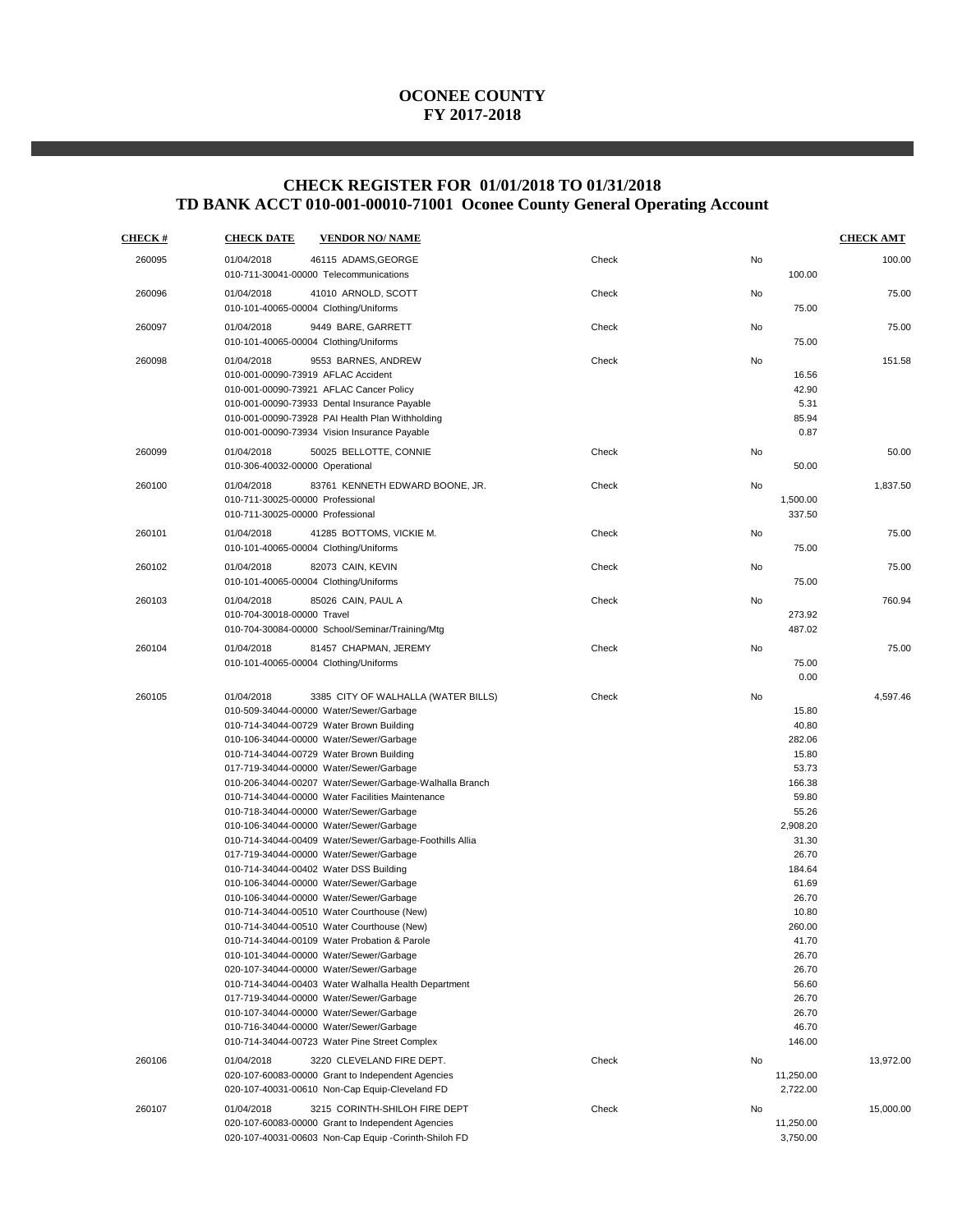| 260108 | 01/04/2018                                                                                                                     | 20660 COX, JOHN M<br>010-711-30041-00000 Telecommunications                                                                                                                                                                                                                                                                                                                                                                                                                                                                                                                                                                                                                                                                                                                                     | Check | No | 100.00                                                                                                                                                                       | 100.00    |
|--------|--------------------------------------------------------------------------------------------------------------------------------|-------------------------------------------------------------------------------------------------------------------------------------------------------------------------------------------------------------------------------------------------------------------------------------------------------------------------------------------------------------------------------------------------------------------------------------------------------------------------------------------------------------------------------------------------------------------------------------------------------------------------------------------------------------------------------------------------------------------------------------------------------------------------------------------------|-------|----|------------------------------------------------------------------------------------------------------------------------------------------------------------------------------|-----------|
| 260109 | 01/04/2018                                                                                                                     | 41100 CRENSHAW, MICHAEL L.<br>010-101-40065-00004 Clothing/Uniforms                                                                                                                                                                                                                                                                                                                                                                                                                                                                                                                                                                                                                                                                                                                             | Check | No | 75.00                                                                                                                                                                        | 75.00     |
| 260110 | 01/04/2018                                                                                                                     | 3225 CROSS ROADS FIRE DEPT<br>020-107-60083-00000 Grant to Independent Agencies<br>020-107-40031-00613 Non-Cap Equip-Cross Roads FD                                                                                                                                                                                                                                                                                                                                                                                                                                                                                                                                                                                                                                                             | Check | No | 11,250.00<br>3,750.00                                                                                                                                                        | 15,000.00 |
| 260111 | 01/04/2018<br>010-106-30056-00000 Date Processing                                                                              | 81686 DATAWORKS PLUS LLC                                                                                                                                                                                                                                                                                                                                                                                                                                                                                                                                                                                                                                                                                                                                                                        | Check | No | 8,253.84                                                                                                                                                                     | 8,253.84  |
| 260112 | 01/04/2018                                                                                                                     | 41075 DAVIS, KEVIN<br>010-101-40065-00004 Clothing/Uniforms                                                                                                                                                                                                                                                                                                                                                                                                                                                                                                                                                                                                                                                                                                                                     | Check | No | 75.00                                                                                                                                                                        | 75.00     |
| 260113 | 01/04/2018                                                                                                                     | 82996 DICKSON, JASON<br>010-101-40065-00004 Clothing/Uniforms                                                                                                                                                                                                                                                                                                                                                                                                                                                                                                                                                                                                                                                                                                                                   | Check | No | 75.00                                                                                                                                                                        | 75.00     |
| 260114 | 01/04/2018                                                                                                                     | 4335 DIVE TEAM<br>020-107-60083-00000 Grant to Independent Agencies                                                                                                                                                                                                                                                                                                                                                                                                                                                                                                                                                                                                                                                                                                                             | Check | No | 7,500.00                                                                                                                                                                     | 7,500.00  |
| 260115 | 01/04/2018<br>010-509-34043-00000 Electricity<br>010-204-34043-00000 Electricity                                               | 4020 DUKE ENERGY CAROLINAS LLC<br>010-714-34043-00409 Electricity-Foothills Alliance<br>010-714-34043-00510 Electricity Courthouse (New)<br>010-714-34043-00729 Electricity Brown Building                                                                                                                                                                                                                                                                                                                                                                                                                                                                                                                                                                                                      | Check | No | 272.95<br>209.71<br>43.24<br>22.16<br>279.53                                                                                                                                 | 827.59    |
| 260116 | 01/04/2018<br>010-720-40980-00000 Airport AV Gas                                                                               | 5455 EASTERN AVIATION FUELS, INC.                                                                                                                                                                                                                                                                                                                                                                                                                                                                                                                                                                                                                                                                                                                                                               | Check | No | 27,132.41                                                                                                                                                                    | 27,132.41 |
| 260117 | 01/04/2018                                                                                                                     | 84800 EISON INDUSTRIAL & HARDWARE, INC<br>010-204-40031-00000 Non-Capital Equipment                                                                                                                                                                                                                                                                                                                                                                                                                                                                                                                                                                                                                                                                                                             | Check | No | 61.74                                                                                                                                                                        | 61.74     |
| 260118 | 01/04/2018                                                                                                                     | 6080 FAIR PLAY FIRE DEPT<br>020-107-60083-00000 Grant to Independent Agencies<br>020-107-40031-00608 Non-Capital Equip - Fair Play FD                                                                                                                                                                                                                                                                                                                                                                                                                                                                                                                                                                                                                                                           | Check | No | 11,250.00<br>3,750.00<br>0.00                                                                                                                                                | 15,000.00 |
| 260119 | 01/04/2018<br>010-101-81101-00000 Gasoline Sheriff<br>010-202-81202-00000 Gasoline PRT<br>010-206-81206-00000 Gasoline Library | 6240 FLEETCOR TECHNOLOGIES<br>010-001-00020-71110 Accounts Rec Senior Solutions<br>010-103-81103-00000 Gasoline Coroner<br>010-107-81107-00000 Gasoline Emergency Ser/Rural Fire<br>010-110-81110-00000 Gasoline Animal Control<br>010-001-00020-71129 Accounts Rec Anderson Solicitor<br>010-601-81601-00000 Gasoline Road Department<br>010-702-81702-00000 Gasoline-Community Dev.<br>010-714-81714-00000 Gasoline Public Buildings<br>010-718-81718-00000 Gasoline Solid Waste Department<br>010-721-81721-00000 Gasoline Vehicle Maintenance<br>010-502-81502-00000 Gasoline Probate Court<br>010-107-82107-00000 Diesel Emergency Services<br>010-601-82601-00000 Diesel Road Department<br>010-718-82718-00000 Diesel Solid Waste Department<br>017-719-81719-00000 Rock Quarry Gasoline | Check | No | 648.50<br>3,474.86<br>54.84<br>594.48<br>126.62<br>133.43<br>37.98<br>101.30<br>191.78<br>117.26<br>124.68<br>77.17<br>44.97<br>33.76<br>55.03<br>496.11<br>964.12<br>107.44 | 7,384.33  |
| 260120 | 01/04/2018                                                                                                                     | 82997 FREEMAN, JAY<br>010-101-40065-00004 Clothing/Uniforms                                                                                                                                                                                                                                                                                                                                                                                                                                                                                                                                                                                                                                                                                                                                     | Check | No | 75.00                                                                                                                                                                        | 75.00     |
| 260121 | 01/04/2018                                                                                                                     | 6085 FRIENDSHIP FIRE DEPT<br>020-107-60083-00000 Grant to Independent Agencies<br>020-107-40031-00612 Non-Cap Equip-Friendship FD                                                                                                                                                                                                                                                                                                                                                                                                                                                                                                                                                                                                                                                               | Check | No | 11,250.00<br>1,424.76                                                                                                                                                        | 12,674.76 |
| 260122 | 01/04/2018                                                                                                                     | 41255 GIORDANO, CHARLES E.<br>010-101-40065-00004 Clothing/Uniforms                                                                                                                                                                                                                                                                                                                                                                                                                                                                                                                                                                                                                                                                                                                             | Check | No | 75.00                                                                                                                                                                        | 75.00     |
| 260123 | 01/04/2018                                                                                                                     | 41005 HAWK, GENTRY<br>010-101-40065-00004 Clothing/Uniforms                                                                                                                                                                                                                                                                                                                                                                                                                                                                                                                                                                                                                                                                                                                                     | Check | No | 75.00                                                                                                                                                                        | 75.00     |
| 260124 | 01/04/2018                                                                                                                     | 8275 HAZ-MAT TEAM<br>020-107-60083-00000 Grant to Independent Agencies<br>020-107-40031-00620 Non-Capital Equipment - Haz-Mat                                                                                                                                                                                                                                                                                                                                                                                                                                                                                                                                                                                                                                                                   | Check | No | 4,000.00<br>2,500.00                                                                                                                                                         | 6,500.00  |
| 260125 | 01/04/2018                                                                                                                     | 84858 HIGHLAND MAPPING, INC<br>010-711-30025-00073 Professional - GIS                                                                                                                                                                                                                                                                                                                                                                                                                                                                                                                                                                                                                                                                                                                           | Check | No | 3,000.00                                                                                                                                                                     | 3,000.00  |
| 260126 | 01/04/2018                                                                                                                     | 84673 HODGE, JONATHAN<br>010-101-30084-00000 School/Seminar/Training/Mtg<br>010-101-30084-00000 School/Seminar/Training/Mtg                                                                                                                                                                                                                                                                                                                                                                                                                                                                                                                                                                                                                                                                     | Check | No | 6.56<br>13.10                                                                                                                                                                | 19.66     |
| 260127 | 01/04/2018                                                                                                                     | 85352 HOLLY SPRINGS FIRE DEPT.<br>020-107-60083-00000 Grant to Independent Agencies                                                                                                                                                                                                                                                                                                                                                                                                                                                                                                                                                                                                                                                                                                             | Check | No | 11,250.00                                                                                                                                                                    | 13,076.11 |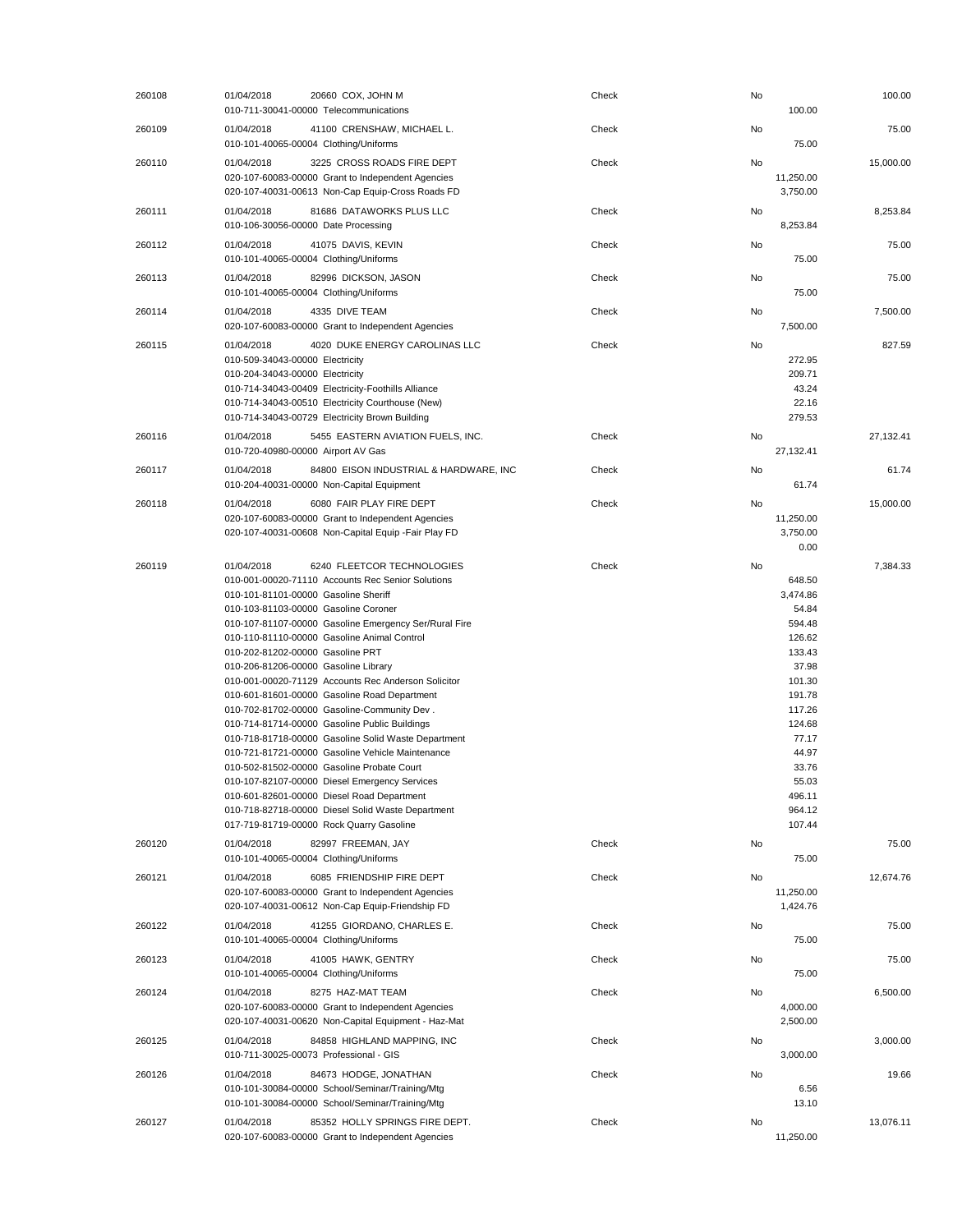|        | 020-107-40031-00618 Non-Cap Equip-Holly Springs FD                                                                                                                                |       |           | 1,826.11                            |           |
|--------|-----------------------------------------------------------------------------------------------------------------------------------------------------------------------------------|-------|-----------|-------------------------------------|-----------|
| 260128 | 01/04/2018<br>41190 HOLMES, MIKE<br>010-101-40065-00004 Clothing/Uniforms                                                                                                         | Check | No        | 75.00                               | 75.00     |
| 260129 | 85249 INMATE TRUST FUND ACCOUNT<br>01/04/2018<br>010-106-30028-00000 State Inmate Stipend<br>010-106-30028-00000 State Inmate Stipend<br>010-106-30028-00000 State Inmate Stipend | Check | No        | 124.00<br>124.00<br>124.00          | 372.00    |
| 260130 | 01/04/2018<br>80566 JUDGE BLAKE NORTON (JURY EXPENSE)<br>010-509-30026-00000 Court Expense                                                                                        | Check | <b>No</b> | 80.55                               | 80.55     |
| 260131 | 01/04/2018<br>11035 KEOWEE EBENEZER FIRE DEPT<br>020-107-60083-00000 Grant to Independent Agencies<br>020-107-40031-00611 Non-Cap Equip-Keowee Ebenezer FD                        | Check | No        | 11,250.00<br>3,750.00               | 15,000.00 |
| 260132 | 01/04/2018<br>11525 KEOWEE FIRE DEPARTMENT<br>020-107-60083-00000 Grant to Independent Agencies<br>020-107-40031-00617 Non-Cap Equip-Keowee FD                                    | Check | No        | 11,250.00<br>3,750.00               | 15,000.00 |
| 260133 | 01/04/2018<br>84045 KEOWEE RESCUE SQUAD (22)<br>020-107-60083-00000 Grant to Independent Agencies                                                                                 | Check | No        | 7,500.00                            | 7,500.00  |
| 260134 | 01/04/2018<br>84570 KILPATRICK, JASON<br>010-101-40065-00004 Clothing/Uniforms                                                                                                    | Check | <b>No</b> | 75.00                               | 75.00     |
| 260135 | 12065 LONG CREEK FIRE DEPT<br>01/04/2018<br>020-107-60083-00000 Grant to Independent Agencies<br>020-107-40031-00609 Non-Cap Equip-Long Creek FD                                  | Check | No        | 11,250.00<br>3,750.00               | 15,000.00 |
| 260136 | 01/04/2018<br>12045 LOVE CHEVROLET<br>010-101-50870-00000 Capital Vehicle<br>010-101-50870-00000 Capital Vehicle<br>010-101-50870-00000 Capital Vehicle                           | Check | <b>No</b> | 30.018.00<br>30,018.00<br>30,018.00 | 90,054.00 |
| 260137 | 01/04/2018<br>41200 LYLES, JAMES MARK<br>010-101-40065-00004 Clothing/Uniforms                                                                                                    | Check | No        | 75.00                               | 75.00     |
| 260138 | 01/04/2018<br>41225 MCGOWAN, MICHAEL G.<br>010-101-40065-00004 Clothing/Uniforms                                                                                                  | Check | No        | 75.00                               | 75.00     |
| 260139 | 01/04/2018<br>81101 MCGUFFIN, STEVE<br>010-101-40065-00000 Clothing/Uniforms                                                                                                      | Check | No        | 12.96                               | 12.96     |
| 260140 | 01/04/2018<br>82885 MCKEE, NINA M<br>010-101-40065-00004 Clothing/Uniforms                                                                                                        | Check | No        | 75.00                               | 75.00     |
| 260141 | 01/04/2018<br>82031 MCMAHAN, DAVID<br>010-101-40065-00004 Clothing/Uniforms                                                                                                       | Check | No        | 75.00                               | 75.00     |
| 260142 | 01/04/2018<br>84172 MERCHANTS CREDIT BUREAU, INC<br>017-719-60055-00000 Credit Application Fee                                                                                    | Check | No        | 7.50                                | 7.50      |
| 260143 | 01/04/2018<br>84820 MIDWEST TAPE, LLC<br>010-206-40101-00000 Books<br>240-206-40113-00255 Audio Visual<br>240-206-40113-00255 Audio Visual<br>010-206-40101-00000 Books           | Check | No        | 69.99<br>14.99<br>234.89<br>29.99   | 349.86    |
| 260144 | 01/04/2018<br>41040 MORGAN, RHONDA<br>010-101-40065-00004 Clothing/Uniforms                                                                                                       | Check | No        | 75.00                               | 75.00     |
| 260145 | 13190 MOUNTAIN REST FIRE DEPARTMENT<br>01/04/2018<br>020-107-60083-00000 Grant to Independent Agencies<br>020-107-40031-00604 Non-Cap Equip -Mountain Rest FD                     | Check | No        | 11,250.00<br>3,750.00               | 15,000.00 |
| 260146 | 01/04/2018<br>13210 MOUNTAIN REST RESCUE SQUAD<br>020-107-60083-00000 Grant to Independent Agencies                                                                               | Check | No        | 7,256.37                            | 7,256.37  |
| 260147 | 01/04/2018<br>85215 MURPHY, JUSTIN<br>013-118-40065-91132 Clothing/Uniforms-FFY18 JAG Meth<br>010-101-99999-00000 Miscellaneous Grant Match                                       | Check | No        | 67.50<br>7.50                       | 75.00     |
| 260148 | 82210 NOWELL, GREGORIE W<br>01/04/2018<br>010-306-40032-00000 Operational                                                                                                         | Check | No        | 50.00                               | 50.00     |
| 260149 | 01/04/2018<br>15165 OAKWAY FIRE DEPT.<br>020-107-60083-00000 Grant to Independent Agencies<br>020-107-40031-00601 Non-Cap Equip -Oakway FD                                        | Check | No        | 11,250.00<br>3,750.00               | 15,000.00 |
| 260150 | 01/04/2018<br>15240 OAKWAY RESCUE SQUAD<br>020-107-60083-00000 Grant to Independent Agencies                                                                                      | Check | No        | 7,500.00                            | 7,500.00  |
| 260151 | 81541 OCONEE ECONOMIC ALLIANCE<br>01/04/2018<br>010-707-95100-20256 Oconee Economic Alliance                                                                                      | Check | No        | 41,125.00                           | 41,125.00 |
| 260152 | 15015 OCONEE PUBLISHING INC.<br>01/04/2018<br>010-717-30068-00000 Advertising<br>010-717-30068-00000 Advertising<br>010-717-30068-00000 Advertising                               | Check | No        | 333.34<br>1,333.34<br>500.00        | 5,457.98  |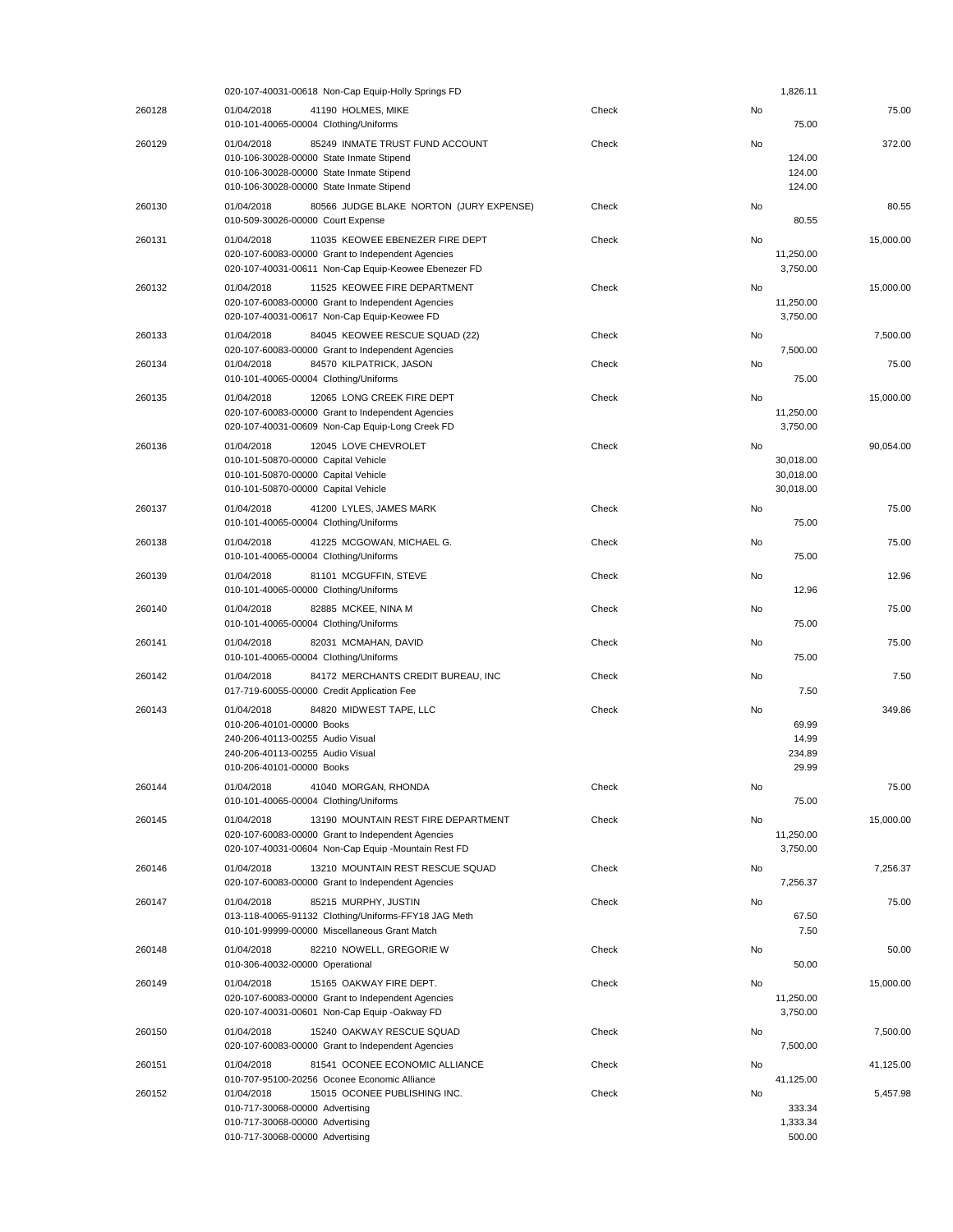|        | 010-717-30068-00000 Advertising<br>010-717-30068-00000 Advertising<br>010-717-30068-00000 Advertising<br>010-717-30068-00000 Advertising                                                                                                                                                                                                                                                                                |       |    | 2,000.04<br>166.67<br>166.67<br>82.92<br>875.00                                                      |           |
|--------|-------------------------------------------------------------------------------------------------------------------------------------------------------------------------------------------------------------------------------------------------------------------------------------------------------------------------------------------------------------------------------------------------------------------------|-------|----|------------------------------------------------------------------------------------------------------|-----------|
| 260153 | 010-717-30068-00000 Advertising<br>01/04/2018<br>80923 ONETONE TELECOM, INC<br>010-711-30041-00000 Telecommunications                                                                                                                                                                                                                                                                                                   | Check | No | 74,900.00                                                                                            | 74.900.00 |
| 260154 | 01/04/2018<br>82733 OWENS, BARRY<br>010-101-40065-00004 Clothing/Uniforms                                                                                                                                                                                                                                                                                                                                               | Check | No | 75.00                                                                                                | 75.00     |
| 260155 | 16140 PICKETT POST-CAMP OAK F D<br>01/04/2018<br>020-107-60083-00000 Grant to Independent Agencies<br>020-107-40031-00614 Non-Cap Equip-Pickett Post FD                                                                                                                                                                                                                                                                 | Check | No | 11,250.00<br>3,750.00                                                                                | 15.000.00 |
| 260156 | 16685 PIONEER RURAL WATER DISTRICT<br>01/04/2018<br>010-718-34044-00000 Water/Sewer/Garbage<br>010-714-34044-00270 Water/Sewer/Garbage Oakway School<br>010-202-34044-62051 Water/Sewer-Fairplay Rec. Area<br>010-718-34044-00000 Water/Sewer/Garbage                                                                                                                                                                   | Check | No | 33.80<br>41.30<br>33.80<br>33.80                                                                     | 142.70    |
| 260157 | 01/04/2018<br>41045 REED, WILLIAM G.<br>010-101-40065-00004 Clothing/Uniforms                                                                                                                                                                                                                                                                                                                                           | Check | No | 75.00                                                                                                | 75.00     |
| 260158 | 01/04/2018<br>84574 RICE, TIM<br>010-101-40065-00004 Clothing/Uniforms                                                                                                                                                                                                                                                                                                                                                  | Check | No | 75.00                                                                                                | 75.00     |
| 260159 | 01/04/2018<br>18140 ROSA CLARK MEDICAL CLINIC<br>010-705-60083-00000 Rosa Clark Medical Clinic                                                                                                                                                                                                                                                                                                                          | Check | No | 40,000.00                                                                                            | 40.000.00 |
| 260160 | 01/04/2018<br>19215 SALEM RESCUE SQUAD<br>020-107-60083-00000 Grant to Independent Agencies                                                                                                                                                                                                                                                                                                                             | Check | No | 7,500.00                                                                                             | 7,500.00  |
| 260161 | 01/04/2018<br>82396 SASKI, MATT<br>010-101-40065-00004 Clothing/Uniforms                                                                                                                                                                                                                                                                                                                                                | Check | No | 75.00                                                                                                | 75.00     |
| 260162 | 19710 SC APPALACHIAN COUNCIL OF GOVERNMENTS<br>01/04/2018<br>010-707-95100-20217 Applchn Council of Governments<br>010-704-95100-20201 SC Assocation of Counties                                                                                                                                                                                                                                                        | Check | No | 3,049.75<br>2,942.75                                                                                 | 5.992.50  |
| 260163 | 01/04/2018<br>19975 SC DEPT OF HEALTH & HUMAN SERVICES<br>010-705-60583-00000 Medically Indigent Assist                                                                                                                                                                                                                                                                                                                 | Check | No | 38,790.00                                                                                            | 38,790.00 |
| 260164 | 01/04/2018<br>19585 SC DIVISION OF MOTOR VEHICLES (DMV FEES)<br>010-001-00065-16200 SC Department of Motor Vehicle Fee                                                                                                                                                                                                                                                                                                  | Check | No | 27,889.00                                                                                            | 27,889.00 |
| 260165 | 01/04/2018<br>55015 SCHARICH, JOY<br>010-715-30041-00000 Telecommunications                                                                                                                                                                                                                                                                                                                                             | Check | No | 35.00                                                                                                | 35.00     |
| 260166 | 01/04/2018<br>19380 SC LAW ENFORCEMENT DIVISION (SLED)<br>013-101-30025-71500 Professional-Sex Offender Reg #5397                                                                                                                                                                                                                                                                                                       | Check | No | 300.00                                                                                               | 300.00    |
| 260167 | 01/04/2018<br>19890 SC RETIREMENT SYSTEM<br>010-001-00090-73915 SC Retirment Install<br>010-001-00090-73915 SC Retirment Install<br>010-001-00090-73915 SC Retirment Install<br>010-001-00090-73915 SC Retirment Install                                                                                                                                                                                                | Check | No | 112.97<br>43.64<br>43.23<br>531.16                                                                   | 731.00    |
| 260168 | 01/04/2018<br>19390 SECRETARY OF STATE<br>010-509-30026-00000 Court Expense                                                                                                                                                                                                                                                                                                                                             | Check | No | 25.00                                                                                                | 25.00     |
| 260169 | 01/04/2018<br>19785 SENECA RESCUE SQUAD<br>020-107-60083-00000 Grant to Independent Agencies                                                                                                                                                                                                                                                                                                                            | Check | No | 7,500.00                                                                                             | 7,500.00  |
| 260170 | 01/04/2018<br>41120 SMITH, DAVID B.<br>010-101-40065-00004 Clothing/Uniforms                                                                                                                                                                                                                                                                                                                                            | Check | No | 75.00                                                                                                | 75.00     |
| 260171 | 19330 SOUTH UNION FIRE DEPT.<br>01/04/2018<br>020-107-60083-00000 Grant to Independent Agencies<br>020-107-40031-00615 Non-Cap Equip-South Union FD                                                                                                                                                                                                                                                                     | Check | No | 11,250.00<br>3,238.64                                                                                | 14,488.64 |
| 260172 | 01/04/2018<br>19980 SPECIAL RESCUE TEAM<br>020-107-60083-00000 Grant to Independent Agencies                                                                                                                                                                                                                                                                                                                            | Check | No | 7,500.00<br>0.00                                                                                     | 7,500.00  |
| 260173 | 01/04/2018<br>83088 CBS PERSONNEL SERVICES, LLC<br>010-204-30025-00000 PROFESSIONAL<br>010-720-30025-00000 Professional<br>010-718-30025-00000 Professional<br>010-718-30025-00000 Professional<br>010-103-30025-00000 Professional<br>010-306-30025-00000 Professional<br>010-718-30025-00000 Professional<br>010-718-30025-00000 Professional<br>010-720-30025-00000 Professional<br>010-103-30025-00000 Professional | Check | No | 387.20<br>589.60<br>2,962.58<br>631.28<br>510.00<br>965.00<br>451.86<br>2,261.88<br>589.60<br>510.00 | 18,674.60 |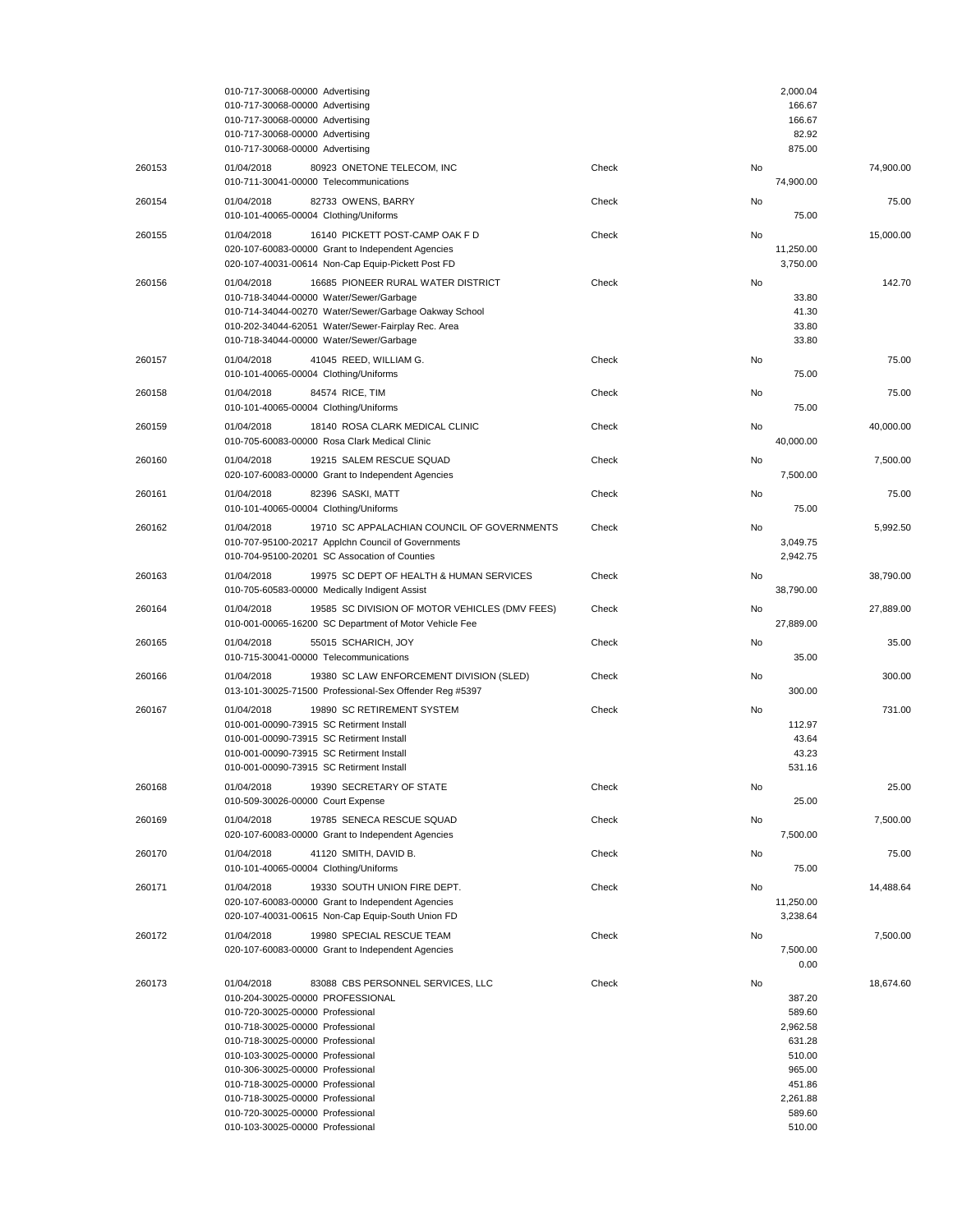|        | 010-306-30025-00000 Professional                                                                                    |       | 926.93           |           |
|--------|---------------------------------------------------------------------------------------------------------------------|-------|------------------|-----------|
|        | 010-206-30025-00000 Professional                                                                                    |       | 1,162.89         |           |
|        | 010-206-30025-00000 Professional                                                                                    |       | 234.00           |           |
|        | 010-206-30025-00000 Professional                                                                                    |       | 1,279.71         |           |
|        | 010-206-30025-00000 Professional<br>010-206-30025-00000 Professional                                                |       | 234.00<br>722.26 |           |
|        | 010-206-30025-00000 Professional                                                                                    |       | 716.95           |           |
|        | 010-718-30025-00000 Professional                                                                                    |       | 631.28           |           |
|        | 010-718-30025-00000 Professional                                                                                    |       | 2,907.58         |           |
| 260174 | 01/04/2018<br>13565 STERICYCLE, INC.                                                                                | Check | No               | 335.29    |
|        | 010-106-34044-00000 Water/Sewer/Garbage                                                                             |       | 335.29           |           |
| 260175 | 01/04/2018<br>84810 SUSANNA SCHANTZ                                                                                 | Check | No               | 118.65    |
|        | 010-717-30025-00000 Professional                                                                                    |       | 118.65           |           |
| 260176 | 84668 SYMBOLARTS LLC<br>01/04/2018                                                                                  | Check | No               | 15,525.00 |
|        | 010-717-30025-00000 Professional                                                                                    |       | 15,525.00        |           |
| 260177 | 01/04/2018<br>84423 TEN AT THE TOP                                                                                  | Check | No               | 2,500.00  |
|        | 010-704-95100-20255 Ten at the Top (TATT)                                                                           |       | 2,500.00         |           |
| 260178 | 01/04/2018<br>9510 TENCARVA MACHINERY COMPANY, LLC                                                                  | Check | No               | 8,074.10  |
|        | 017-719-30024-00000 Maintenance on Equipment                                                                        |       | 8,074.10         |           |
| 260179 | 85255 TERRI H HARBIN<br>01/04/2018                                                                                  | Check | No               | 140.00    |
|        | 010-103-30025-00000 Professional                                                                                    |       | 140.00           |           |
| 260180 | 01/04/2018<br>41150 TILSON, TRAVIS                                                                                  | Check | No               | 75.00     |
|        | 010-101-40065-00004 Clothing/Uniforms                                                                               |       | 75.00            |           |
| 260181 | 01/04/2018<br>82045 TINSLEY, AMANDA                                                                                 | Check | No               | 75.00     |
|        | 010-101-40065-00004 Clothing/Uniforms                                                                               |       | 75.00            |           |
| 260182 | 9428 TRINITY SERVICES GROUP INC<br>01/04/2018                                                                       | Check | No               | 4,386.43  |
|        | 010-106-40034-00000 Food                                                                                            |       | 4,386.43         |           |
| 260183 | 80710 UNDERWOOD, JEFF<br>01/04/2018                                                                                 | Check | No               | 75.00     |
|        | 010-101-40065-00004 Clothing/Uniforms                                                                               |       | 75.00            |           |
| 260184 | 01/04/2018<br>81991 UNIFIRST CORP                                                                                   | Check | No               | 1,729.25  |
|        | 010-204-40032-00000 Operational                                                                                     |       | 919.34           |           |
|        | 010-204-40032-00000 Operational                                                                                     |       | 57.56            |           |
|        | 010-720-40065-00000 Clothing/Uniforms                                                                               |       | 0.00             |           |
|        | 010-720-40032-00000 Operational                                                                                     |       | 18.55            |           |
|        | 010-720-40065-00000 Clothing/Uniforms                                                                               |       | 21.26            |           |
|        | 010-720-40032-00000 Operational                                                                                     |       | 0.00             |           |
|        | 010-720-40065-00000 Clothing/Uniforms<br>010-720-40032-00000 Operational                                            |       | 0.00<br>18.55    |           |
|        | 010-720-40065-00000 Clothing/Uniforms                                                                               |       | 21.26            |           |
|        | 010-720-40032-00000 Operational                                                                                     |       | 0.00             |           |
|        | 010-718-40065-00000 Clothing/Uniforms                                                                               |       | 118.96           |           |
|        | 017-719-40065-00000 Clothing/Uniforms                                                                               |       | 68.48            |           |
|        | 010-718-40065-00000 Clothing/Uniforms                                                                               |       | 95.64            |           |
|        | 010-601-40065-00000 Clothing/Uniforms                                                                               |       | 145.84<br>148.17 |           |
|        | 010-601-40065-00000 Clothing/Uniforms<br>010-718-40065-00000 Clothing/Uniforms                                      |       | 95.64            |           |
|        |                                                                                                                     |       |                  |           |
| 260185 | 80750 UNITED WAY OF OCONEE COUNTY, INC.<br>01/04/2018<br>010-001-00090-73918 United Way Employee Contributions      | Check | No<br>149.54     | 149.54    |
|        |                                                                                                                     |       |                  |           |
| 260186 | 01/04/2018<br>9486 UNLIMITED LANDSCAPES STONE & GRANITE LLC<br>010-204-33022-00000 Maintenance on Buildings/Grounds | Check | No<br>200.08     | 1,355.11  |
|        | 010-204-33022-00000 Maintenance on Buildings/Grounds                                                                |       | 1,155.03         |           |
|        |                                                                                                                     |       |                  |           |
| 260187 | 01/04/2018<br>84538 VOSS, KYLE<br>010-711-30041-00000 Telecommunications                                            | Check | No<br>100.00     | 100.00    |
|        |                                                                                                                     |       |                  |           |
| 260188 | 01/04/2018<br>80098 WALD, SHEILA<br>010-710-30041-00000 Telecommunications                                          | Check | No<br>60.00      | 60.00     |
|        |                                                                                                                     |       |                  |           |
| 260189 | 01/04/2018<br>18250 WALHALLA RESCUE SQUAD                                                                           | Check | No<br>7,500.00   | 7,500.00  |
|        | 020-107-60083-00000 Grant to Independent Agencies                                                                   |       |                  |           |
| 260190 | 01/04/2018<br>82719 WARD, JUSTIN                                                                                    | Check | No<br>75.00      | 75.00     |
|        | 010-101-40065-00004 Clothing/Uniforms                                                                               |       |                  |           |
| 260191 | 01/04/2018<br>41240 WASHINGTON, KENNETH                                                                             | Check | No               | 75.00     |
|        | 010-101-40065-00004 Clothing/Uniforms                                                                               |       | 75.00            |           |
| 260192 | 84606 WATT, JIMMY<br>01/04/2018                                                                                     | Check | No               | 75.00     |
|        | 010-101-40065-00004 Clothing/Uniforms                                                                               |       | 75.00            |           |
| 260193 | 01/04/2018<br>18255 WESTMINSTER RESCUE SQUAD                                                                        | Check | No               | 7,500.00  |
|        | 020-107-60083-00000 Grant to Independent Agencies                                                                   |       | 7,500.00         |           |
| 260194 | 01/04/2018<br>23035 WESTMINSTER NEWS                                                                                | Check | No               | 40.00     |
|        | 010-206-40102-00000 Periodicals                                                                                     |       | 20.00            |           |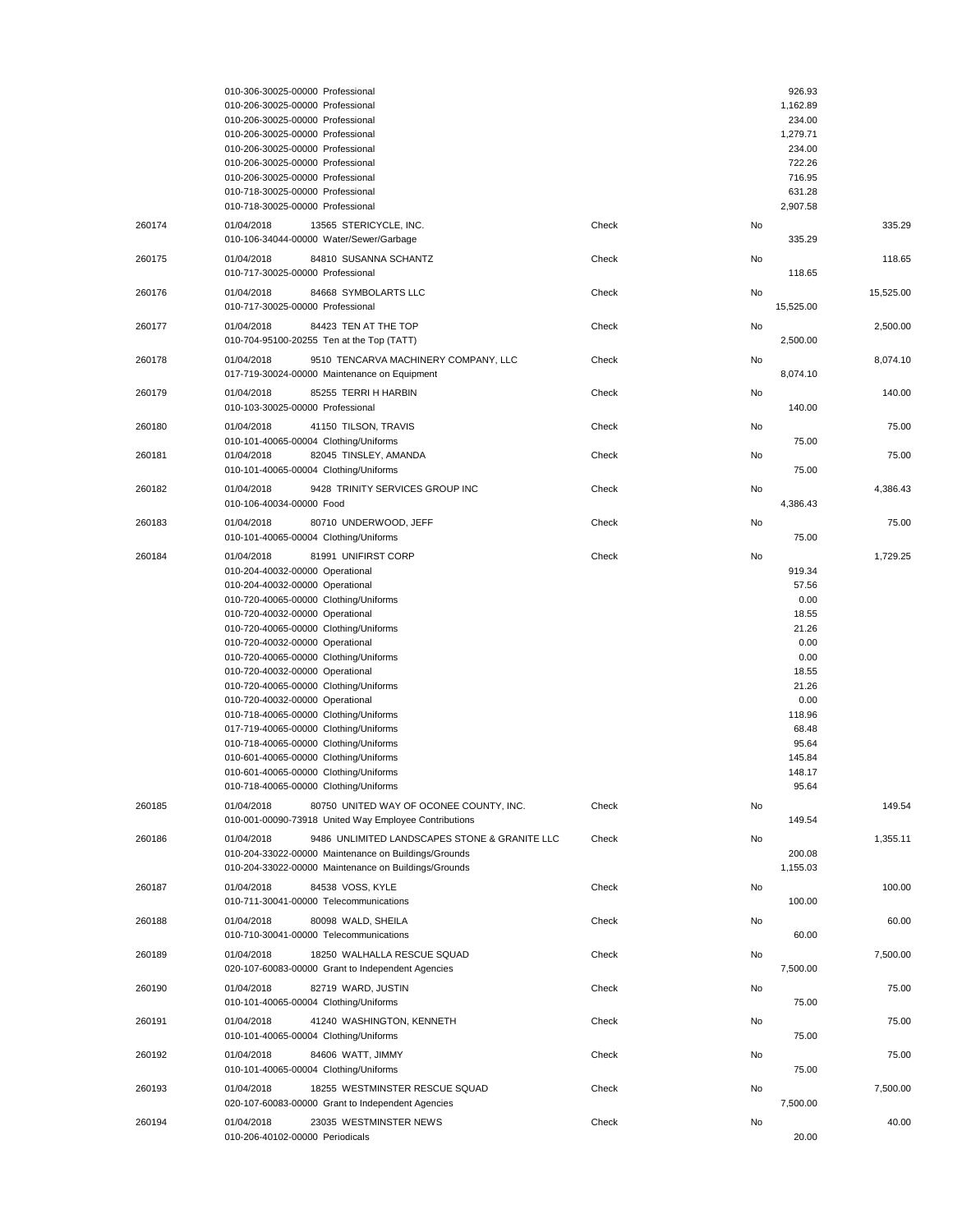|        | 010-206-40102-00000 Periodicals                                                                                  |       |           | 20.00                 |            |
|--------|------------------------------------------------------------------------------------------------------------------|-------|-----------|-----------------------|------------|
| 260195 | 01/04/2018<br>23210 WEST UNION FIRE DEPT.                                                                        | Check | No        |                       | 15,000.00  |
|        | 020-107-60083-00000 Grant to Independent Agencies<br>020-107-40031-00616 Non-Cap Equip-West Union FD             |       |           | 11,250.00<br>3,750.00 |            |
| 260196 | 01/04/2018<br>82097 WILBANKS, KIM                                                                                | Check | <b>No</b> |                       | 100.00     |
|        | 010-711-30041-00000 Telecommunications                                                                           |       |           | 100.00                |            |
| 260197 | 82205 WILLIAMS, JOHN<br>01/04/2018                                                                               | Check | No        | 75.00                 | 75.00      |
|        | 010-101-40065-00004 Clothing/Uniforms                                                                            |       |           |                       |            |
| 260198 | 01/04/2018<br>24010 XEROX CORPORATION<br>010-502-30059-00000 Copier Click Charges                                | Check | No        | 80.68                 | 1,103.93   |
|        | 010-711-30059-00000 Copier Click Charges                                                                         |       |           | 0.00                  |            |
|        | 010-717-30059-00000 Copier Click Charges                                                                         |       |           | 750.53                |            |
|        | 017-719-30059-00000 Copier Click Charges                                                                         |       |           | 28.02                 |            |
|        | 010-203-30059-00000 Copier Click Charges                                                                         |       |           | $-93.60$              |            |
|        | 010-203-30059-00000 Copier Click Charges                                                                         |       |           | 57.31                 |            |
|        | 010-203-30059-00000 Copier Click Charges                                                                         |       |           | 36.74                 |            |
|        | 010-601-30059-00000 Copier Click Charges                                                                         |       |           | 88.59                 |            |
|        | 010-601-30059-00000 Copier Click Charges                                                                         |       |           | 33.93<br>11.45        |            |
|        | 010-721-30059-00000 Copier Click Charges<br>010-704-30059-00000 Copier Click Charges                             |       |           | 110.28                |            |
|        |                                                                                                                  |       |           |                       |            |
| 260199 | 01/11/2018<br>15175 10TH CIRCUIT PUBLIC DEFENDER OFFICE<br>010-510-95100-20204 OC Public Defender Corporation    | Check | No        | 100,000.00            | 100,000.00 |
|        |                                                                                                                  |       |           |                       |            |
| 260200 | 9844 ALBERT BRIGHTWELL<br>01/11/2018<br>010-720-30090-00000 Commission Honoraria                                 | Check | No        | 100.00                | 100.00     |
|        |                                                                                                                  |       |           |                       |            |
| 260201 | 01/11/2018<br>1140 ANDERSON-OCONEE MENTAL HEALTH CENTER<br>010-705-95100-20206 AND-OC-PCKNS Mental Health Center | Check | No        | 15,000.00             | 15,000.00  |
|        |                                                                                                                  |       |           |                       |            |
| 260202 | 01/11/2018<br>85012 AT&T<br>010-104-30056-00000 Data Processing Communications                                   | Check | No        | 445.87                | 445.87     |
|        |                                                                                                                  |       |           |                       |            |
| 260203 | 01/11/2018<br>84616 EDWARD PERRY III<br>010-720-30090-00000 Commission Honoraria                                 | Check | No        | 100.00                | 100.00     |
|        |                                                                                                                  |       |           |                       |            |
| 260204 | 01/11/2018<br>2825 BATTERY SPECIALISTS, INC.<br>010-001-00040-71725 Vehicle Inventory                            | Check | No        | 361.25                | 723.56     |
|        | 010-001-00040-71725 Vehicle Inventory                                                                            |       |           | 362.31                |            |
|        |                                                                                                                  |       |           |                       |            |
| 260205 | 01/11/2018<br>2330 BLANCHARD MACHINERY<br>010-601-50840-00000 Equipment Capital Expenditures                     | Check | No        | $-125.00$             | 13,250.00  |
|        | 010-601-50840-00000 Equipment Capital Expenditures                                                               |       |           | 13,375.00             |            |
| 260206 | 01/11/2018<br>80704 BROCK, AMANDA                                                                                | Check | No        |                       | 60.00      |
|        | 010-709-30041-00000 Telecommunications                                                                           |       |           | 60.00                 |            |
| 260207 | 01/11/2018<br>83847 CATES, RICKY                                                                                 | Check | No        |                       | 125.00     |
|        | 010-714-40027-00000 Safety Equipment                                                                             |       |           | 125.00                |            |
| 260208 | 3230 CINTAS CORPORATION #216<br>01/11/2018                                                                       | Check | No        |                       | 114.98     |
|        | 010-721-40065-00000 Clothing/Uniforms                                                                            |       |           | 57.49                 |            |
|        | 010-721-40065-00000 Clothing/Uniforms                                                                            |       |           | 57.49                 |            |
| 260209 | 01/11/2018<br>80780 CITY OF WESTMINSTER                                                                          | Check | No        |                       | 40.00      |
|        | 010-717-30025-00000 Professional                                                                                 |       |           | 40.00                 |            |
| 260210 | 01/11/2018<br>80780 CITY OF WESTMINSTER                                                                          | Check | No        |                       | 2,266.35   |
|        | 010-001-00060-73316 Due to Westminster Municipal                                                                 |       |           | 2,266.35              |            |
| 260211 | 01/11/2018<br>81584 COMMERCE MICROCOMPUTER CENTER INC                                                            | Check | No        |                       | 225.00     |
|        | 010-104-30056-00000 Data Processing Communications                                                               |       |           | 225.00                |            |
| 260212 | 01/11/2018<br>3010 COTT SYSTEMS, INC.                                                                            | Check | No        |                       | 440.01     |
|        | 010-735-30056-00000 Data Processing                                                                              |       |           | 440.01                |            |
| 260213 | 01/11/2018<br>3325 CREDIT BUREAU OF OCONEE COUNTY                                                                | Check | No        |                       | 10.00      |
|        | 017-719-60055-00000 Credit Application Fee                                                                       |       |           | 10.00                 |            |
| 260214 | 01/11/2018<br>82336 DAIKIN APPLIED                                                                               | Check | No        |                       | 3,749.55   |
|        | 010-714-33022-00510 Bldg Maint Courthouse (New)                                                                  |       |           | 3,749.55              |            |
| 260215 | 01/11/2018<br>0850 DAVID A BRYANT                                                                                | Check | No        |                       | 100.00     |
|        | 010-720-30090-00000 Commission Honoraria                                                                         |       |           | 100.00                |            |
| 260216 | 01/11/2018<br>9508 DERIDDER, SHARON                                                                              | Check | No        |                       | 67.69      |
|        | 010-709-30041-00000 Telecommunications                                                                           |       |           | 60.00                 |            |
|        | 870-001-00061-72299 Funds Held for Others                                                                        |       |           | 7.69                  |            |
|        |                                                                                                                  |       |           | 0.00                  |            |
| 260217 | 4020 DUKE ENERGY CAROLINAS LLC<br>01/11/2018                                                                     | Check | No        |                       | 1,199.19   |
|        | 020-107-34043-00000 Electricity                                                                                  |       |           | 63.45                 |            |
|        | 010-204-34043-00000 Electricity                                                                                  |       |           | 20.69                 |            |
|        | 010-203-34043-00000 Electricity<br>010-203-34043-00000 Electricity                                               |       |           | 74.78<br>19.20        |            |
|        |                                                                                                                  |       |           |                       |            |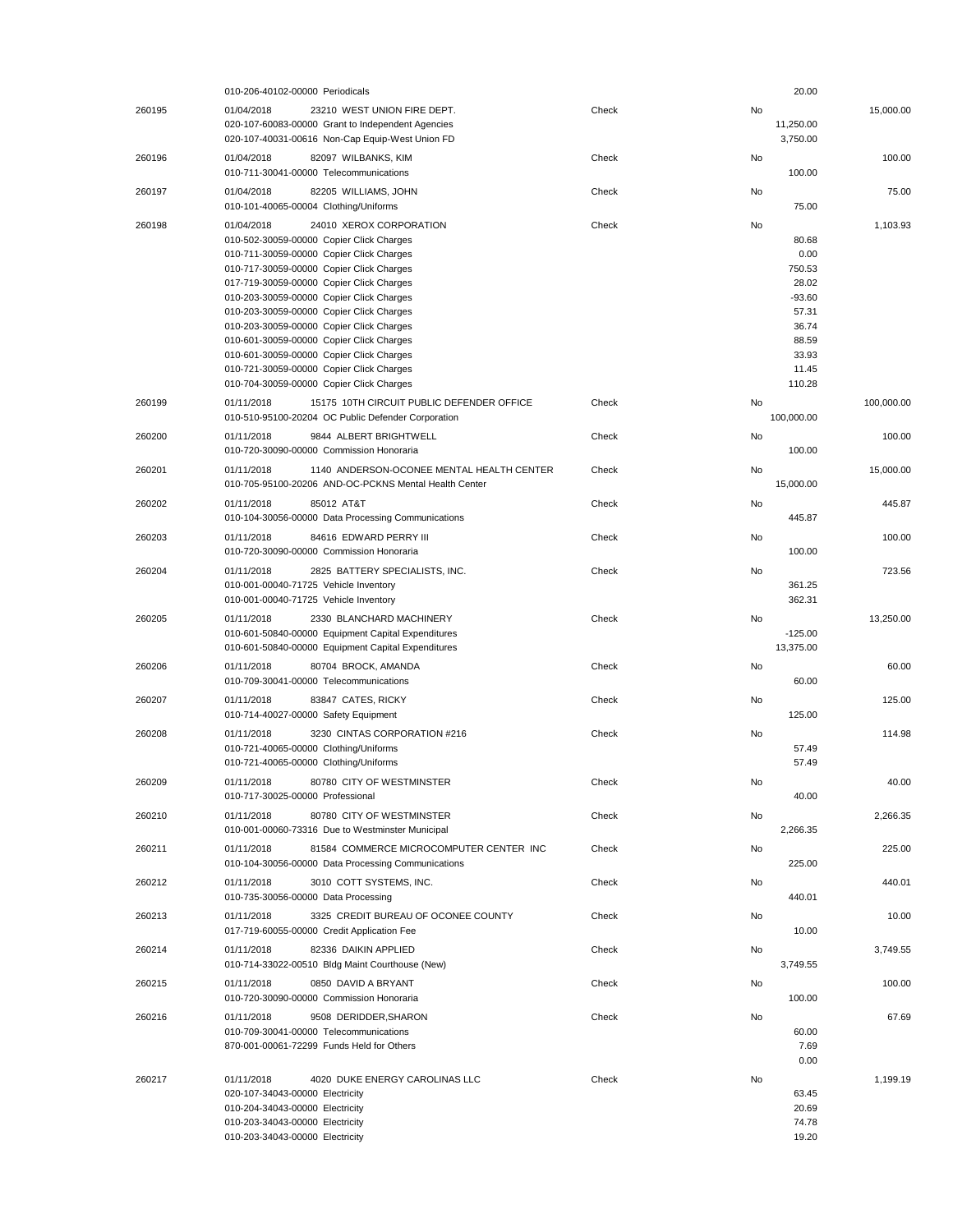|        | 010-203-34043-00000 Electricity                                                                         |    | 134.96            |           |
|--------|---------------------------------------------------------------------------------------------------------|----|-------------------|-----------|
|        | 010-203-34043-00000 Electricity<br>010-203-34043-00000 Electricity                                      |    | 123.14<br>199.60  |           |
|        | 010-203-34043-00000 Electricity                                                                         |    | 50.80             |           |
|        | 010-203-34043-00000 Electricity                                                                         |    | 13.12             |           |
|        | 010-203-34043-00000 Electricity                                                                         |    | 106.63            |           |
|        | 010-203-34043-00000 Electricity                                                                         |    | 13.93             |           |
|        | 010-203-34043-00000 Electricity                                                                         |    | 15.69             |           |
|        | 010-203-34043-00000 Electricity                                                                         |    | 35.40             |           |
|        | 010-203-34043-00000 Electricity                                                                         |    | 243.82            |           |
|        | 010-203-34043-00000 Electricity                                                                         |    | 41.19             |           |
|        | 010-203-34043-00000 Electricity                                                                         |    | 11.15             |           |
|        | 010-203-34043-00000 Electricity                                                                         |    | 16.63             |           |
|        | 010-203-34043-00000 Electricity                                                                         |    | 15.01             |           |
| 260218 | 01/11/2018<br>5455 EASTERN AVIATION FUELS, INC.<br>Check                                                | No |                   | 17,370.15 |
|        | 010-720-40990-00000 Airport Jet Fuel                                                                    |    | 17,370.15         |           |
| 260219 | 01/11/2018<br>85354 ELITE K-9, INC<br>Check                                                             | No |                   | 2,549.95  |
|        | 010-001-00040-71725 Vehicle Inventory                                                                   |    | 2,549.95          |           |
| 260220 | 01/11/2018<br>5290 ETCON STAFFING SERVICES, INC.<br>Check                                               | No |                   | 999.60    |
|        | 010-714-30025-00000 Professional                                                                        |    | 571.20            |           |
|        | 010-714-30025-00000 Professional                                                                        |    | 428.40            |           |
|        |                                                                                                         |    | 0.00              |           |
| 260221 | 01/11/2018<br>6240 FLEETCOR TECHNOLOGIES<br>Check                                                       | No |                   | 10,859.74 |
|        | 010-001-00020-71110 Accounts Rec Senior Solutions                                                       |    | 806.46            |           |
|        | 010-101-81101-00000 Gasoline Sheriff                                                                    |    | 4,673.28          |           |
|        | 010-103-81103-00000 Gasoline Coroner                                                                    |    | 96.17             |           |
|        | 010-107-81107-00000 Gasoline Emergency Ser/Rural Fire                                                   |    | 741.83            |           |
|        | 010-110-81110-00000 Gasoline Animal Control                                                             |    | 218.37            |           |
|        | 010-202-81202-00000 Gasoline PRT                                                                        |    | 140.30            |           |
|        | 010-206-81206-00000 Gasoline Library<br>010-301-81301-00000 Gasoline Assessor                           |    | 31.15<br>48.75    |           |
|        | 010-306-81306-00000 Gasoline Treasurer                                                                  |    | 33.27             |           |
|        | 010-001-00020-71129 Accounts Rec Anderson Solicitor                                                     |    | 43.14             |           |
|        | 010-601-81601-00000 Gasoline Road Department                                                            |    | 529.18            |           |
|        | 010-702-81702-00000 Gasoline-Community Dev.                                                             |    | 112.12            |           |
|        | 010-707-81707-00000 Gasoline Econ Development                                                           |    | 46.85             |           |
|        | 010-711-81711-00000 Gasoline Information Tech                                                           |    | 45.98             |           |
|        | 010-714-81714-00000 Gasoline Public Buildings                                                           |    | 194.07            |           |
|        | 010-718-81718-00000 Gasoline Solid Waste Department                                                     |    | 72.04             |           |
|        | 010-721-81721-00000 Gasoline Vehicle Maintenance                                                        |    | 223.16            |           |
|        | 010-107-82107-00000 Diesel Emergency Services                                                           |    | 76.74             |           |
|        | 010-206-82206-00000 Diesel Library                                                                      |    | 86.37             |           |
|        | 010-601-82601-00000 Diesel Road Department<br>010-718-82718-00000 Diesel Solid Waste Department         |    | 1,268.43          |           |
|        | 010-101-40032-00000 Operational                                                                         |    | 1,087.88<br>66.30 |           |
|        | 017-719-81719-00000 Rock Quarry Gasoline                                                                |    | 217.90            |           |
|        |                                                                                                         |    |                   |           |
| 260222 | 01/11/2018<br>7370 GREENVILLE HEALTH SYSTEM<br>Check<br>010-001-00090-73928 PAI Health Plan Withholding | No | 4,137.34          | 4.137.34  |
|        |                                                                                                         |    |                   |           |
| 260223 | 01/11/2018<br>9941 GRANT, JASMIN B<br>Check                                                             | No |                   | 1.53      |
|        | 870-001-00061-72299 Funds Held for Others                                                               |    | 1.53              |           |
| 260224 | 01/11/2018<br>84000 HARFORD W CAPPS<br>Check                                                            | No |                   | 315.39    |
|        | 010-735-30056-00000 Data Processing                                                                     |    | 315.39            |           |
| 260225 | 01/11/2018<br>9939 HARTMAN, JANET<br>Check                                                              | No |                   | 45.00     |
|        | 870-001-00061-72299 Funds Held for Others                                                               |    | 45.00             |           |
| 260226 | 01/11/2018<br>8350 HELPING HANDS OF CLEMSON, INC<br>Check                                               | No |                   | 8,750.00  |
|        | 010-705-95100-20239 Helping Hands (Contract)                                                            |    | 8,750.00          |           |
| 260227 | 82660 HINTON, PAT<br>01/11/2018<br>Check                                                                | No |                   | 1.15      |
|        | 870-001-00061-72299 Funds Held for Others                                                               |    | 1.15              |           |
| 260228 | 8685 HUBBARD PAVING & GRADING, INC.<br>01/11/2018<br>Check                                              | No |                   | 20,398.09 |
|        | 260-601-50881-00000 Capital Road Paving                                                                 |    | 0.00              |           |
|        | 013-601-60880-30905 Paving-C-Funds C PCN P030905                                                        |    | 20,398.09         |           |
| 260229 | 01/11/2018<br>10110 JAY'S PRINTING CO.<br>Check                                                         | No |                   | 196.10    |
|        | 010-202-40032-00000 Operational                                                                         |    | 196.10            |           |
|        | 01/11/2018<br>85221 MURPHY, JONATHAN L<br>Check                                                         | No |                   | 125.00    |
| 260230 | 010-714-40027-00000 Safety Equipment                                                                    |    | 125.00            |           |
|        |                                                                                                         |    |                   |           |
| 260231 | 01/11/2018<br>82513 KREIN, SCOTT<br>Check                                                               | No |                   | 23.08     |
|        | 870-001-00061-72299 Funds Held for Others                                                               |    | 23.08             |           |
| 260232 | 01/11/2018<br>1245 LANGUAGE LINE SERVICES<br>Check                                                      | No |                   | 50.00     |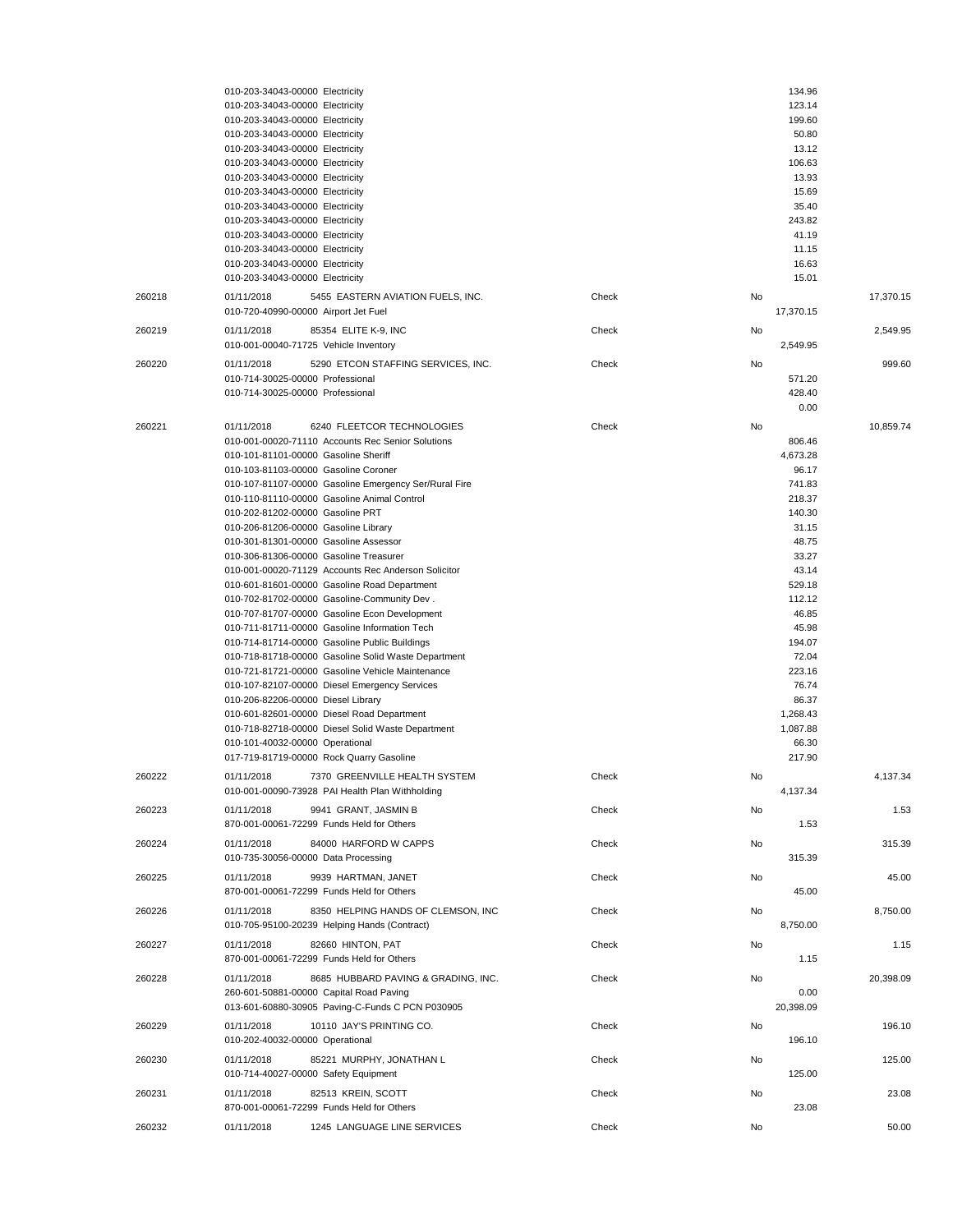|        | 225-104-30041-31010 Telecommunication-CLEC                                                                                                                                                                                                                                          |       |    | 50.00                                     |            |
|--------|-------------------------------------------------------------------------------------------------------------------------------------------------------------------------------------------------------------------------------------------------------------------------------------|-------|----|-------------------------------------------|------------|
| 260233 | 01/11/2018<br>83647 LASER PRINT PLUS, INC.<br>010-306-40032-00000 Operational<br>010-306-40033-00000 Postage<br>010-306-40032-00000 Operational<br>010-306-40033-00000 Postage                                                                                                      | Check | No | 1,239.16<br>0.00<br>0.00<br>7,500.00      | 8,739.16   |
| 260234 | 01/11/2018<br>9847 LINARES, ESTHER<br>870-001-00061-72299 Funds Held for Others                                                                                                                                                                                                     | Check | No | 1.92                                      | 1.92       |
| 260235 | 01/11/2018<br>12000 LINDSAY OIL CO<br>017-001-00040-71719 Rock Quarry Off Road Diesel<br>010-001-00040-71721 Diesel Inventory Off Road<br>010-001-00040-71700 Gasoline Inventory<br>010-001-00040-71721 Diesel Inventory Off Road                                                   | Check | No | 3,874.78<br>265.00<br>0.00<br>4,137.89    | 8,277.67   |
| 260236 | 01/11/2018<br>82540 LUSK, DONNA<br>870-001-00061-72299 Funds Held for Others                                                                                                                                                                                                        | Check | No | 7.46                                      | 7.46       |
| 260237 | 01/11/2018<br>82062 MANATRON, INC<br>010-301-30056-00000 Data Processing                                                                                                                                                                                                            | Check | No | 10,732.97                                 | 10,732.97  |
| 260238 | 01/11/2018<br>12790 MARION LYLES<br>010-720-30090-00000 Commission Honoraria                                                                                                                                                                                                        | Check | No | 100.00                                    | 100.00     |
| 260239 | 01/11/2018<br>84485 MAY HEAVY EQUIPMENT SALES LLC<br>013-707-30037-36893 Equip Rental-PCN036893 GCCP Ent Rd                                                                                                                                                                         | Check | No | 8,900.00                                  | 8,900.00   |
| 260240 | 01/11/2018<br>9424 MCCARTHY TIRE SERVICE OF GA & SC INC<br>017-719-80719-00000 Rock Quarry Vehicle Maintenance<br>017-719-80719-00000 Rock Quarry Vehicle Maintenance<br>017-719-80719-00000 Rock Quarry Vehicle Maintenance<br>017-719-80719-00000 Rock Quarry Vehicle Maintenance | Check | No | 18,400.00<br>3,900.00<br>493.00<br>358.00 | 23,151.00  |
| 260241 | 01/11/2018<br>84615 MICHAEL L GRAY<br>010-720-30090-00000 Commission Honoraria                                                                                                                                                                                                      | Check | No | 100.00                                    | 100.00     |
| 260242 | 01/11/2018<br>13100 MILEY & MACAULAY, BLDG. FUND<br>010-706-30071-00000 Rent                                                                                                                                                                                                        | Check | No | 950.00                                    | 950.00     |
| 260243 | 85221 MURPHY, JONATHAN L<br>01/11/2018<br>870-001-00061-72299 Funds Held for Others                                                                                                                                                                                                 | Check | No | 69.23                                     | 69.23      |
| 260244 | 01/11/2018<br>84729 MUSEUM OF THE CHEROKEE IN SOUTH CAROLINA<br>013-201-60907-92210 Cherokee Museum Pass-thru State                                                                                                                                                                 | Check | No | 8,176.67                                  | 8,176.67   |
| 260245 | 01/11/2018<br>82210 NOWELL, GREGORIE W<br>010-306-40033-00000 Postage                                                                                                                                                                                                               | Check | No | 10.40                                     | 10.40      |
| 260246 | 01/11/2018<br>83125 OCONEE COUNTY CHAMBER OF COMMERCE<br>010-717-30080-00000 Dues Organizations                                                                                                                                                                                     | Check | No | 2,500.00                                  | 2,500.00   |
| 260247 | 15015 OCONEE PUBLISHING INC.<br>01/11/2018<br>010-717-30068-00000 Advertising<br>010-717-30068-00000 Advertising<br>010-717-30068-00000 Advertising<br>010-717-30068-00000 Advertising                                                                                              | Check | No | 875.00<br>666.68<br>950.00<br>250.02      | 2,741.70   |
| 260248 | 01/11/2018<br>9832 OSHEA, AMANDA<br>870-001-00061-72299 Funds Held for Others                                                                                                                                                                                                       | Check | No | 21.15                                     | 21.15      |
| 260249 | 9494 PEAKE PRODUCTS<br>01/11/2018<br>010-735-40032-00000 Operational                                                                                                                                                                                                                | Check | No | 232.93                                    | 232.93     |
| 260250 | 84853 POORE, CORRINE<br>01/11/2018<br>870-001-00061-72299 Funds Held for Others                                                                                                                                                                                                     | Check | No | 6.92                                      | 6.92       |
| 260251 | 83849 RANDY RENZ<br>01/11/2018<br>010-720-30090-00000 Commission Honoraria                                                                                                                                                                                                          | Check | No | 100.00                                    | 100.00     |
| 260252 | 01/11/2018<br>81015 REVERSE MORTGAGE SOLUTIONS INC<br>010-001-00020-71428 Tax Collector Reserve Account                                                                                                                                                                             | Check | No | 60.00                                     | 60.00      |
| 260253 | 84400 RONALD M CHILES<br>01/11/2018<br>010-720-30090-00000 Commission Honoraria                                                                                                                                                                                                     | Check | No | 100.00                                    | 100.00     |
| 260254 | 19760 SCATT-DEPT OF REVENUE<br>01/11/2018<br>010-306-30084-00000 School/Seminar/Training/Mtg<br>010-302-30084-00000 School/Seminar/Training/Mtg<br>010-302-30084-00000 School/Seminar/Training/Mtg                                                                                  | Check | No | 200.00<br>200.00<br>200.00                | 600.00     |
| 260255 | 19760 SCATT-DEPT OF REVENUE<br>01/11/2018<br>010-305-30084-00000 School/Seminar/Training/Mtg                                                                                                                                                                                        | Check | No | 200.00                                    | 200.00     |
| 260256 | 01/11/2018<br>19430 SC DEPT OF NATURAL RESOURCES<br>010-001-00250-16700 Wildlife Fines                                                                                                                                                                                              | Check | No | 105.71                                    | 105.71     |
| 260257 | 19820 SC DEPT OF REVENUE - DOCUMENT STAMPS<br>01/11/2018<br>010-001-00060-73326 Due to SCDOR-Documentary Stamps                                                                                                                                                                     | Check | No | 105,119.48                                | 105,119.48 |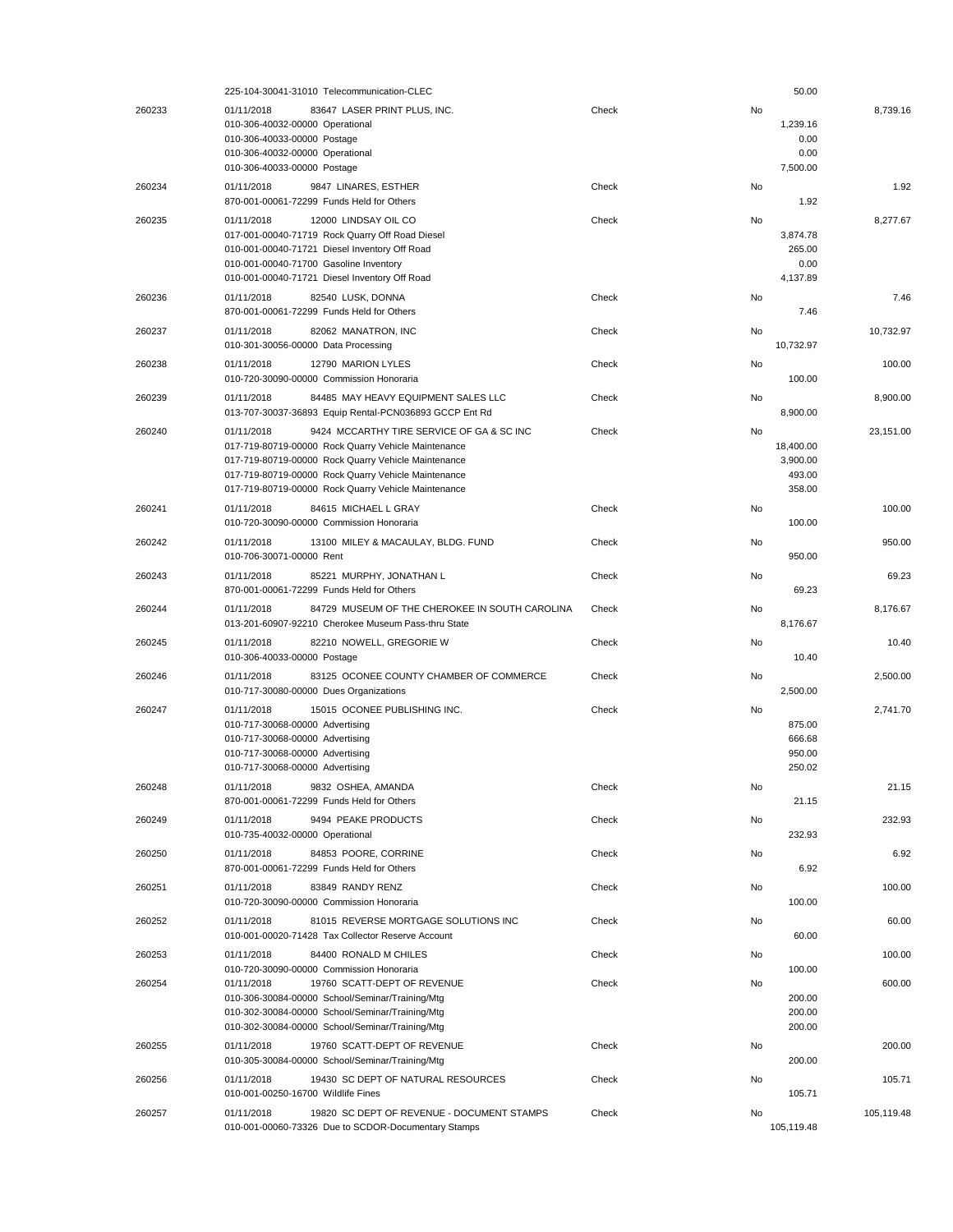|            | 260258               | 01/11/2018                                                                                                                                                                                                                                                                                                                                                                                                             | 19585 SC DIVISION OF MOTOR VEHICLES (DMV FEES)<br>010-001-00065-16200 SC Department of Motor Vehicle Fee                                                                                                           | Check | No | 19.994.50                                                                                                                                  | 19,994.50  |
|------------|----------------------|------------------------------------------------------------------------------------------------------------------------------------------------------------------------------------------------------------------------------------------------------------------------------------------------------------------------------------------------------------------------------------------------------------------------|--------------------------------------------------------------------------------------------------------------------------------------------------------------------------------------------------------------------|-------|----|--------------------------------------------------------------------------------------------------------------------------------------------|------------|
|            | 260259               | 01/11/2018<br>010-715-30018-00000 Travel                                                                                                                                                                                                                                                                                                                                                                               | 55015 SCHARICH, JOY<br>010-715-30084-00000 School/Seminar/Training/Mtg<br>870-001-00061-72299 Funds Held for Others                                                                                                | Check | No | 329.18<br>107.00<br>6.92                                                                                                                   | 443.10     |
|            | 260260               | 01/11/2018                                                                                                                                                                                                                                                                                                                                                                                                             | 19152 SC MANAGERS, ADMINISTRATORS & SUPERVISOR<br>010-717-30080-00000 Dues Organizations                                                                                                                           | Check | No | 25.00                                                                                                                                      | 25.00      |
|            | 260261               | 01/11/2018                                                                                                                                                                                                                                                                                                                                                                                                             | 19440 SC PROBATE JUDGES' ASSOC<br>010-502-30084-00000 School/Seminar/Training/Mtg                                                                                                                                  | Check | No | 75.00                                                                                                                                      | 75.00      |
|            | 260262               | 01/11/2018                                                                                                                                                                                                                                                                                                                                                                                                             | 19335 SC RETIREMENT SYSTEM<br>010-001-00090-73904 SC Retirement Wtihholding GF<br>010-001-00090-73905 SC Police Retirement GF                                                                                      | Check | No | 218,935.04<br>175,043.20                                                                                                                   | 393,978.24 |
| **VOIDED** | 260263<br>Void Date: | 01/11/2018<br>01/29/2018                                                                                                                                                                                                                                                                                                                                                                                               | 19445 SC TRANSPORTATION POLICE                                                                                                                                                                                     | Check | No |                                                                                                                                            | 0.00       |
|            | 260264               | 010-001-00250-16701 Size & Weight<br>01/11/2018                                                                                                                                                                                                                                                                                                                                                                        | 84935 SMITH, DAWN LECROY<br>870-001-00061-72299 Funds Held for Others                                                                                                                                              | Check | No | 0.00<br>7.69                                                                                                                               | 7.69       |
|            | 260265               | 01/11/2018<br>010-718-30025-00000 Professional<br>010-718-30025-00000 Professional<br>010-718-60005-00000 Testing Wells<br>010-718-30025-00000 Professional<br>010-718-60005-00000 Testing Wells                                                                                                                                                                                                                       | 84127 SMITH GARDNER, INC.                                                                                                                                                                                          | Check | No | 882.00<br>2,576.05<br>0.00<br>9,385.89<br>5,339.77                                                                                         | 18,183.71  |
|            | 260266               | 01/11/2018                                                                                                                                                                                                                                                                                                                                                                                                             | 84778 SMITH, KATIE<br>870-001-00061-72299 Funds Held for Others                                                                                                                                                    | Check | No | 5.90                                                                                                                                       | 5.90       |
|            | 260267               | 01/11/2018<br>010-106-30062-00000 Medical                                                                                                                                                                                                                                                                                                                                                                              | 9412 SOUTHERN HEALTH PARTNERS, INC                                                                                                                                                                                 | Check | No | 22,017.89<br>0.00                                                                                                                          | 22,017.89  |
|            | 260268               | 01/11/2018<br>010-720-30025-00000 Professional<br>010-206-30025-00000 Professional<br>010-714-30025-00000 Professional<br>010-718-30025-00000 Professional<br>010-718-30025-00000 Professional<br>010-718-30025-00000 Professional<br>010-714-30025-00000 Professional<br>010-720-30025-00000 Professional<br>010-306-30025-00000 Professional<br>010-103-30025-00000 Professional<br>010-206-30025-00000 Professional | 83088 CBS PERSONNEL SERVICES, LLC<br>260-601-30025-00098 Professional -Road Inventory/Assmt.<br>260-601-30025-00098 Professional -Road Inventory/Assmt.<br>260-601-30025-00098 Professional -Road Inventory/Assmt. | Check | No | 589.60<br>775.26<br>407.16<br>478.44<br>2,715.63<br>165.00<br>512.72<br>589.60<br>800.51<br>510.00<br>734.76<br>508.68<br>744.18<br>234.00 | 9,765.54   |
|            | 260269               | 01/11/2018                                                                                                                                                                                                                                                                                                                                                                                                             | 85335 HUBERT S SMITH<br>010-301-30056-00000 Data Processing                                                                                                                                                        | Check | No | 1,500.00                                                                                                                                   | 1,500.00   |
|            | 260270               | 01/11/2018                                                                                                                                                                                                                                                                                                                                                                                                             | 19079 STEPHEN R. EDWARDS & ASSOCIATES, INC.<br>013-707-30025-36893 Professional-PCN036893 GCCP Ent Rd                                                                                                              | Check | No | 630.00                                                                                                                                     | 630.00     |
|            | 260271               | 01/11/2018                                                                                                                                                                                                                                                                                                                                                                                                             | 41265 STOKES, JIM<br>870-001-00061-72299 Funds Held for Others                                                                                                                                                     | Check | No | 6.15                                                                                                                                       | 6.15       |
|            | 260272               | 01/11/2018                                                                                                                                                                                                                                                                                                                                                                                                             | 9971 STOKES, JUSTIN<br>870-001-00061-72299 Funds Held for Others                                                                                                                                                   | Check | No | 23.08                                                                                                                                      | 23.08      |
|            | 260273               | 01/11/2018<br>010-301-40032-00000 Operational                                                                                                                                                                                                                                                                                                                                                                          | 82484 TECHNOLOGY SOLUTIONS, INC.                                                                                                                                                                                   | Check | No | 124.42                                                                                                                                     | 124.42     |
|            | 260274               | 01/11/2018                                                                                                                                                                                                                                                                                                                                                                                                             | 9879 TERRACON CONSULTANTS, INC<br>012-107-50850-00860 Capital Buildings - 2015 GO Bond                                                                                                                             | Check | No | 839.85                                                                                                                                     | 839.85     |
|            | 260275               | 01/11/2018<br>010-107-30041-00000 Telephone<br>010-107-30041-00000 Telephone                                                                                                                                                                                                                                                                                                                                           | 20155 TOTAL COMMUNICATIONS SYSTEM, INC.<br>010-709-30041-00000 Telecommunications<br>010-709-30041-00000 Telecommunications<br>010-709-30041-00000 Telecommunications<br>010-709-30041-00000 Telecommunications    | Check | No | 52.76<br>37.64<br>6.89<br>15.93<br>8.80<br>6.89                                                                                            | 128.91     |
|            | 260276               | 01/11/2018                                                                                                                                                                                                                                                                                                                                                                                                             | 3635 TOWN OF WEST UNION (ALLOCATIONS)<br>010-001-00260-16800 Town Portion of Fines                                                                                                                                 | Check | No | 603.40                                                                                                                                     | 603.40     |
|            | 260277               | 01/11/2018<br>010-601-30025-00000 Professional                                                                                                                                                                                                                                                                                                                                                                         | 0450 OCONEE COUNTY BOARD OF DISABILITIES & S                                                                                                                                                                       | Check | No | 625.00                                                                                                                                     | 625.00     |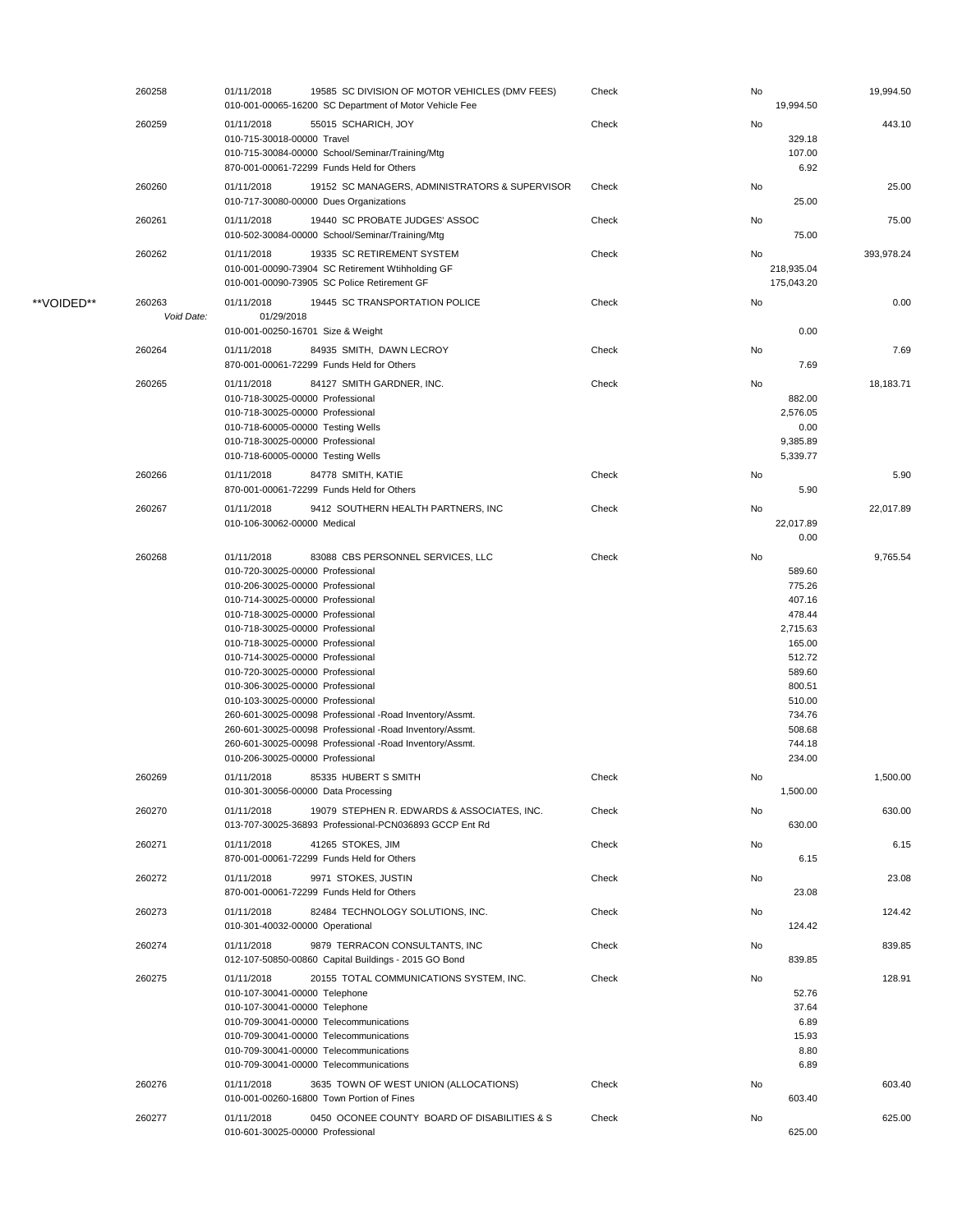| 260278 | 01/11/2018<br>010-106-40034-00000 Food                                                                                                                 | 9428 TRINITY SERVICES GROUP INC                                                                                                                                                                                                                                                                                                                             | Check | No | 4,529.94                                                                                                | 4,529.94 |
|--------|--------------------------------------------------------------------------------------------------------------------------------------------------------|-------------------------------------------------------------------------------------------------------------------------------------------------------------------------------------------------------------------------------------------------------------------------------------------------------------------------------------------------------------|-------|----|---------------------------------------------------------------------------------------------------------|----------|
| 260279 | 01/11/2018                                                                                                                                             | 85399 TR SYSTEMS, LLC<br>010-721-50845-00000 Capital IT Equip/Software                                                                                                                                                                                                                                                                                      | Check | No | 7,995.00                                                                                                | 7,995.00 |
| 260280 | 01/11/2018<br>010-720-40032-00000 Operational<br>010-204-40032-00000 Operational<br>010-720-40032-00000 Operational<br>010-720-40032-00000 Operational | 81991 UNIFIRST CORP<br>010-601-40065-00000 Clothing/Uniforms<br>010-601-40065-00000 Clothing/Uniforms<br>017-719-40065-00000 Clothing/Uniforms<br>010-720-40065-00000 Clothing/Uniforms<br>017-719-40065-00000 Clothing/Uniforms<br>010-718-40065-00000 Clothing/Uniforms<br>010-720-40065-00000 Clothing/Uniforms<br>010-720-40065-00000 Clothing/Uniforms | Check | No | 148.17<br>145.84<br>72.14<br>0.00<br>18.55<br>68.48<br>57.56<br>90.33<br>0.00<br>11.94<br>21.26<br>0.00 | 634.27   |
| 260281 | 01/11/2018                                                                                                                                             | 85348 VIVIAN MISCHELLE NIX<br>010-107-30024-00000 Maintenance on Equipment<br>010-107-30024-00000 Maintenance on Equipment                                                                                                                                                                                                                                  | Check | No | 790.00<br>790.00                                                                                        | 1,580.00 |
| 260282 | 01/11/2018                                                                                                                                             | 82719 WARD, JUSTIN<br>870-001-00061-72299 Funds Held for Others                                                                                                                                                                                                                                                                                             | Check | No | 59.57                                                                                                   | 59.57    |
| 260283 | 01/11/2018<br>010-741-40032-00000 Operational                                                                                                          | 23185 WEST PAYMENT CENTER                                                                                                                                                                                                                                                                                                                                   | Check | No | 497.22                                                                                                  | 497.22   |
| 260284 | 01/11/2018<br>010-717-30068-00000 Advertising                                                                                                          | 23890 W G O G<br>013-107-30068-92060 Advertising - FY17-18 HMGP Grant<br>010-107-99999-00000 Miscellaneous Grant Match                                                                                                                                                                                                                                      | Check | No | 240.00<br>80.00<br>300.00                                                                               | 620.00   |
| 260285 | 01/11/2018<br>010-717-30068-00000 Advertising<br>010-717-30068-00000 Advertising<br>010-717-30068-00000 Advertising                                    | 81637 WSNW RADIO AM 1150<br>013-107-30068-92060 Advertising - FY17-18 HMGP Grant<br>010-107-99999-00000 Miscellaneous Grant Match                                                                                                                                                                                                                           | Check | No | 240.00<br>80.00<br>400.00<br>300.00<br>1.00                                                             | 1,621.00 |
|        | 010-717-30068-00000 Advertising                                                                                                                        |                                                                                                                                                                                                                                                                                                                                                             |       |    | 600.00                                                                                                  |          |
| 260286 | 01/12/2018<br>010-501-30026-00000 Court Expense                                                                                                        | 80949 BEDENK, THOMAS W                                                                                                                                                                                                                                                                                                                                      | Check | No | 25.70                                                                                                   | 25.70    |
| 260287 | 01/12/2018<br>010-501-30026-00000 Court Expense                                                                                                        | 80949 BLACK, JAMES D                                                                                                                                                                                                                                                                                                                                        | Check | No | 25.70                                                                                                   | 25.70    |
| 260288 | 01/12/2018<br>010-501-30026-00000 Court Expense                                                                                                        | 80949 BROWN, BARBARA A                                                                                                                                                                                                                                                                                                                                      | Check | No | 29.98                                                                                                   | 29.98    |
| 260289 | 01/12/2018<br>010-501-30026-00000 Court Expense                                                                                                        | 80949 CALDWELL, WILLIAM J                                                                                                                                                                                                                                                                                                                                   | Check | No | 22.49                                                                                                   | 22.49    |
| 260290 | 01/12/2018<br>010-501-30026-00000 Court Expense                                                                                                        | 80949 CARTER, TARA M                                                                                                                                                                                                                                                                                                                                        | Check | No | 26.77                                                                                                   | 26.77    |
| 260291 | 01/12/2018<br>010-501-30026-00000 Court Expense                                                                                                        | 80949 COBB, DONTAY J                                                                                                                                                                                                                                                                                                                                        | Check | No | 25.70                                                                                                   | 25.70    |
| 260292 | 01/12/2018<br>010-501-30026-00000 Court Expense                                                                                                        | 80949 DEMINT, GENEVIEVE M                                                                                                                                                                                                                                                                                                                                   | Check | No | 25.70                                                                                                   | 25.70    |
| 260293 | 01/12/2018<br>010-501-30026-00000 Court Expense                                                                                                        | 80949 DODD, JEREMY R                                                                                                                                                                                                                                                                                                                                        | Check | No | 27.84                                                                                                   | 27.84    |
| 260294 | 01/12/2018<br>010-501-30026-00000 Court Expense                                                                                                        | 80949 FASSINO, SUSAN                                                                                                                                                                                                                                                                                                                                        | Check | No | 25.70                                                                                                   | 25.70    |
| 260295 | 01/12/2018<br>010-501-30026-00000 Court Expense                                                                                                        | 80949 FLETCHER, STEVEN R                                                                                                                                                                                                                                                                                                                                    | Check | No | 20.35                                                                                                   | 20.35    |
| 260296 | 01/12/2018<br>010-501-30026-00000 Court Expense                                                                                                        | 80949 FRADY, PRESTON T JR                                                                                                                                                                                                                                                                                                                                   | Check | No | 33.19                                                                                                   | 33.19    |
| 260297 | 01/12/2018<br>010-501-30026-00000 Court Expense                                                                                                        | 80949 FULGHUM, GEORGE B                                                                                                                                                                                                                                                                                                                                     | Check | No | 27.84                                                                                                   | 27.84    |
| 260298 | 01/12/2018<br>010-501-30026-00000 Court Expense                                                                                                        | 80949 GALINDO, IVAN J                                                                                                                                                                                                                                                                                                                                       | Check | No | 26.77                                                                                                   | 26.77    |
| 260299 | 01/12/2018<br>010-501-30026-00000 Court Expense                                                                                                        | 80949 HANEY, OTTIS R II                                                                                                                                                                                                                                                                                                                                     | Check | No | 19.28                                                                                                   | 19.28    |
| 260300 | 01/12/2018<br>010-501-30026-00000 Court Expense                                                                                                        | 80949 HARBIN, HANNAH C                                                                                                                                                                                                                                                                                                                                      | Check | No | 26.77                                                                                                   | 26.77    |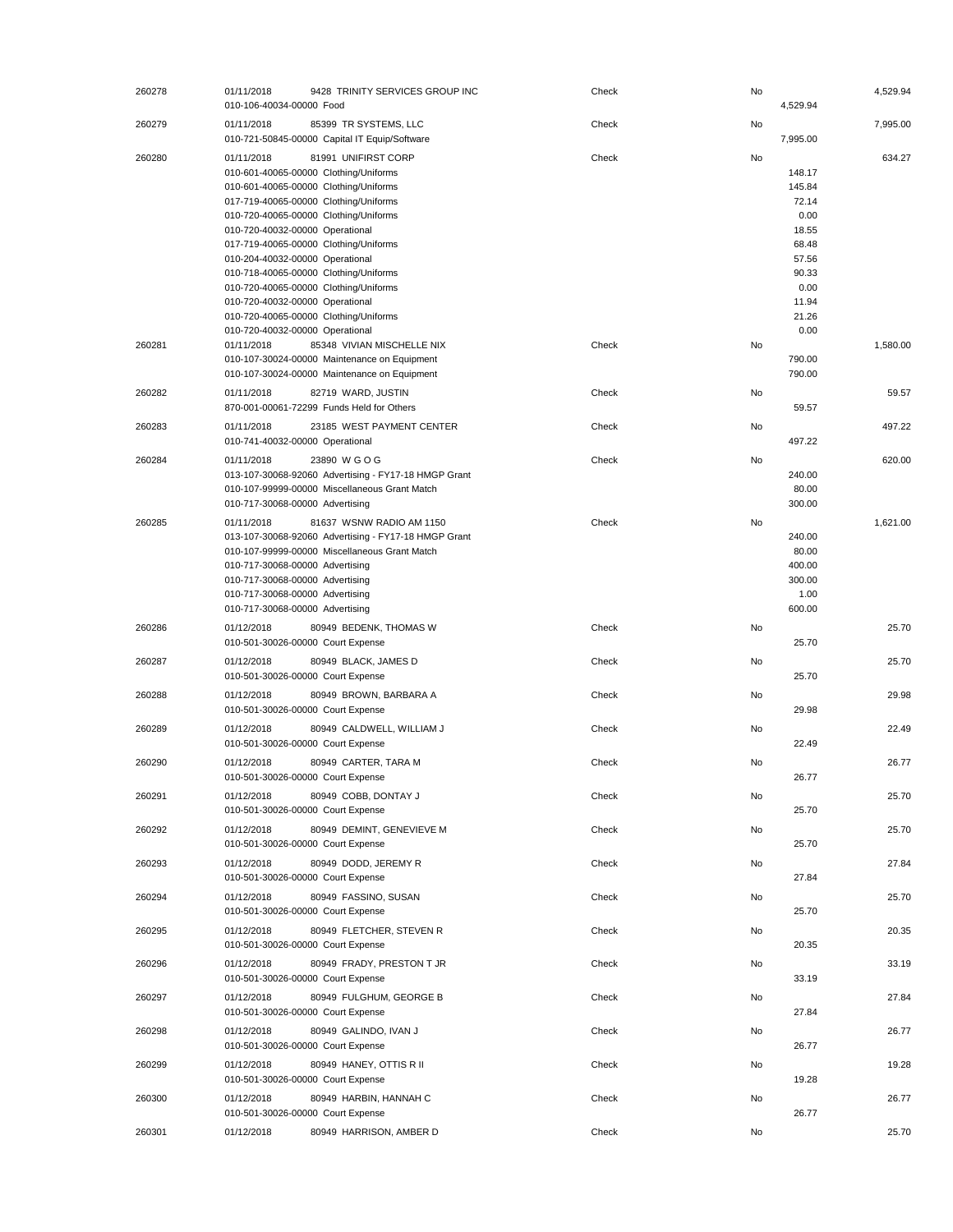|        | 010-501-30026-00000 Court Expense                                                                                        |       |    | 25.70                |          |
|--------|--------------------------------------------------------------------------------------------------------------------------|-------|----|----------------------|----------|
| 260302 | 01/12/2018<br>80949 HEDDEN, RANDY D<br>010-501-30026-00000 Court Expense                                                 | Check | No | 25.70                | 25.70    |
| 260303 | 01/12/2018<br>80949 JEFFERSON, OLA M<br>010-501-30026-00000 Court Expense                                                | Check | No | 25.70                | 25.70    |
| 260304 | 01/12/2018<br>80949 JORDAN, COLEMAN S<br>010-501-30026-00000 Court Expense                                               | Check | No | 29.98                | 29.98    |
| 260305 | 80949 LINDOW, KELLI M<br>01/12/2018<br>010-501-30026-00000 Court Expense                                                 | Check | No | 23.56                | 23.56    |
| 260306 | 80949 LUKE, ANTHONY W<br>01/12/2018<br>010-501-30026-00000 Court Expense                                                 | Check | No | 16.07                | 16.07    |
| 260307 | 01/12/2018<br>80949 MATSON, MARCIA L<br>010-501-30026-00000 Court Expense                                                | Check | No | 35.33                | 35.33    |
| 260308 | 01/12/2018<br>80949 MCCOY, VELDA M<br>010-501-30026-00000 Court Expense                                                  | Check | No | 25.70                | 25.70    |
| 260309 | 01/12/2018<br>80949 MOORE, KELVIN J<br>010-501-30026-00000 Court Expense                                                 | Check | No | 23.56                | 23.56    |
| 260310 | 80949 PETTEYS, JEREMY R<br>01/12/2018<br>010-501-30026-00000 Court Expense                                               | Check | No | 31.05                | 31.05    |
| 260311 | 80949 PHELPS, JODY W<br>01/12/2018<br>010-501-30026-00000 Court Expense                                                  | Check | No | 31.05                | 31.05    |
| 260312 | 01/12/2018<br>80949 PORTER-WHITMIRE, LYNNE<br>010-501-30026-00000 Court Expense                                          | Check | No | 34.26                | 34.26    |
| 260313 | 01/12/2018<br>80949 POULOS, DIANE K<br>010-501-30026-00000 Court Expense                                                 | Check | No | 20.35                | 20.35    |
| 260314 | 01/12/2018<br>80949 ROBINSON, TERESA R<br>010-501-30026-00000 Court Expense                                              | Check | No | 25.70                | 25.70    |
| 260315 | 80949 ROCHESTER, CHARLES A<br>01/12/2018<br>010-501-30026-00000 Court Expense                                            | Check | No | 28.91                | 28.91    |
| 260316 | 80949 ROGERS, BETTY J<br>01/12/2018<br>010-501-30026-00000 Court Expense                                                 | Check | No | 25.70                | 25.70    |
| 260317 | 01/12/2018<br>80949 SCHUTT, CANDACE M<br>010-501-30026-00000 Court Expense                                               | Check | No | 23.56                | 23.56    |
| 260318 | 01/12/2018<br>80949 SERRIDGE, WILLIAM P<br>010-501-30026-00000 Court Expense                                             | Check | No | 32.12                | 32.12    |
| 260319 | 80949 SIMS, JENNIFER C<br>01/12/2018                                                                                     | Check | No | 24.63                | 24.63    |
| 260320 | 010-501-30026-00000 Court Expense<br>01/12/2018<br>80949 SMITH, JOSH D                                                   | Check | No |                      | 26.77    |
| 260321 | 010-501-30026-00000 Court Expense<br>01/12/2018<br>80949 STRAUGHAN, MEGAN K<br>010-501-30026-00000 Court Expense         | Check | No | 26.77<br>23.56       | 23.56    |
| 260322 | 01/12/2018<br>80949 TAYLOR, MELISSA H<br>010-501-30026-00000 Court Expense                                               | Check | No | 24.63                | 24.63    |
| 260323 | 01/12/2018<br>80949 TOWE, CHRISTOPHER J<br>010-501-30026-00000 Court Expense                                             | Check | No | 16.07                | 16.07    |
| 260324 | 80949 TURNER, DAVID E<br>01/12/2018<br>010-501-30026-00000 Court Expense                                                 | Check | No | 17.14                | 17.14    |
| 260325 | 01/12/2018<br>80949 WATKINS, CLINT C<br>010-501-30026-00000 Court Expense                                                | Check | No | 29.98                | 29.98    |
| 260326 | 01/12/2018<br>80949 WRIGHT, EMERALD TAI'TYANNA<br>010-501-30026-00000 Court Expense                                      | Check | No | 36.40                | 36.40    |
| 260327 | 80949 YOUNG-GREEN, KELLY E<br>01/12/2018<br>010-501-30026-00000 Court Expense                                            | Check | No | 31.05                | 31.05    |
| 260328 | 01/18/2018<br>82318 ALEXANDER M SHADWICK<br>010-509-30071-00000 Rent                                                     | Check | No | 1,980.00             | 2,363.67 |
|        | 010-509-34043-00000 Electricity                                                                                          |       |    | 383.67               |          |
| 260329 | 01/18/2018<br>2330 BLANCHARD MACHINERY<br>010-001-00040-71725 Vehicle Inventory<br>010-001-00040-71725 Vehicle Inventory | Check | No | 3,062.60<br>5,405.52 | 8,468.12 |
| 260330 | 01/18/2018<br>84976 BUCHANAN, BILLY<br>010-709-30041-00000 Telecommunications                                            | Check | No | 150.00               | 150.00   |
| 260331 | 3230 CINTAS CORPORATION #216<br>01/18/2018<br>010-721-40065-00000 Clothing/Uniforms                                      | Check | No | 57.49                | 57.49    |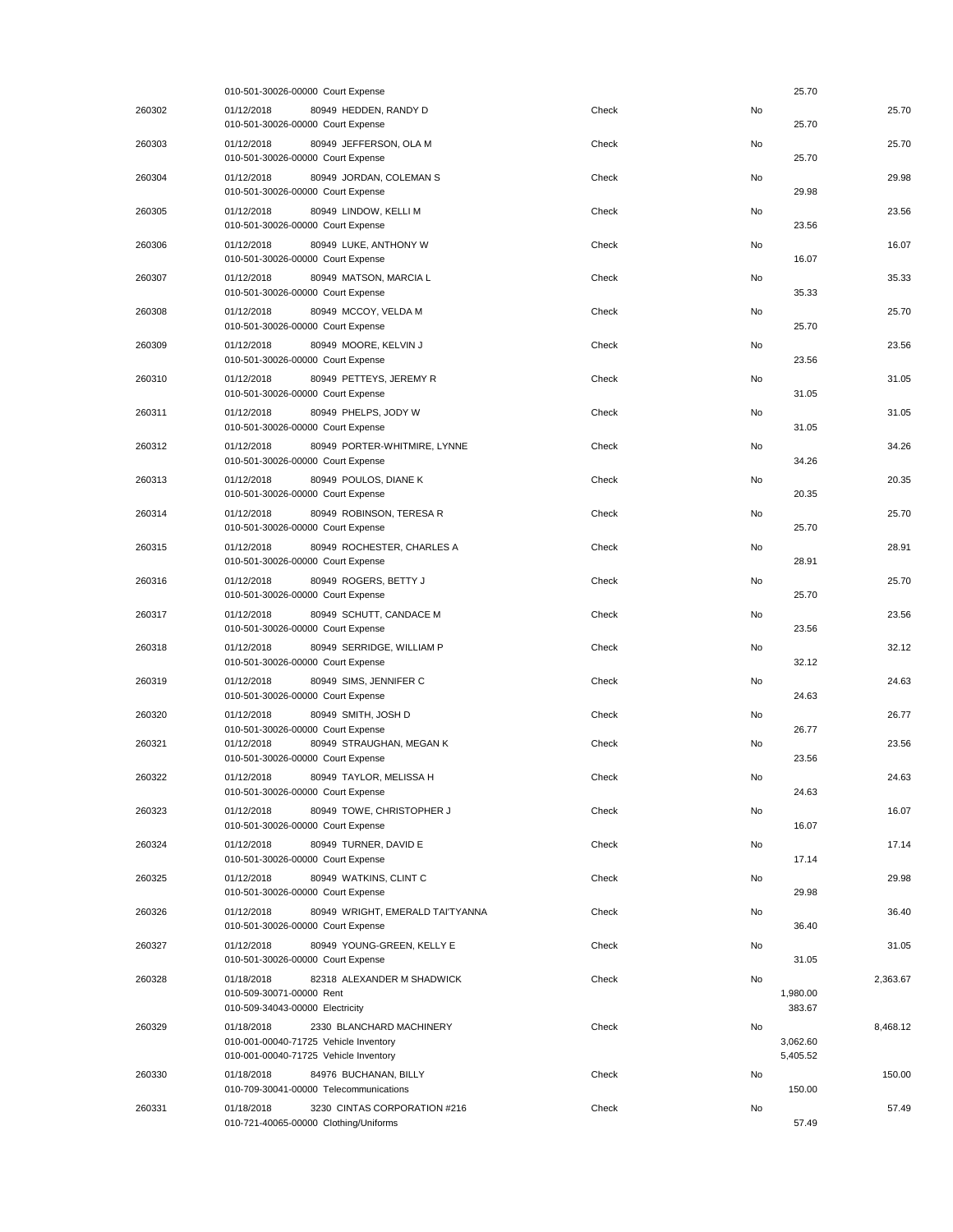| 260332 | 01/18/2018<br>80302 CITY OF SENECA (APPROPRIATIONS)<br>225-104-60083-36000 Grant to Indep Agencies-AT&T                                                                                                                                                                                                                                                                                                                                                                                                                                                                                                                                                                                                                                                                                                                                                                                                                                                                                                                                                          |                                                | Check | No | 2,354.00                                                                                                                                                                                                      | 2,354.00  |
|--------|------------------------------------------------------------------------------------------------------------------------------------------------------------------------------------------------------------------------------------------------------------------------------------------------------------------------------------------------------------------------------------------------------------------------------------------------------------------------------------------------------------------------------------------------------------------------------------------------------------------------------------------------------------------------------------------------------------------------------------------------------------------------------------------------------------------------------------------------------------------------------------------------------------------------------------------------------------------------------------------------------------------------------------------------------------------|------------------------------------------------|-------|----|---------------------------------------------------------------------------------------------------------------------------------------------------------------------------------------------------------------|-----------|
| 260333 | 01/18/2018<br>3010 COTT SYSTEMS, INC.<br>010-735-40032-00000 Operational<br>010-735-40032-00000 Operational                                                                                                                                                                                                                                                                                                                                                                                                                                                                                                                                                                                                                                                                                                                                                                                                                                                                                                                                                      |                                                | Check | No | 574.51<br>399.51                                                                                                                                                                                              | 974.02    |
| 260334 | 01/18/2018<br>3054 CUMMINS ATLANTIC, LLC<br>010-001-00040-71725 Vehicle Inventory                                                                                                                                                                                                                                                                                                                                                                                                                                                                                                                                                                                                                                                                                                                                                                                                                                                                                                                                                                                |                                                | Check | No | 6,496.51                                                                                                                                                                                                      | 6,496.51  |
| 260335 | 01/18/2018<br>9894 CURRENCE, JENNIFER<br>010-106-40065-00000 Clothing/Uniforms                                                                                                                                                                                                                                                                                                                                                                                                                                                                                                                                                                                                                                                                                                                                                                                                                                                                                                                                                                                   |                                                | Check | No | 63.59                                                                                                                                                                                                         | 63.59     |
| 260336 | 01/18/2018<br>80774 DAVIS AND FLOYD, INC<br>013-707-30025-36893 Professional-PCN036893 GCCP Ent Rd                                                                                                                                                                                                                                                                                                                                                                                                                                                                                                                                                                                                                                                                                                                                                                                                                                                                                                                                                               |                                                | Check | No | 1,730.05                                                                                                                                                                                                      | 1,730.05  |
| 260337 | 01/18/2018<br>4020 DUKE ENERGY CAROLINAS LLC<br>010-204-34043-00000 Electricity<br>010-204-34043-00000 Electricity<br>010-204-34043-00000 Electricity<br>010-204-34043-00000 Electricity<br>010-204-34043-00000 Electricity                                                                                                                                                                                                                                                                                                                                                                                                                                                                                                                                                                                                                                                                                                                                                                                                                                      |                                                | Check | No | 44.16<br>111.54<br>132.44<br>56.45<br>13.04                                                                                                                                                                   | 357.63    |
| 260338 | 01/18/2018<br>5060 PRO AUTO PARTS<br>010-001-00040-71725 Vehicle Inventory                                                                                                                                                                                                                                                                                                                                                                                                                                                                                                                                                                                                                                                                                                                                                                                                                                                                                                                                                                                       |                                                | Check | No | 274.69                                                                                                                                                                                                        | 274.69    |
| 260339 | 01/18/2018<br>5290 ETCON STAFFING SERVICES, INC.<br>010-714-30025-00000 Professional                                                                                                                                                                                                                                                                                                                                                                                                                                                                                                                                                                                                                                                                                                                                                                                                                                                                                                                                                                             |                                                | Check | No | 456.96<br>0.00                                                                                                                                                                                                | 456.96    |
| 260340 | 01/18/2018<br>6240 FLEETCOR TECHNOLOGIES<br>010-001-00020-71110 Accounts Rec Senior Solutions<br>010-101-81101-00000 Gasoline Sheriff<br>010-103-81103-00000 Gasoline Coroner<br>010-107-81107-00000 Gasoline Emergency Ser/Rural Fire<br>010-110-81110-00000 Gasoline Animal Control<br>010-202-81202-00000 Gasoline PRT<br>010-206-81206-00000 Gasoline Library<br>010-301-81301-00000 Gasoline Assessor<br>010-001-00020-71129 Accounts Rec Anderson Solicitor<br>010-601-81601-00000 Gasoline Road Department<br>010-702-81702-00000 Gasoline-Community Dev.<br>010-707-81707-00000 Gasoline Econ Development<br>010-711-81711-00000 Gasoline Information Tech<br>010-714-81714-00000 Gasoline Public Buildings<br>010-718-81718-00000 Gasoline Solid Waste Department<br>010-720-81720-00000 Gasoline Airport<br>010-721-81721-00000 Gasoline Vehicle Maintenance<br>010-509-81509-00000 Gasoline Magistrate<br>010-601-82601-00000 Diesel Road Department<br>010-718-82718-00000 Diesel Solid Waste Department<br>017-719-81719-00000 Rock Quarry Gasoline |                                                | Check | No | 1,124.81<br>5,095.04<br>107.79<br>890.02<br>209.12<br>271.89<br>64.84<br>96.62<br>110.95<br>519.86<br>113.40<br>25.71<br>42.67<br>182.08<br>82.91<br>20.64<br>254.17<br>31.53<br>1,504.24<br>887.79<br>193.92 | 11.830.00 |
| 260341 | 1060 HERITAGE PROPANE<br>01/18/2018<br>010-204-34042-00000 Gas & Fuel Oil                                                                                                                                                                                                                                                                                                                                                                                                                                                                                                                                                                                                                                                                                                                                                                                                                                                                                                                                                                                        |                                                | Check | No | 69.96                                                                                                                                                                                                         | 69.96     |
| 260342 | 8450 HUTCH-N-SON CONSTRUCTION INC.<br>01/18/2018<br>017-719-30025-00000 Professional                                                                                                                                                                                                                                                                                                                                                                                                                                                                                                                                                                                                                                                                                                                                                                                                                                                                                                                                                                             |                                                | Check | No | 350.00                                                                                                                                                                                                        | 350.00    |
| 260343 | 01/18/2018<br>9235 STATE FISCAL ACCOUNTABILITY AUTHORITY<br>010-709-30066-00000 INSURANCE/BONDS                                                                                                                                                                                                                                                                                                                                                                                                                                                                                                                                                                                                                                                                                                                                                                                                                                                                                                                                                                  |                                                | Check | No | 374.43                                                                                                                                                                                                        | 374.43    |
| 260344 | 01/18/2018<br>9235 STATE FISCAL ACCOUNTABILITY AUTHORITY<br>010-001-00090-73928 PAI Health Plan Withholding                                                                                                                                                                                                                                                                                                                                                                                                                                                                                                                                                                                                                                                                                                                                                                                                                                                                                                                                                      |                                                | Check | No | 250.00                                                                                                                                                                                                        | 250.00    |
| 260345 | 01/18/2018<br>83558 JOSHUA KEITH EAKER<br>010-711-30025-00371 Professional - OC Website Upgrade                                                                                                                                                                                                                                                                                                                                                                                                                                                                                                                                                                                                                                                                                                                                                                                                                                                                                                                                                                  |                                                | Check | No | 1,000.00                                                                                                                                                                                                      | 1,000.00  |
| 260346 | 01/18/2018<br>010-101-30025-00000 Professional                                                                                                                                                                                                                                                                                                                                                                                                                                                                                                                                                                                                                                                                                                                                                                                                                                                                                                                                                                                                                   | 12305 LARK & ASSOCIATES POLYGRAPH SERVICES, IN | Check | No | 180.00                                                                                                                                                                                                        | 180.00    |
| 260347 | 01/18/2018<br>010-501-40032-00000 Operational                                                                                                                                                                                                                                                                                                                                                                                                                                                                                                                                                                                                                                                                                                                                                                                                                                                                                                                                                                                                                    | 12560 LEGAL DIRECTORIES PUBLISHING COMP, INC   | Check | No | 8.75                                                                                                                                                                                                          | 8.75      |
| 260348 | 01/18/2018<br>85239 LEGALSHIELD<br>010-001-00090-73938 Individual Legal Protection<br>010-001-00090-73939 Family Legal Protection<br>010-001-00090-73937 Family ID Protection<br>010-001-00090-73940 Individual ID Protection Liability                                                                                                                                                                                                                                                                                                                                                                                                                                                                                                                                                                                                                                                                                                                                                                                                                          |                                                | Check | No | 44.85<br>271.15<br>336.70<br>160.55                                                                                                                                                                           | 813.25    |
| 260349 | 01/18/2018<br>85248 LIBERTY TIRE SERVICES LLC<br>010-718-60008-00000 Impact Fees for Tires                                                                                                                                                                                                                                                                                                                                                                                                                                                                                                                                                                                                                                                                                                                                                                                                                                                                                                                                                                       |                                                | Check | No | 3,200.16                                                                                                                                                                                                      | 3,200.16  |
| 260350 | 01/18/2018<br>13005 LINDER INDUSTRIAL MACHINERY COMPANY<br>013-707-30037-36893 Equip Rental-PCN036893 GCCP Ent Rd                                                                                                                                                                                                                                                                                                                                                                                                                                                                                                                                                                                                                                                                                                                                                                                                                                                                                                                                                |                                                | Check | No | 10,737.80                                                                                                                                                                                                     | 10,737.80 |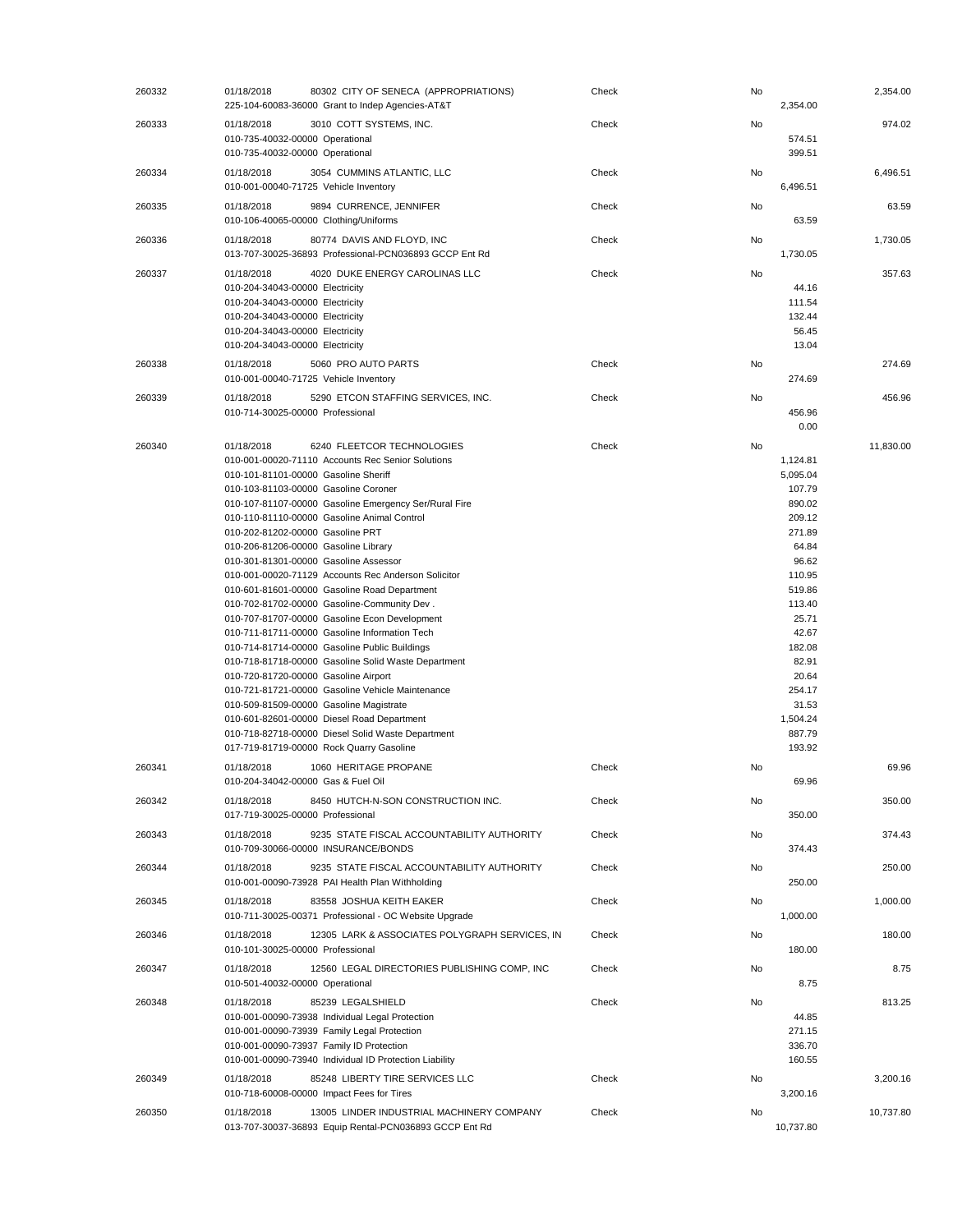| 260351 | 01/18/2018<br>12000 LINDSAY OIL CO<br>017-001-00040-71719 Rock Quarry Off Road Diesel                                                                                                                                               | Check | No | 4,102.10                                         | 4,102.10  |
|--------|-------------------------------------------------------------------------------------------------------------------------------------------------------------------------------------------------------------------------------------|-------|----|--------------------------------------------------|-----------|
| 260352 | 01/18/2018<br>30170 MCCALL, PAMELA<br>017-719-30041-00000 Telecommunications                                                                                                                                                        | Check | No | 150.00                                           | 150.00    |
| 260353 | 01/18/2018<br>84820 MIDWEST TAPE, LLC<br>010-206-40101-00000 Books<br>010-206-40101-00000 Books                                                                                                                                     | Check | No | 29.99<br>185.95                                  | 215.94    |
| 260354 | 01/18/2018<br>10008 MORANCHEL, PEDRO<br>017-719-40027-00000 Safety Equipment                                                                                                                                                        | Check | No | 125.00                                           | 125.00    |
| 260355 | 01/18/2018<br>13235 MOTOROLA SOLUTIONS. INC.<br>010-104-30024-00000 Maintenance on Equipment                                                                                                                                        | Check | No | 160.42                                           | 160.42    |
| 260356 | 01/18/2018<br>82297 MOXLEY, THOM<br>010-709-30041-00000 Telecommunications                                                                                                                                                          | Check | No | 150.00                                           | 150.00    |
| 260357 | 01/18/2018<br>15730 OCONEE COUNTY TREASURER<br>010-001-00020-71428 Tax Collector Reserve Account                                                                                                                                    | Check | No | 1,145.04                                         | 1,145.04  |
| 260358 | 01/18/2018<br>9908 OMH FOUNDATION<br>010-107-95100-20202 OMH Ambulance Service                                                                                                                                                      | Check | No | 75,000.00                                        | 75,000.00 |
| 260359 | 01/18/2018<br>84649 PANTAGOTIS SIALMAS<br>010-501-30026-00000 Court Expense                                                                                                                                                         | Check | No | 64.56                                            | 64.56     |
| 260360 | 01/18/2018<br>84696 PHILLIPS STAFFING<br>010-205-30025-00000 PROFESSIONAL                                                                                                                                                           | Check | No | 409.65                                           | 409.65    |
| 260361 | 01/18/2018<br>84221 JAY D WELBORN<br>020-107-30024-00000 Maintenance on Equipment                                                                                                                                                   | Check | No | 300.00                                           | 300.00    |
| 260362 | 01/18/2018<br>18510 REGISTER OF DEEDS<br>010-302-60211-00000 Forfeit Land Commission<br>010-302-60211-00000 Forfeit Land Commission                                                                                                 | Check | No | 11.85<br>13.70                                   | 25.55     |
| 260363 | 01/18/2018<br>19585 SC DIVISION OF MOTOR VEHICLES (DMV FEES)<br>010-001-00065-16200 SC Department of Motor Vehicle Fee                                                                                                              | Check | No | 22,369.00                                        | 22,369.00 |
| 260364 | 01/18/2018<br>19225 SCLA<br>010-206-30084-00000 School/Seminar/Trainging/Mtg                                                                                                                                                        | Check | No | 15.00                                            | 15.00     |
| 260365 | 01/18/2018<br>19380 SC LAW ENFORCEMENT DIVISION (SLED)<br>013-101-30025-71500 Professional-Sex Offender Reg #5397                                                                                                                   | Check | No | 100.00                                           | 100.00    |
| 260366 | 01/18/2018<br>19890 SC RETIREMENT SYSTEM<br>010-001-00090-73915 SC Retirment Install<br>010-001-00090-73915 SC Retirment Install<br>010-001-00090-73915 SC Retirment Install<br>010-001-00090-73915 SC Retirment Install            | Check | No | 112.97<br>43.64<br>43.23<br>531.16               | 731.00    |
| 260367 | 01/18/2018<br>85302 SENECA OPTICIANS INC<br>010-710-40027-00000 Safety Equipment                                                                                                                                                    | Check | No | 1,811.00                                         | 1,811.00  |
| 260368 | 01/18/2018<br>1040 SENIOR SOLUTIONS<br>010-705-95100-20216 Senior Solutions(Council on Aging)                                                                                                                                       | Check | No | 21,450.00                                        | 21,450.00 |
| 260369 | 1040 SENIOR SOLUTIONS<br>01/18/2018<br>010-705-95100-20216 Senior Solutions(Council on Aging)                                                                                                                                       | Check | No | 25,000.00                                        | 25,000.00 |
| 260370 | 01/18/2018<br>9373 SHRM- SOCIETY FOR HUMAN RESOURCE MGT<br>010-710-30080-00000 Dues Organizations                                                                                                                                   | Check | No | 209.00                                           | 209.00    |
| 260371 | 01/18/2018<br>85245 SIMPSON, BRIAN O'NEAL<br>010-714-40027-00000 Safety Equipment                                                                                                                                                   | Check | No | 125.00                                           | 125.00    |
| 260372 | 01/18/2018<br>84127 SMITH GARDNER, INC.<br>010-718-60005-00000 Testing Wells<br>010-718-30025-00000 Professional<br>010-718-30025-00000 Professional<br>010-718-30025-00000 Professional                                            | Check | No | 840.00<br>449.24<br>336.00<br>336.00             | 1,961.24  |
| 260373 | 10007 SMITH, TYLER<br>01/18/2018<br>017-719-40027-00000 Safety Equipment                                                                                                                                                            | Check | No | 125.00                                           | 125.00    |
| 260374 | 01/18/2018<br>85401 SOUTH CAROLINA FEDERATION OF MUSEUMS<br>235-200-90093-00000 LAT -Grants to Agencies                                                                                                                             | Check | No | 2,500.00                                         | 2,500.00  |
| 260375 | 01/18/2018<br>84332 SPIRIT COMMUNICATIONS<br>010-402-30041-00000 Telecommunications<br>010-402-30041-00000 Telecommunications                                                                                                       | Check | No | 803.41<br>813.86                                 | 1,617.27  |
| 260376 | 01/18/2018<br>83088 CBS PERSONNEL SERVICES, LLC<br>010-206-30025-00000 Professional<br>010-306-30025-00000 Professional<br>010-718-30025-00000 Professional<br>010-718-30025-00000 Professional<br>010-206-30025-00000 Professional | Check | No | 827.08<br>729.64<br>478.44<br>2,310.00<br>234.00 | 5,816.39  |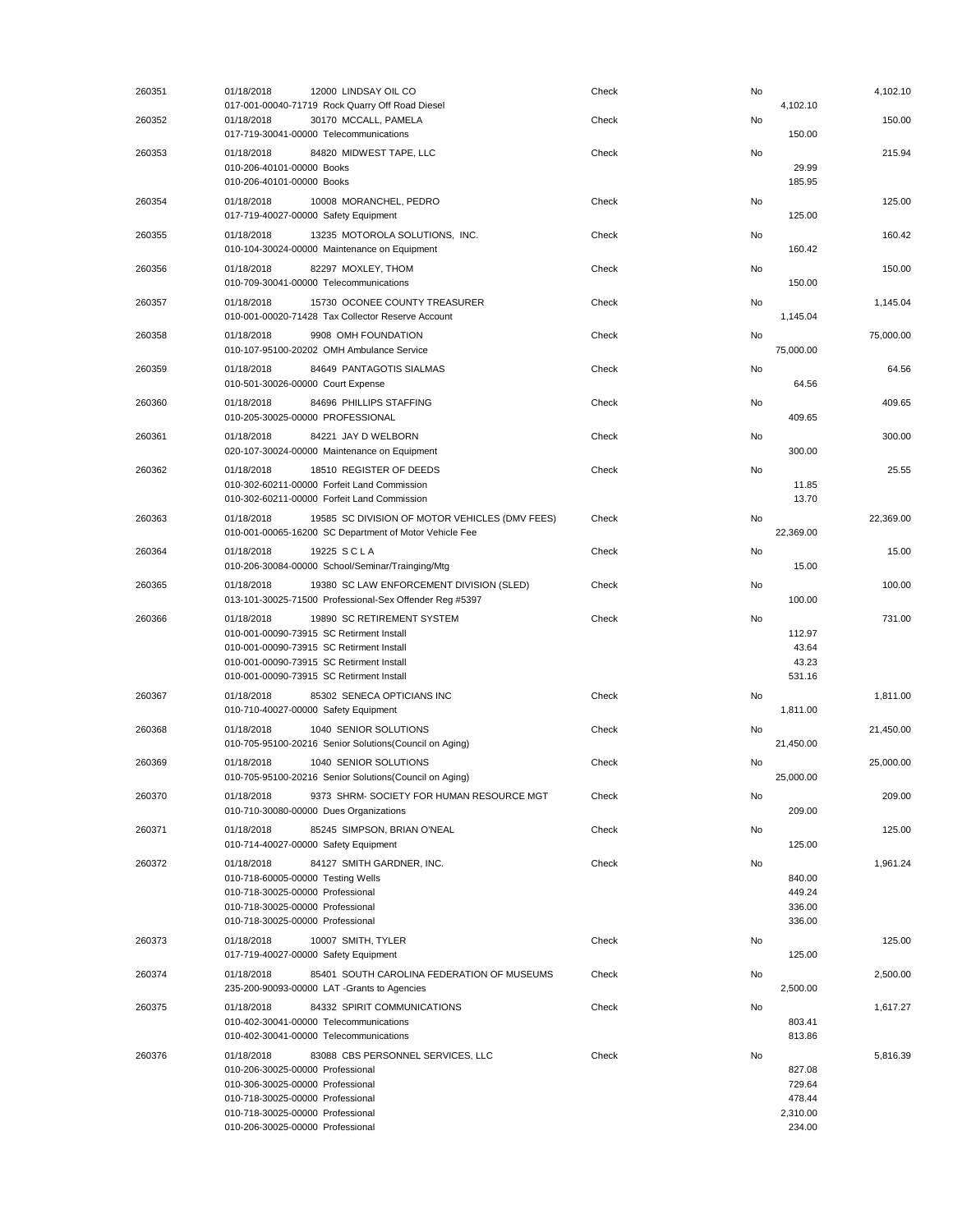|        | 010-206-30025-00000 Professional                                                     |       |    | 1,237.23         |           |
|--------|--------------------------------------------------------------------------------------|-------|----|------------------|-----------|
| 260377 | 85396 TAB PRODUCTS CO LLC<br>01/18/2018                                              | Check | No |                  | 2,956.20  |
|        | 010-501-40032-00000 Operational                                                      |       |    | 889.80           |           |
|        | 010-501-60901-00155 DSS Child Support Title IV-D                                     |       |    | 2,066.40         |           |
| 260378 | 9879 TERRACON CONSULTANTS, INC<br>01/18/2018                                         | Check | No |                  | 615.00    |
|        | 020-107-50850-00092 Cap Buildings-Village Creek Sub-Sta                              |       |    | 615.00           |           |
| 260379 | 01/18/2018<br>84954 THOMAS & HUTTON ENGINEERING CORP                                 | Check | No |                  | 3,750.00  |
|        | 315-707-30025-90110 Professional-Blue Ridge Elec                                     |       |    | 3,750.00         |           |
| 260380 | 01/18/2018<br>20045 THRIFT DEVELOPMENT                                               | Check | No |                  | 35,534.45 |
|        | 013-601-50881-36949 Capital Paving-C-Fund C PCN P036949                              |       |    | 35,534.45        |           |
|        | 01/18/2018                                                                           |       |    |                  | 900.00    |
| 260381 | 85403 TOTAL VIEW PRODUCTIONS, LLC<br>010-717-30068-00000 Advertising                 | Check | No | 900.00           |           |
|        |                                                                                      |       |    |                  |           |
| 260382 | 01/18/2018<br>9428 TRINITY SERVICES GROUP INC<br>010-106-40034-00000 Food            | Check | No |                  | 4,612.66  |
|        |                                                                                      |       |    | 4,612.66         |           |
| 260383 | 81991 UNIFIRST CORP<br>01/18/2018                                                    | Check | No |                  | 123.25    |
|        | 010-720-40065-00000 Clothing/Uniforms                                                |       |    | 0.00             |           |
|        | 010-720-40032-00000 Operational                                                      |       |    | 11.66<br>21.26   |           |
|        | 010-720-40065-00000 Clothing/Uniforms                                                |       |    |                  |           |
|        | 010-720-40032-00000 Operational<br>010-718-40065-00000 Clothing/Uniforms             |       |    | 0.00<br>90.33    |           |
|        |                                                                                      |       |    |                  |           |
| 260384 | 01/18/2018<br>80750 UNITED WAY OF OCONEE COUNTY, INC.                                | Check | No |                  | 124.54    |
|        | 010-001-00090-73918 United Way Employee Contributions                                |       |    | 124.54           |           |
|        |                                                                                      |       |    | 0.00             |           |
| 260385 | 01/18/2018<br>23185 WEST PAYMENT CENTER                                              | Check | No |                  | 267.39    |
|        | 010-106-30056-00000 Date Processing                                                  |       |    | 267.39           |           |
|        |                                                                                      |       |    | 0.00             |           |
| 260386 | 01/18/2018<br>85404 BLASSINGAME, WILLIAM                                             | Check | No |                  | 125.00    |
|        | 010-714-40027-00000 Safety Equipment                                                 |       |    | 125.00           |           |
|        |                                                                                      |       |    | 0.00             |           |
| 260387 | 01/18/2018<br>84144 WINDSTREAM CORPORATION                                           | Check | No |                  | 5,834.77  |
|        | 010-711-30041-00000 Telecommunications                                               |       |    | 134.72           |           |
|        | 010-711-30041-00000 Telecommunications                                               |       |    |                  |           |
|        |                                                                                      |       |    |                  |           |
|        |                                                                                      |       |    | 5,700.05<br>0.00 |           |
|        |                                                                                      |       |    |                  |           |
| 260388 | 24010 XEROX CORPORATION<br>01/18/2018                                                | Check | No |                  | 4,516.53  |
|        | 010-103-30059-00000 Copier Click Charges                                             |       |    | 59.77            |           |
|        | 010-106-30059-00000 Copier Click Charges                                             |       |    | 19.06            |           |
|        | 010-509-30059-00000 Copier Click Charges                                             |       |    | 79.34<br>123.27  |           |
|        | 010-509-30059-00000 Copier Click Charges<br>010-404-30059-00000 Copier Click Charges |       |    | 19.57            |           |
|        | 010-404-30059-00000 Copier Click Charges                                             |       |    | 106.05           |           |
|        | 010-721-30059-00000 Copier Click Charges                                             |       |    | 71.89            |           |
|        | 010-721-30059-00000 Copier Click Charges                                             |       |    | 11.33            |           |
|        | 010-720-30059-00000 Copier Click Charges                                             |       |    | 20.90            |           |
|        | 010-202-30059-00000 Copier Click Charges                                             |       |    | 89.27            |           |
|        | 010-718-30059-00000 Copier Click Charges                                             |       |    | 62.38            |           |
|        | 010-718-30059-00000 Copier Click Charges                                             |       |    | 12.59            |           |
|        | 010-501-30059-00000 Copier Click Charges                                             |       |    | 248.72           |           |
|        | 010-501-30059-00000 Copier Click Charges                                             |       |    | 39.38            |           |
|        | 010-501-30059-00000 Copier Click Charges                                             |       |    | 9.65             |           |
|        | 010-501-30059-00000 Copier Click Charges                                             |       |    | 14.28            |           |
|        | 010-104-30059-00000 Copier Click Charges                                             |       |    | 182.04           |           |
|        | 010-101-30059-00000 Copier Click Charges                                             |       |    | 5.94             |           |
|        | 010-101-30059-00000 Copier Click Charges                                             |       |    | 5.32             |           |
|        | 010-101-30059-00000 Copier Click Charges                                             |       |    | 77.08            |           |
|        | 010-101-30059-00000 Copier Click Charges                                             |       |    | 70.76            |           |
|        | 010-101-30059-00000 Copier Click Charges<br>010-101-30059-00000 Copier Click Charges |       |    | 11.94<br>9.66    |           |
|        | 010-101-30059-00000 Copier Click Charges                                             |       |    | 17.74            |           |
|        | 010-101-30059-00000 Copier Click Charges                                             |       |    | 24.74            |           |
|        | 010-101-30059-00000 Copier Click Charges                                             |       |    | 45.13            |           |
|        | 010-101-30059-00000 Copier Click Charges                                             |       |    | 45.54            |           |
|        | 010-101-30059-00000 Copier Click Charges                                             |       |    | 23.21            |           |
|        | 010-101-30059-00000 Copier Click Charges                                             |       |    | 130.60           |           |
|        | 010-101-30059-00000 Copier Click Charges                                             |       |    | 79.62            |           |
|        | 010-101-30059-00000 Copier Click Charges                                             |       |    | 40.51            |           |
|        | 010-306-30059-00000 Copier Click Charges                                             |       |    | 35.33            |           |
|        | 010-302-30059-00000 Copier Click Charges                                             |       |    | 83.11            |           |
|        | 010-302-30059-00000 Copier Click Charges<br>010-206-30059-00000 Copier Click Charges |       |    | 16.79<br>20.28   |           |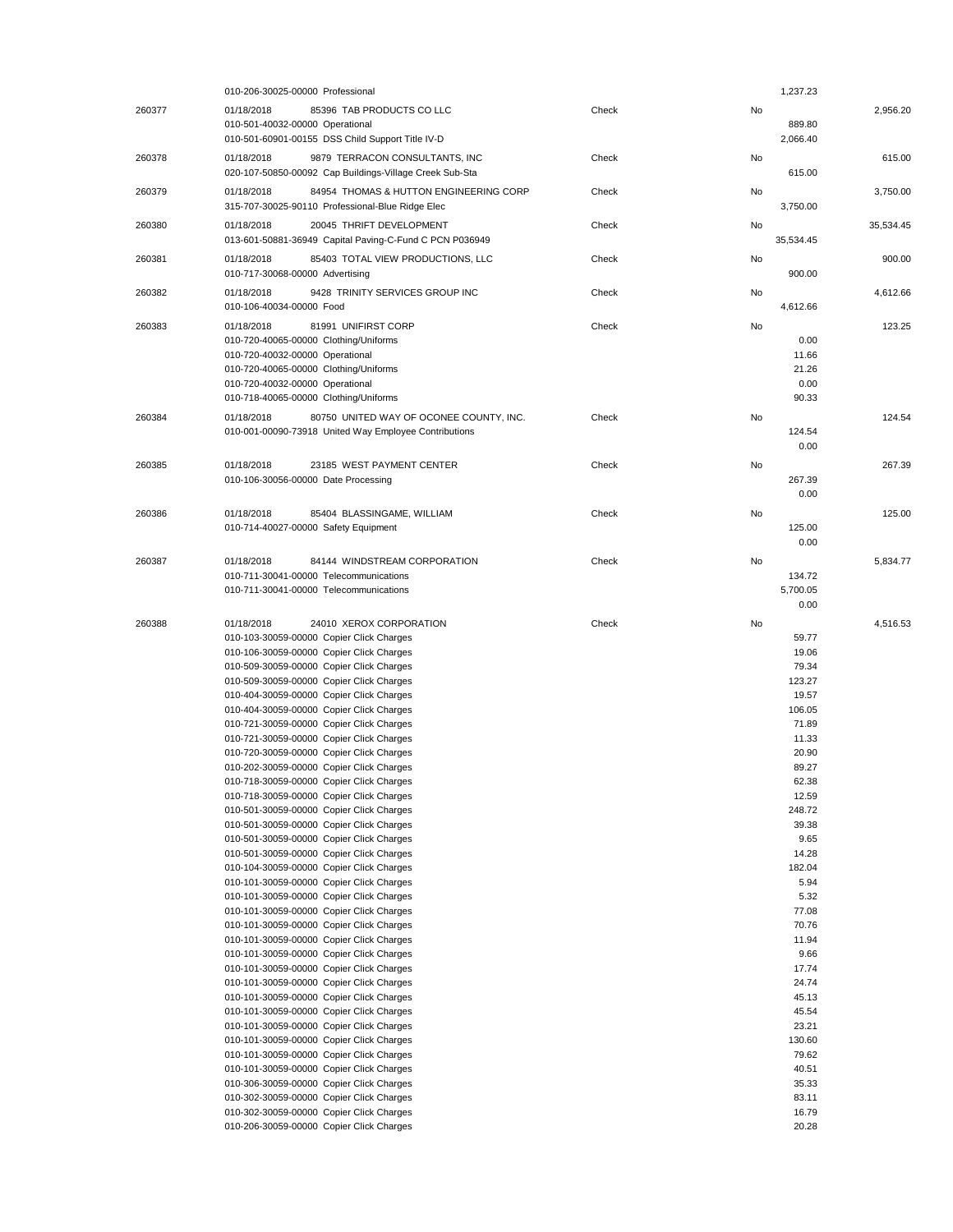|        | 010-206-30059-00000 Copier Click Charges               |       |    | 161.73     |            |
|--------|--------------------------------------------------------|-------|----|------------|------------|
|        | 010-206-30059-00000 Copier Click Charges               |       |    | 117.84     |            |
|        | 010-206-30059-00000 Copier Click Charges               |       |    | 78.46      |            |
|        | 010-206-30059-00000 Copier Click Charges               |       |    | 32.23      |            |
|        | 010-206-30059-00000 Copier Click Charges               |       |    | 31.17      |            |
|        | 010-206-30059-00000 Copier Click Charges               |       |    | 81.73      |            |
|        | 010-502-30059-00000 Copier Click Charges               |       |    | 127.72     |            |
|        | 010-715-30059-00000 Copier Click Charges               |       |    | 13.03      |            |
|        | 010-106-30059-00000 Copier Click Charges               |       |    | 416.57     |            |
|        | 010-106-30059-00000 Copier Click Charges               |       |    | 25.21      |            |
|        | 010-106-30059-00000 Copier Click Charges               |       |    | 65.06      |            |
|        | 010-106-30059-00000 Copier Click Charges               |       |    | 23.77      |            |
|        | 010-107-30059-00000 Copier Click Charges               |       |    | 167.12     |            |
|        | 010-107-30059-00000 Copier Click Charges               |       |    | 64.07      |            |
|        | 010-107-30059-00000 Copier Click Charges               |       |    | 26.32      |            |
|        | 010-206-30059-00000 Copier Click Charges               |       |    | 17.46      |            |
|        | 010-509-30059-00000 Copier Click Charges               |       |    | 28.56      |            |
|        | 010-735-30059-00000 Copier Click Charges               |       |    | 325.69     |            |
|        | 010-707-30059-00000 Copier Click Charges               |       |    | 84.57      |            |
|        | 010-702-30059-00000 Copier Click Charges               |       |    | 43.61      |            |
|        |                                                        |       |    |            |            |
|        | 010-702-30059-00000 Copier Click Charges               |       |    | 181.72     |            |
|        | 010-702-30059-00000 Copier Click Charges               |       |    | 18.55      |            |
|        | 010-717-30059-00000 Copier Click Charges               |       |    | 358.67     |            |
|        | 010-710-30059-00000 Copier Click Charges               |       |    | 22.57      |            |
|        | 010-713-30059-00000 Copier Click Charges               |       |    | 7.92       |            |
|        | 010-713-30059-00000 Copier Click Charges               |       |    | 17.88      |            |
|        | 010-711-30059-00000 Copier Click Charges               |       |    | 19.64      |            |
|        | 010-717-30059-00000 Copier Click Charges               |       |    | 0.00       |            |
|        | 010-711-30059-00000 Copier Click Charges               |       |    | 6.23       |            |
|        | 010-717-30059-00000 Copier Click Charges               |       |    | 0.00       |            |
|        | 010-710-30059-00000 Copier Click Charges               |       |    | 38.64      |            |
| 260389 | 01/23/2018<br>80138 BRADLEY K RICHARDSON PC            | Check | No |            | 502.10     |
|        | 010-080-00805-14100 LP Register of Deeds               |       |    | 502.10     |            |
|        |                                                        |       |    |            |            |
| 260390 | 01/25/2018<br>85383 ALTA PLANNING + DESIGN INC         | Check | No |            | 7,846.17   |
|        | 013-203-30025-92227 Professional-Duke Master Plan HF   |       |    | 7,846.17   |            |
| 260391 | 01/25/2018<br>2825 BATTERY SPECIALISTS, INC.           | Check | No |            | 683.04     |
|        | 010-001-00040-71725 Vehicle Inventory                  |       |    | 373.68     |            |
|        | 010-001-00040-71725 Vehicle Inventory                  |       |    | 309.36     |            |
|        |                                                        |       |    |            |            |
| 260392 | 01/25/2018<br>3045 CAROLINA INTERNATIONAL TRUCKS, INC  | Check | No |            | 2,691.67   |
|        | 010-001-00040-71725 Vehicle Inventory                  |       |    | 2,691.67   |            |
| 260393 | 01/25/2018<br>84901 CENTRAL DEVELOPMENT COMPANY        | Check | No |            | 1.751.00   |
|        | 010-707-30071-00000 Rent                               |       |    | 1,751.00   |            |
|        |                                                        |       |    |            |            |
| 260394 | 3230 CINTAS CORPORATION #216<br>01/25/2018             | Check | No |            | 57.49      |
|        | 010-721-40065-00000 Clothing/Uniforms                  |       |    | 57.49      |            |
| 260395 | 01/25/2018<br>80302 CITY OF SENECA (APPROPRIATIONS)    | Check | No |            | 325,000.00 |
|        | 010-107-95100-20207 City of Seneca Fire                |       |    | 325,000.00 |            |
|        |                                                        |       |    |            |            |
| 260396 | 3285 CITY OF WALHALLA<br>01/25/2018                    | Check | No |            | 22,500.00  |
|        | 010-202-30902-00000 Recreation - District 2            |       |    | 22,500.00  |            |
| 260397 | 01/25/2018<br>3010 COTT SYSTEMS, INC.                  | Check | No |            | 3,257.38   |
|        | 010-735-30056-00000 Data Processing                    |       |    | 3,257.38   |            |
|        | 85001 COUNTY OF GREENVILLE                             |       |    |            |            |
| 260398 | 01/25/2018                                             | Check | No |            | 950.35     |
|        | 010-106-60741-00000 D.J.J. Detention Services          |       |    | 950.35     |            |
| 260399 | 01/25/2018<br>9932 CUSHMAN CONSULTING GROUP, LLC       | Check | No |            | 1,388.33   |
|        | 010-717-30025-00000 Professional                       |       |    | 0.00       |            |
|        | 010-717-30884-00271 Maint Parking Paving-MCC#4 Parking |       |    | 1,388.33   |            |
| 260400 | 01/25/2018<br>4120 DAVENPORT FUNERAL HOME, INC.        | Check | No |            |            |
|        |                                                        |       |    |            | 1,000.00   |
|        | 010-402-60831-00000 Pauper Funerals                    |       |    | 500.00     |            |
|        | 010-402-60831-00000 Pauper Funerals                    |       |    | 500.00     |            |
| 260401 | 01/25/2018<br>80774 DAVIS AND FLOYD, INC               | Check | No |            | 1,840.00   |
|        | 017-719-30025-00000 Professional                       |       |    | 1,840.00   |            |
| 260402 | 01/25/2018<br>9989 ELITE BLASTING SERVICES, LLC        | Check | No |            | 24,934.50  |
|        | 017-719-30039-00000 Blasting - Professional Service    |       |    | 24,934.50  |            |
| 260403 | 01/25/2018<br>5290 ETCON STAFFING SERVICES, INC.       | Check | No |            | 571.20     |
|        | 010-714-30025-00000 Professional                       |       |    |            |            |
|        |                                                        |       |    | 571.20     |            |
| 260404 | 01/25/2018<br>5040 EXXONMOBIL                          | Check | No |            | 47.58      |
|        | 010-101-81101-00000 Gasoline Sheriff                   |       |    | 47.58      |            |
|        |                                                        |       |    | 0.00       |            |
| 260405 | 6240 FLEETCOR TECHNOLOGIES<br>01/25/2018               | Check | No |            | 12,300.62  |
|        |                                                        |       |    |            |            |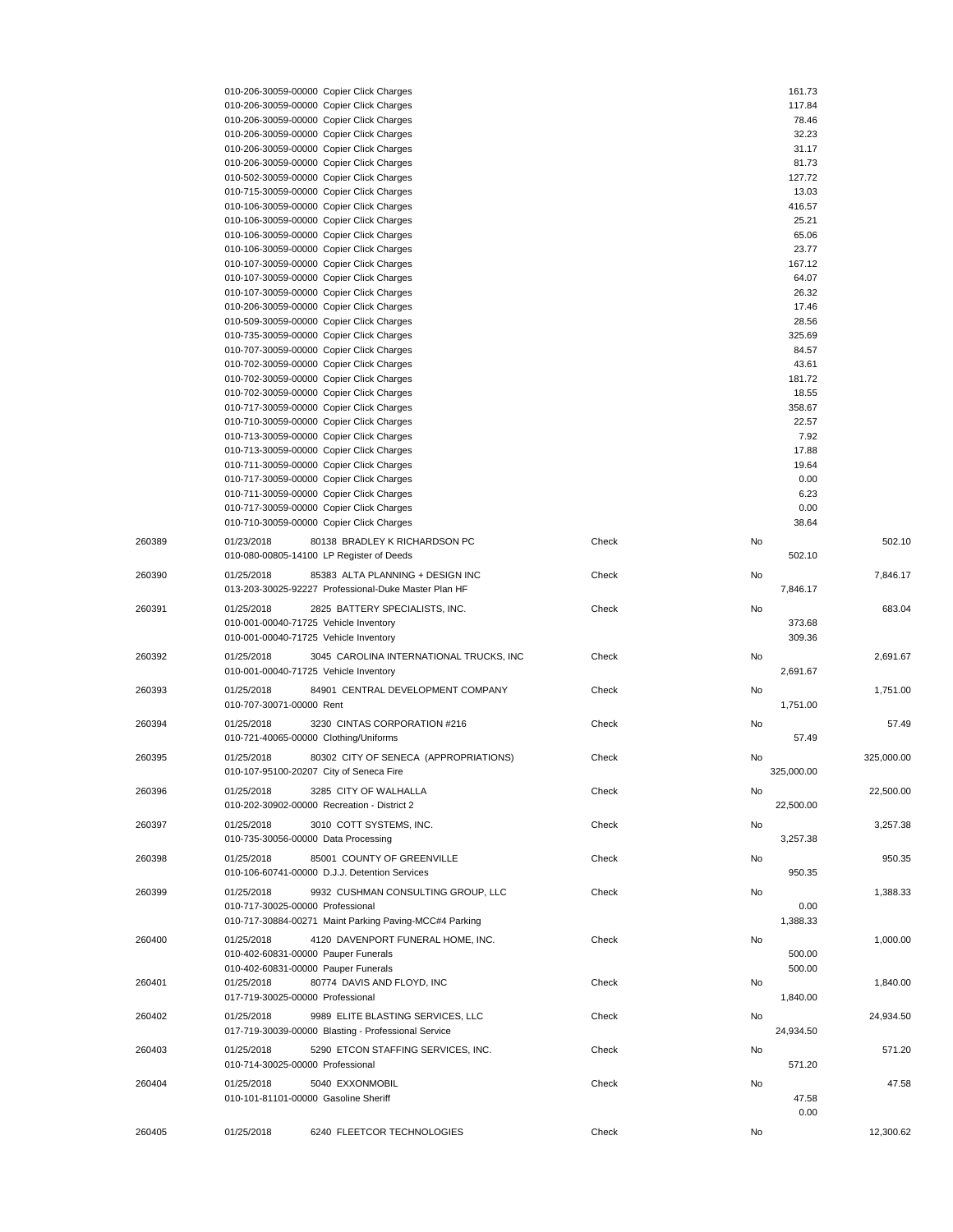|        | 010-001-00020-71110 Accounts Rec Senior Solutions                                           |       |    | 847.15          |           |
|--------|---------------------------------------------------------------------------------------------|-------|----|-----------------|-----------|
|        | 010-101-81101-00000 Gasoline Sheriff                                                        |       |    | 5,165.46        |           |
|        | 010-103-81103-00000 Gasoline Coroner                                                        |       |    | 135.53          |           |
|        | 010-107-81107-00000 Gasoline Emergency Ser/Rural Fire                                       |       |    | 793.17          |           |
|        | 010-110-81110-00000 Gasoline Animal Control                                                 |       |    | 172.76          |           |
|        | 010-202-81202-00000 Gasoline PRT                                                            |       |    | 325.73<br>69.47 |           |
|        | 010-206-81206-00000 Gasoline Library<br>010-001-00020-71129 Accounts Rec Anderson Solicitor |       |    | 84.96           |           |
|        | 010-601-81601-00000 Gasoline Road Department                                                |       |    | 816.81          |           |
|        | 010-702-81702-00000 Gasoline-Community Dev.                                                 |       |    | 138.47          |           |
|        | 010-707-81707-00000 Gasoline Econ Development                                               |       |    | 49.57           |           |
|        | 010-714-81714-00000 Gasoline Public Buildings                                               |       |    | 290.68          |           |
|        | 010-718-81718-00000 Gasoline Solid Waste Department                                         |       |    | 152.69          |           |
|        | 010-721-81721-00000 Gasoline Vehicle Maintenance                                            |       |    | 194.38          |           |
|        | 010-509-81509-00000 Gasoline Magistrate                                                     |       |    | 32.85           |           |
|        | 010-107-82107-00000 Diesel Emergency Services                                               |       |    | 34.62           |           |
|        | 010-601-82601-00000 Diesel Road Department                                                  |       |    | 1,846.17        |           |
|        | 010-718-82718-00000 Diesel Solid Waste Department                                           |       |    | 760.96          |           |
|        | 010-721-40032-00000 Operational                                                             |       |    | 34.99           |           |
|        | 017-719-81719-00000 Rock Quarry Gasoline                                                    |       |    | 268.57          |           |
|        | 017-719-82719-00000 Rock Quarry Diesel                                                      |       |    | 85.63           |           |
| 260406 | 01/25/2018<br>6350 FRIENDS OF THE LIBRARY                                                   | Check | No |                 | 79.00     |
|        | 013-206-40101-92013 Books-LJ Chastain Library Donation                                      |       |    | 45.00           |           |
|        | 013-206-40101-92013 Books-LJ Chastain Library Donation                                      |       |    | 34.00           |           |
| 260407 | 01/25/2018<br>81476 GFOA                                                                    | Check | No |                 | 595.00    |
|        | 010-708-30080-00000 Dues Organizations                                                      |       |    | 595.00          |           |
| 260408 | 01/25/2018<br>7070 GFOASC                                                                   | Check | No |                 | 700.00    |
|        | 010-711-30080-00000 Dues Organizations                                                      |       |    | 100.00          |           |
|        | 010-708-30080-00000 Dues Organizations                                                      |       |    | 100.00          |           |
|        | 010-708-30080-00000 Dues Organizations                                                      |       |    | 100.00          |           |
|        | 010-708-30080-00000 Dues Organizations                                                      |       |    | 100.00          |           |
|        | 010-708-30080-00000 Dues Organizations                                                      |       |    | 100.00          |           |
|        | 010-708-30080-00000 Dues Organizations                                                      |       |    | 100.00          |           |
|        | 010-708-30080-00000 Dues Organizations                                                      |       |    | 100.00          |           |
| 260409 | 01/25/2018<br>1060 HERITAGE PROPANE                                                         | Check | No |                 | 1,281.26  |
|        | 010-205-34042-00000 Gas & Fuel Oil                                                          |       |    | 1,092.27        |           |
|        | 010-205-33022-00000 Maintenance Building/Grounds                                            |       |    | 188.99          |           |
| 260410 | 01/25/2018<br>8450 HUTCH-N-SON CONSTRUCTION INC.                                            | Check | No |                 | 5,006.44  |
|        | 017-080-00805-15401 Outside Sales                                                           |       |    | 5,006.44        |           |
| 260411 | 01/25/2018<br>85406 JOHNSON, ELIZABETH BOLES                                                | Check | No |                 | 125.00    |
|        | 010-204-30084-00000 School/Seminar/Training/Mtg                                             |       |    | 125.00          |           |
| 260412 | 01/25/2018<br>85221 MURPHY, JONATHAN L                                                      | Check | No |                 | 69.23     |
|        | 870-001-00061-72299 Funds Held for Others                                                   |       |    | 69.23           |           |
| 260413 | 01/25/2018<br>54010 JUDGE WILL DERRICK (JURY EXPENSE)                                       | Check | No |                 | 74.10     |
|        | 010-509-30026-00000 Court Expense                                                           |       |    | 74.10           |           |
| 260414 | 01/25/2018<br>82513 KREIN, SCOTT                                                            | Check | No |                 | 23.07     |
|        | 870-001-00061-72299 Funds Held for Others                                                   |       |    | 23.07           |           |
| 260415 | 01/25/2018                                                                                  |       |    |                 | 546.93    |
|        | 83647 LASER PRINT PLUS, INC.<br>010-302-40032-00000 Operational                             | Check | No | 546.93          |           |
|        |                                                                                             |       |    |                 |           |
| 260416 | 01/25/2018<br>12000 LINDSAY OIL CO                                                          | Check | No |                 | 4.881.80  |
|        | 017-001-00040-71719 Rock Quarry Off Road Diesel                                             |       |    | 4,881.80        |           |
| 260417 | 01/25/2018<br>81555 MARTIN, RICK                                                            | Check | No |                 | 75.00     |
|        | 017-719-10110-00000 Salary                                                                  |       |    | 75.00           |           |
| 260418 | 84811 MAULDIN & JENKINS, LLC<br>01/25/2018                                                  | Check | No |                 | 17,000.00 |
|        | 010-704-30025-00001 Professional Auditor                                                    |       |    | 17,000.00       |           |
| 260419 | 01/25/2018<br>82918 MCNAIR LAW FIRM                                                         | Check | No |                 | 4,622.00  |
|        | 010-741-30025-00000 Professional Legal Counsel                                              |       |    | 2,095.00        |           |
|        | 010-741-30025-00000 Professional Legal Counsel                                              |       |    | 2,011.64        |           |
|        | 010-741-30025-00000 Professional Legal Counsel                                              |       |    | 432.86          |           |
|        | 010-741-30025-00000 Professional Legal Counsel                                              |       |    | 82.50           |           |
| 260420 | 84820 MIDWEST TAPE, LLC<br>01/25/2018                                                       | Check | No |                 | 444.87    |
|        | 010-206-40101-00000 Books                                                                   |       |    | 281.92          |           |
|        | 240-206-40113-00255 Audio Visual                                                            |       |    | 7.99            |           |
|        | 010-206-40101-00000 Books                                                                   |       |    | 154.96          |           |
| 260421 | 85278 NOEL, AMY<br>01/25/2018                                                               | Check | No |                 | 125.00    |
|        | 010-714-40027-00000 Safety Equipment                                                        |       |    | 125.00          |           |
| 260422 | 01/25/2018<br>85407 NORTH CAROLINA SHERIFFS ASSOCIATION, INC                                | Check | No |                 | 125.00    |
|        | 010-101-30084-00000 School/Seminar/Training/Mtg                                             |       |    | 125.00          |           |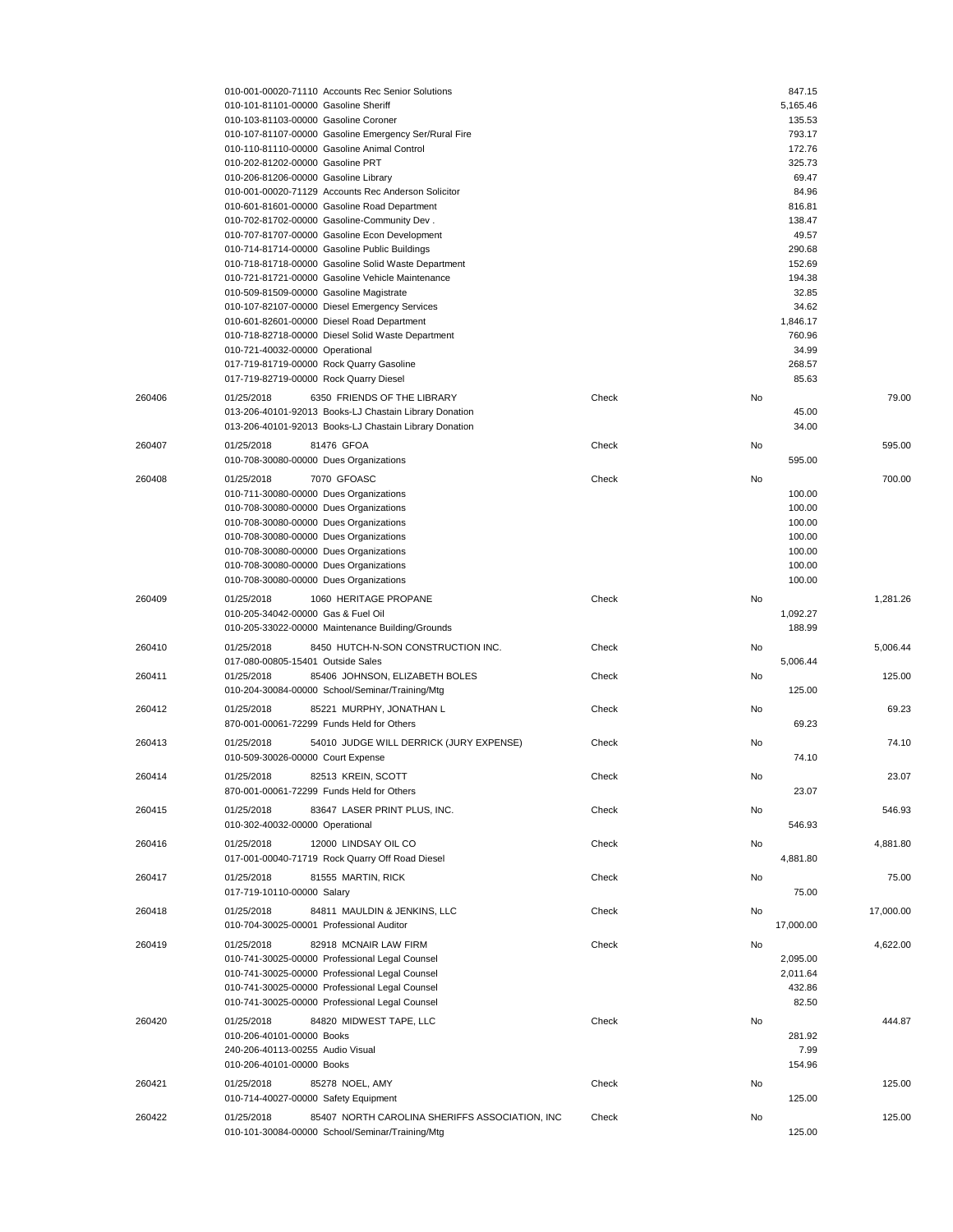| 260423 | 01/25/2018<br>15015 OCONEE PUBLISHING INC.<br>010-717-30068-00000 Advertising<br>010-717-30068-00000 Advertising<br>010-717-30068-00000 Advertising<br>010-717-30068-00000 Advertising                                                                                                                                                                                                                                                                                                                                              | Check | No<br>500.00<br>500.00<br>83.34<br>333.34                                                                                                | 1,416.68   |
|--------|-------------------------------------------------------------------------------------------------------------------------------------------------------------------------------------------------------------------------------------------------------------------------------------------------------------------------------------------------------------------------------------------------------------------------------------------------------------------------------------------------------------------------------------|-------|------------------------------------------------------------------------------------------------------------------------------------------|------------|
| 260424 | 01/25/2018<br>84680 PLANNED ADMINISTRATORS INC<br>010-001-00090-73928 PAI Health Plan Withholding<br>010-001-00090-73932 Sun Life Supplemental Life<br>010-001-00090-73931 SunLife Short Term Disability                                                                                                                                                                                                                                                                                                                            | Check | No<br>93,471.44<br>9,337.96<br>6,071.06                                                                                                  | 108,880.46 |
| 260425 | 01/25/2018<br>85306 RCI OF SC INC<br>010-702-30025-00000 Professional                                                                                                                                                                                                                                                                                                                                                                                                                                                               | Check | No<br>709.44                                                                                                                             | 709.44     |
| 260426 | 01/25/2018<br>19710 SC APPALACHIAN COUNCIL OF GOVERNMENTS<br>010-704-95100-20217 Applchn COG                                                                                                                                                                                                                                                                                                                                                                                                                                        | Check | No<br>2,942.75                                                                                                                           | 2,942.75   |
| 260427 | 01/25/2018<br>80601 SC CLERKS TO COUNCIL ASSO.<br>010-704-30084-00000 School/Seminar/Training/Mtg                                                                                                                                                                                                                                                                                                                                                                                                                                   | Check | No<br>255.00                                                                                                                             | 255.00     |
| 260428 | 01/25/2018<br>19046 SC DEPT OF JUVENILE JUSTICE<br>010-106-60741-00000 D.J.J. Detention Services                                                                                                                                                                                                                                                                                                                                                                                                                                    | Check | No<br>1,550.00                                                                                                                           | 1,550.00   |
| 260429 | 01/25/2018<br>19585 SC DIVISION OF MOTOR VEHICLES (DMV FEES)<br>010-001-00065-16200 SC Department of Motor Vehicle Fee                                                                                                                                                                                                                                                                                                                                                                                                              | Check | No<br>17,084.00                                                                                                                          | 17,084.00  |
| 260430 | 01/25/2018<br>19755 SC ELECTION COMMISSION<br>010-715-30084-00000 School/Seminar/Training/Mtg                                                                                                                                                                                                                                                                                                                                                                                                                                       | Check | No<br>25.00                                                                                                                              | 25.00      |
| 260431 | 01/25/2018<br>19239 SC JUDICIAL DEPARTMENT<br>010-501-30056-00000 Data Processing<br>010-509-30056-00000 Data Processing                                                                                                                                                                                                                                                                                                                                                                                                            | Check | No<br>0.00<br>25,000.00                                                                                                                  | 25,000.00  |
| 260432 | 01/25/2018<br>84268 SC CRIMINAL JUSTICE ACADEMY<br>010-101-30084-00000 School/Seminar/Training/Mtg                                                                                                                                                                                                                                                                                                                                                                                                                                  | Check | No<br>70.00                                                                                                                              | 70.00      |
| 260433 | 01/25/2018<br>19335 SC RETIREMENT SYSTEM<br>010-001-00090-73904 SC Retirement Wtihholding GF<br>010-001-00090-73905 SC Police Retirement GF                                                                                                                                                                                                                                                                                                                                                                                         | Check | No<br>211,036.73<br>168,802.62                                                                                                           | 379,839.35 |
| 260434 | 84908 SC STATE FIREFIGHTERS INSURANCE SERVICES<br>01/25/2018<br>010-001-00090-73911 Workers Compensation                                                                                                                                                                                                                                                                                                                                                                                                                            | Check | No<br>19,983.00                                                                                                                          | 19,983.00  |
| 260435 | 01/25/2018<br>19495 SC STATE LIBRARY<br>010-206-30084-00000 School/Seminar/Trainging/Mtg<br>010-206-30084-00000 School/Seminar/Trainging/Mtg                                                                                                                                                                                                                                                                                                                                                                                        | Check | No<br>10.00<br>10.00                                                                                                                     | 20.00      |
| 260436 | 01/25/2018<br>80113 SETCO<br>010-001-00040-71725 Vehicle Inventory                                                                                                                                                                                                                                                                                                                                                                                                                                                                  | Check | No<br>1,415.16                                                                                                                           | 1,415.16   |
| 260437 | 01/25/2018<br>83231 SHRED A WAY<br>010-306-30025-00000 Professional                                                                                                                                                                                                                                                                                                                                                                                                                                                                 | Check | No<br>48.00                                                                                                                              | 48.00      |
| 260438 | 84332 SPIRIT COMMUNICATIONS<br>01/25/2018<br>017-719-30041-00000 Telecommunications<br>010-001-00020-71115 Accounts Rec Prob/Parole Telephone<br>010-001-00020-71117 Environmental Health Telephone<br>010-001-00020-71116 Health Department HHS<br>010-001-00020-71119 Accounts Rec Wal/Sen Health Dept<br>010-001-00020-71119 Accounts Rec Wal/Sen Health Dept<br>010-001-00020-71129 Accounts Rec Anderson Solicitor<br>010-709-30041-00000 Telecommunications                                                                   | Check | No<br>1.73<br>1.52<br>0.72<br>5.16<br>2.12<br>0.79<br>0.12<br>81.10                                                                      | 93.26      |
| 260439 | 01/25/2018<br>83088 CBS PERSONNEL SERVICES, LLC<br>010-502-30025-00000 Professional<br>010-720-30025-00000 Professional<br>010-103-30025-00000 Professional<br>010-103-30025-00000 Professional<br>010-718-30025-00000 Professional<br>010-718-30025-00000 Professional<br>010-206-30025-00000 Professional<br>010-306-30025-00000 Professional<br>010-720-30025-00000 Professional<br>010-502-30025-00000 Professional<br>010-206-30025-00000 Professional<br>010-206-30025-00000 Professional<br>010-206-30025-00000 Professional | Check | No<br>294.75<br>589.60<br>510.00<br>510.00<br>206.00<br>2,962.58<br>496.26<br>979.30<br>589.60<br>442.13<br>234.00<br>1,208.03<br>493.43 | 9,515.68   |
| 260440 | 01/25/2018<br>81083 TELSMITH, INC.<br>017-719-30024-00000 Maintenance on Equipment<br>017-719-30024-00000 Maintenance on Equipment<br>017-719-30024-00000 Maintenance on Equipment<br>017-719-30024-00000 Maintenance on Equipment<br>017-719-30024-00000 Maintenance on Equipment<br>017-719-30024-00000 Maintenance on Equipment                                                                                                                                                                                                  | Check | No<br>2,625.18<br>7,401.71<br>2,703.73<br>4,352.66<br>153.48<br>21,561.50                                                                | 38,798.26  |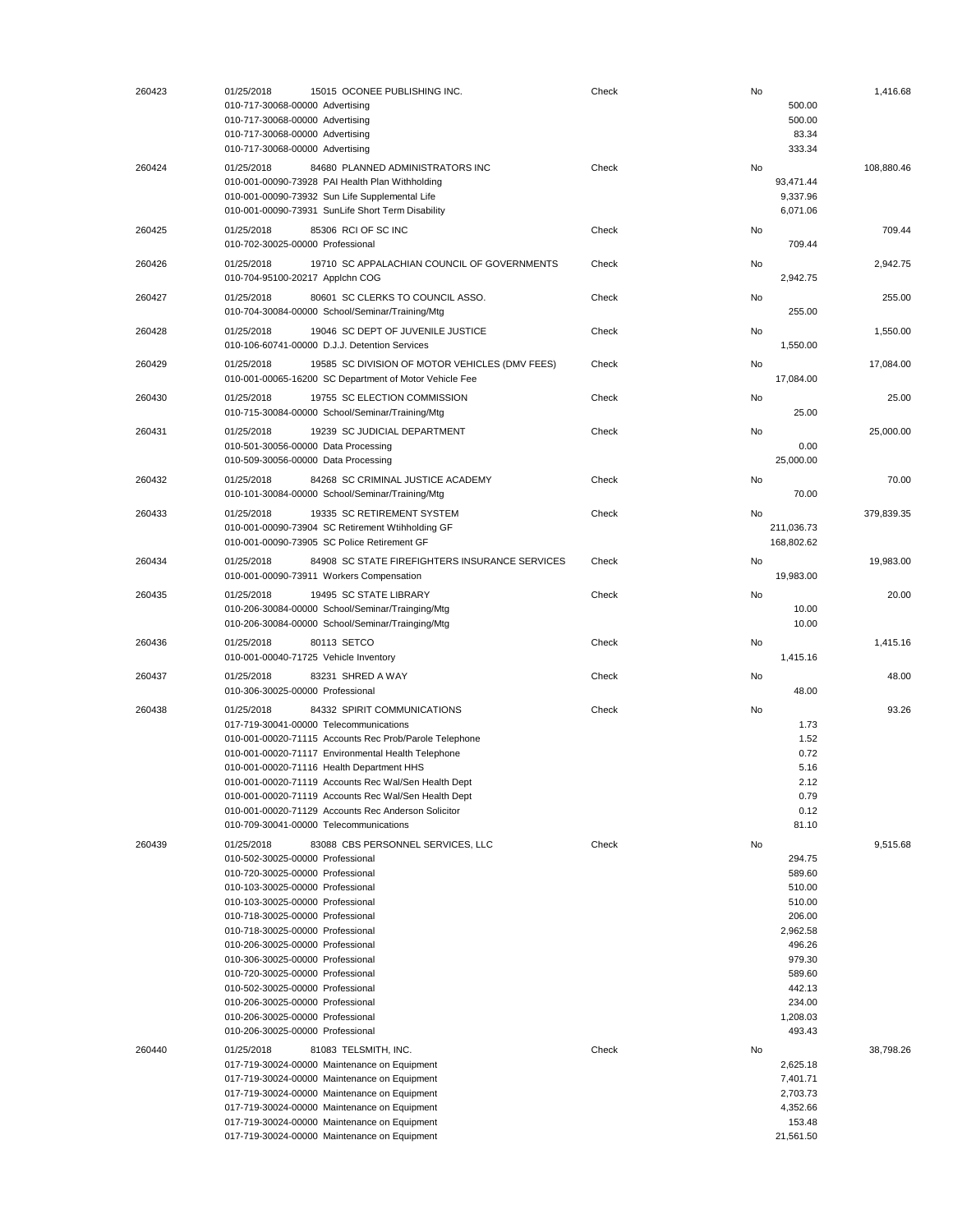| 260441 | 01/25/2018<br>84544 TOTAL ENVIRONMENTAL SOLUTIONS INC<br>020-107-34044-00000 Water/Sewer/Garbage                                                                                                                                                                                                                                                                                                                                                                                              | Check | No<br>65.73                                                                                         | 65.73                            |
|--------|-----------------------------------------------------------------------------------------------------------------------------------------------------------------------------------------------------------------------------------------------------------------------------------------------------------------------------------------------------------------------------------------------------------------------------------------------------------------------------------------------|-------|-----------------------------------------------------------------------------------------------------|----------------------------------|
| 260442 | 9428 TRINITY SERVICES GROUP INC<br>01/25/2018<br>010-106-40034-00000 Food                                                                                                                                                                                                                                                                                                                                                                                                                     | Check | No<br>4,474.57                                                                                      | 4,474.57                         |
| 260443 | 81991 UNIFIRST CORP<br>01/25/2018<br>010-720-40065-00000 Clothing/Uniforms<br>010-720-40032-00000 Operational<br>010-720-40065-00000 Clothing/Uniforms<br>010-720-40032-00000 Operational<br>010-204-40032-00000 Operational<br>017-719-40065-00000 Clothing/Uniforms<br>010-718-40065-00000 Clothing/Uniforms<br>017-719-40065-00000 Clothing/Uniforms                                                                                                                                       | Check | <b>No</b><br>0.00<br>11.66<br>21.26<br>0.00<br>57.56<br>68.48<br>90.33<br>68.48                     | 317.77                           |
| 260444 | 01/25/2018<br>85219 WALHALLA ROTARY 6217<br>010-101-30080-00000 Dues Organizations                                                                                                                                                                                                                                                                                                                                                                                                            | Check | <b>No</b><br>150.00                                                                                 | 150.00                           |
| 260445 | 01/25/2018<br>24010 XEROX CORPORATION<br>010-101-30059-00000 Copier Click Charges<br>010-101-30059-00000 Copier Click Charges<br>010-706-30059-00000 Copier Click Charges<br>010-301-30059-00000 Copier Click Charges<br>010-301-30059-00000 Copier Click Charges<br>010-708-30059-00000 Copier Click Charges<br>010-708-30059-00000 Copier Click Charges<br>010-708-30059-00000 Copier Click Charges<br>010-203-30059-00000 Copier Click Charges<br>010-502-30059-00000 Copier Click Charges | Check | <b>No</b><br>5.61<br>5.22<br>48.06<br>27.89<br>142.34<br>40.57<br>15.61<br>188.33<br>15.77<br>56.08 | 545.48                           |
| 260446 | 01/30/2018<br>82507 BYRD, KENNETH E<br>010-717-30025-00000 Professional                                                                                                                                                                                                                                                                                                                                                                                                                       | Check | No<br>750.00                                                                                        | 750.00                           |
| 260447 | 85326 MICHAEL HODGENS<br>01/30/2018<br>010-717-30025-00000 Professional                                                                                                                                                                                                                                                                                                                                                                                                                       | Check | No<br>375.00                                                                                        | 375.00                           |
| 260448 | 84740 STARNES, S. MICHAEL<br>01/30/2018<br>010-717-30025-00000 Professional                                                                                                                                                                                                                                                                                                                                                                                                                   | Check | No<br>750.00                                                                                        | 750.00                           |
| 260449 | 9903 WHITEN, LANE<br>01/30/2018<br>010-717-30025-00000 Professional                                                                                                                                                                                                                                                                                                                                                                                                                           | Check | <b>No</b><br>750.00                                                                                 | 750.00                           |
|        |                                                                                                                                                                                                                                                                                                                                                                                                                                                                                               |       | <b>Check Total</b><br><b>GRAND TOTAL</b>                                                            | \$2,924,257.71<br>\$2,924,257.71 |
|        |                                                                                                                                                                                                                                                                                                                                                                                                                                                                                               |       |                                                                                                     |                                  |

## **VOIDED CHECK REGISTER FOR 01/01/2018 TO 01/31/2018 TD BANK ACCT 010-001-00010-71001 Oconee County General Operating Account**

|            | <b>CHECK#</b>        | <b>CHECK DATE</b>                 | <b>VENDOR NO/ NAME</b>                                                     |       |                    | <b>CHECK AMT</b> |
|------------|----------------------|-----------------------------------|----------------------------------------------------------------------------|-------|--------------------|------------------|
| **VOIDED** | 258713<br>Void Date: | 09/28/2017<br>01/09/2018          | 85348 VIVIAN MISCHELLE NIX<br>010-107-30024-00000 Maintenance on Equipment | Check | No<br>790.00       | 1,580.00         |
|            |                      |                                   | 010-107-30024-00000 Maintenance on Equipment                               |       | 790.00             |                  |
| **VOIDED** | Void Date:           | 259461 11/16/2017<br>01/09/2018   | 81015 TEXAS CAPITAL BANK                                                   | Check | No                 | 60.00            |
|            |                      |                                   | 010-001-00020-71428 Tax Collector Reserve Account                          |       | 60.00              |                  |
| **VOIDED** | Void Date:           | 260084 12/29/2017<br>01/24/2018   | 80036 RICARDO ESAUL PEREZ MARTINEZ                                         | Check | No                 | 44,481.52        |
|            |                      |                                   | 010-080-00805-12301 LP Probate Judge Estates                               |       | 44,481.52          |                  |
| **VOIDED** | Void Date:           | 260263 01/11/2018<br>01/29/2018   | 19445 SC TRANSPORTATION POLICE                                             | Check | <b>No</b>          | 100.00           |
|            |                      | 010-001-00250-16701 Size & Weight |                                                                            |       | 100.00             |                  |
|            |                      |                                   |                                                                            |       | <b>Check Total</b> | \$46,221.52      |
|            |                      |                                   |                                                                            |       | <b>GRAND TOTAL</b> | \$46,221.52      |

### **E-PAYABLES REGISTER FOR 01/01/2018 TO 01/31/2018**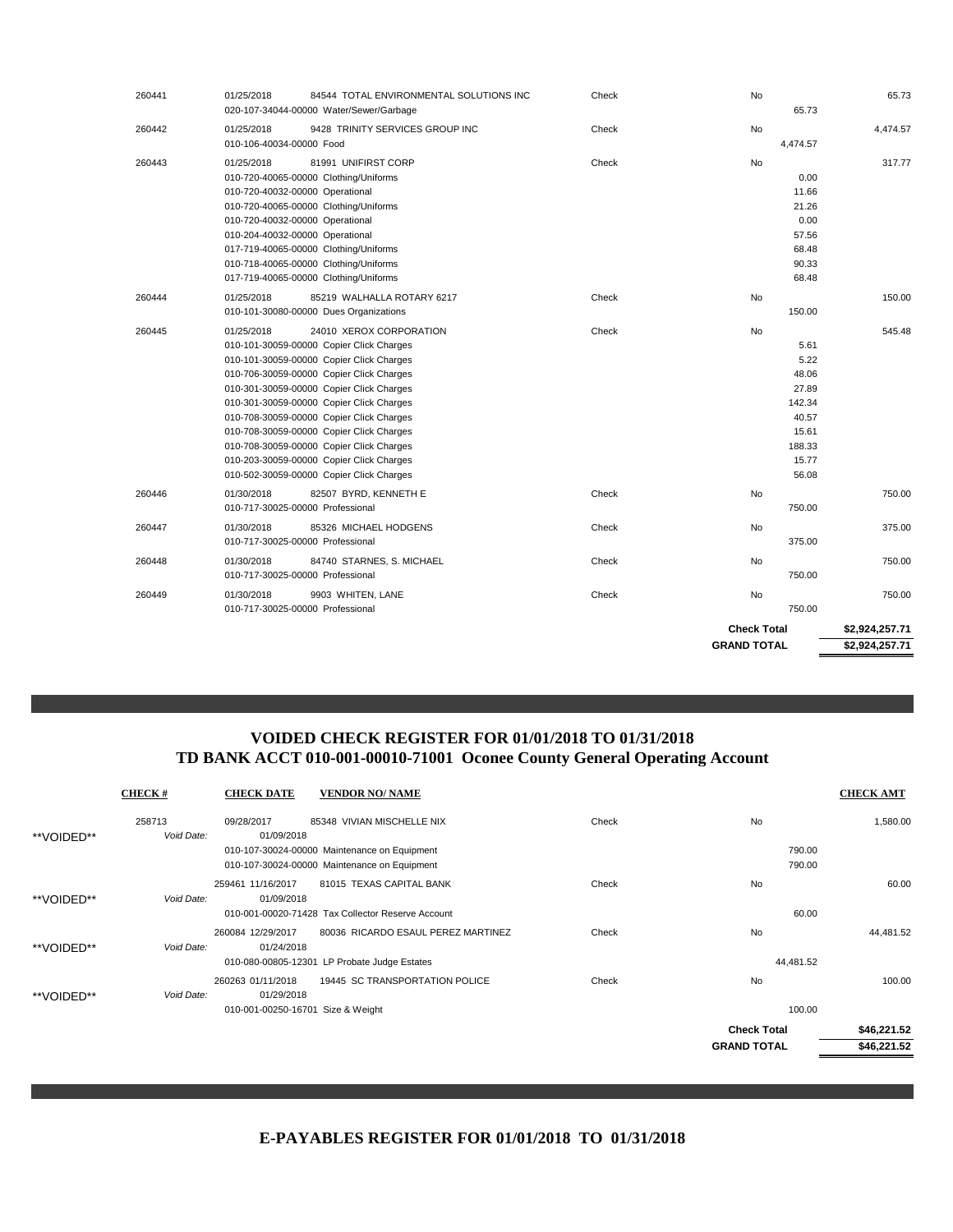#### 010-104-30024-00000 Maintenance on Equipment 552.59 010-001-00040-71725 Vehicle Inventory 35.16<br>010-001-00040-71725 Vehicle Inventory 35.16<br>1.004.50 -1.0040-71725 Vehicle Inventory 010-001-00040-71725 Vehicle Inventory 010-001-00040-71725 Vehicle Inventory 266.05 1882 01/09/2018 82505 ALLAN DEARTH & SONS GENERATOR SALES INC Bank of America Epayme Yes 2,228.52 010-104-30024-00000 Maintenance on Equipment 562.24 010-104-30024-00000 Maintenance on Equipment 551.14 010-104-30024-00000 Maintenance on Equipment 562.55 010-001-00040-71725 Vehicle Inventory 14.54 010-001-00040-71725 Vehicle Inventory 12.06 010-001-00040-71725 Vehicle Inventory 136.72 010-001-00040-71725 Vehicle Inventory 148.76<br>119.001-00040-71725 Vehicle Inventory 158.76 010-001-00040-71725 Vehicle Inventory 010-001-00040-71725 Vehicle Inventory 73.14 010-001-00040-71725 Vehicle Inventory 19.07 010-001-00040-71725 Vehicle Inventory 1,004.50 010-001-00040-71725 Vehicle Inventory 867.91 010-001-00040-71725 Vehicle Inventory 6.65 010-001-00040-71725 Vehicle Inventory 43.67 010-001-00040-71725 Vehicle Inventory 19.76 010-001-00040-71725 Vehicle Inventory 5.05 010-001-00040-71725 Vehicle Inventory -157.82 010-001-00040-71725 Vehicle Inventory 12.46 010-001-00040-71725 Vehicle Inventory 165.44 010-001-00040-71725 Vehicle Inventory 42.23 010-001-00040-71725 Vehicle Inventory 16.50 0.00 1881 01/03/2018 85275 R&T PARTS INC. SENECA Bank of America Epayme Yes 7,053.31 010-001-00040-71725 Vehicle Inventory 180.75 010-001-00040-71725 Vehicle Inventory 73.01<br>010-001-00040-71725 Vehicle Inventory 73.01<br>29.11 010-001-00040-71725 Vehicle Inventory 010-001-00040-71725 Vehicle Inventory 31.92 010-001-00040-71725 Vehicle Inventory 8.67 010-714-34042-00729 Gas & Fuel Oil Brown Building 176.69 1880 01/03/2018 85343 READS UNIFORMS INC Bank of America Epayme Yes 9,350.22 010-110-40065-00000 Clothing/Uniforms 1,349.52 010-101-40065-00000 Clothing/Uniforms 1,272.00 013-101-40065-91096 Clothing/Uniforms-State DEA Seizure 2,380.04 013-101-40065-91134 Clothing/Uniforms-2017 Bulletproof 4,256.24 010-101-40065-00000 Clothing/Uniforms 92.42 5,797.39 010-106-34042-00000 Gas & Fuel Oil (116.68)<br>010-714-34042-00510 Gas & Fuel Oil Courthouse (New) (116.68) (116.68) 010-714-34042-00510 Gas & Fuel Oil Courthouse (New) 010-716-34042-00000 Gas & Fuel Oil 216.42 010-714-34042-00109 Gas & Fuel Oil Probation & Parole 250.23 010-714-34042-00723 Gas & Fuel Oil PIne Street Complex 459.00 010-509-34042-00000 Gas & Fuel Oil 93.02 010-106-34042-00000 Gas & Fuel Oil 25.40 010-106-34042-00000 Gas & Fuel Oil 010-601-34043-00000 Electricity 68.36 017-719-34043-00000 Electricity 017-719-34043-00000 Electricity 315.15<br>017-719-34043-00000 Electricity 316.63 017-719-34043-00000 Electricity 010-101-34043-00000 Electricity 37.24<br>010-101-34043-00000 Electricity 191.12 010-101-34043-00000 Electricity 1879 01/03/2018 6005 FORT HILL NATURAL GAS AUTHORIT Bank of America Epayme Yes 010-202-34043-62052 Electricity-Lawrence Br. Rec. Area 62.52<br>010-104-34043-00000 Electricity 62.52 010-104-34043-00000 Electricity 58.99<br>020-107-34043-00000 Electricity 62.61 010-714-34043-00270 Electricity Oakway School 1,099.18 and 1,099.18 and 1,099.18 010-714-34043-00270 Electricity Oakway School 31.99<br>010-707-34043-00001 Electricity - Commerce Center 31.99 **E-PAY # E-PAY DATE VENDOR NO/ NAME E-PAY AMT** 1877 01/03/2018 80860 AT&T Bank of America Epayme Yes 8,812.75 225-104-30041-36000 Telecommunications-AT&T 8,812.75 0.00 1878 01/03/2018 2040 BLUE RIDGE ELECTRIC COOP INC.<br>
010-202-34043-62053 Electricity-Mullins Ford Landing<br>
010-202-34043-62053 Electricity-Mullins Ford Landing 010-202-34043-62053 Electricity-Mullins Ford Landing 020-107-34043-00000 Electricity 010-707-34043-00001 Electricity - Commerce Center 010-106-34043-00000 Electricity 714.69 017-719-34043-00000 Electricity 154.90

### **ACCT 010-001-00060-73021 Oconee County Bank of America E-payables Account**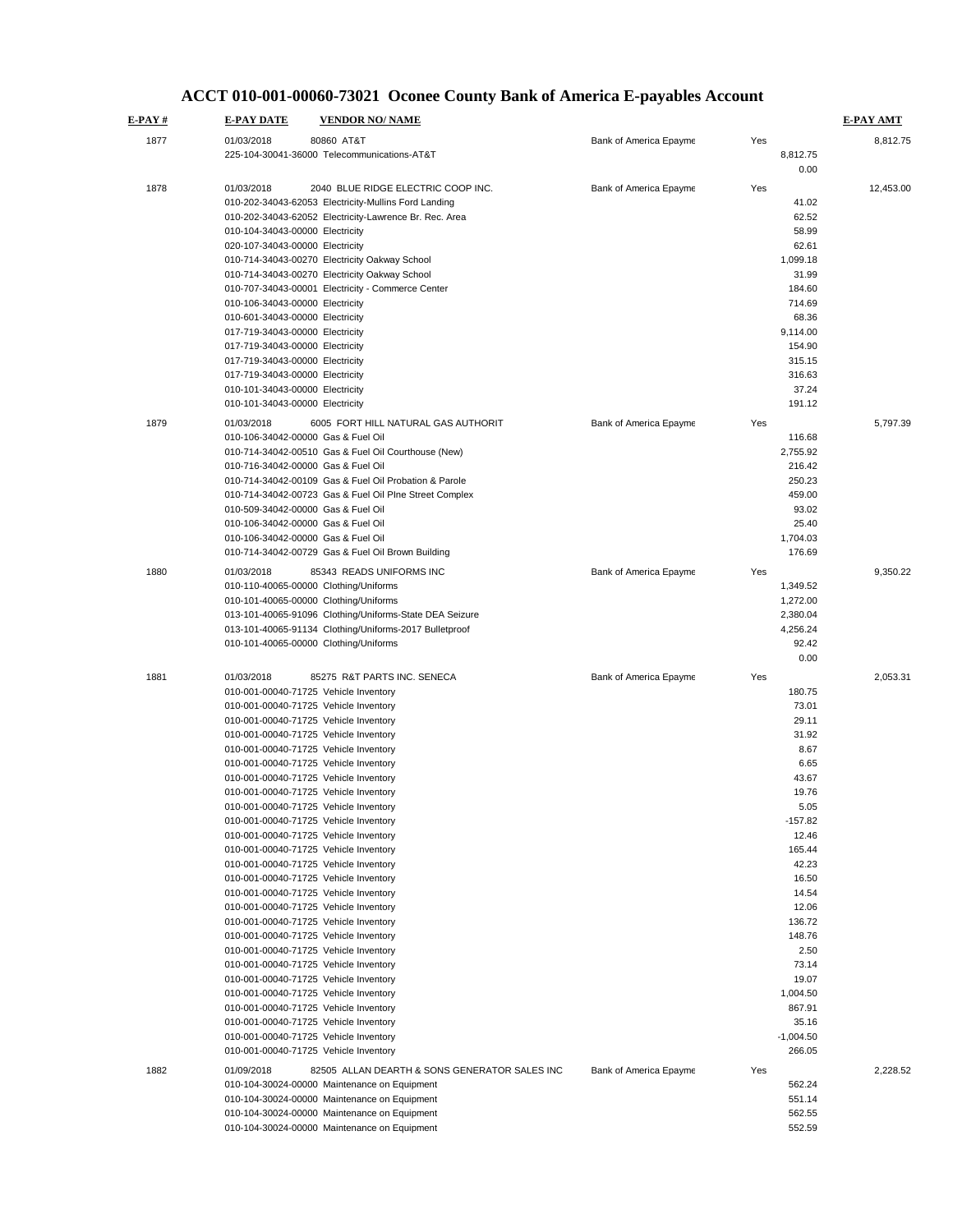| 1883 | 01/09/2018                                                                                                                                                                                                                                                                                                                                                                                                                                                                                                                                                                                                                                                                                 | 2400 AT&T<br>010-709-30041-00000 Telecommunications                                                                                                                                                                                                                                                                                                                        | Bank of America Epayme | Yes | 1,372.64                                                                                                                                      | 1,372.64 |
|------|--------------------------------------------------------------------------------------------------------------------------------------------------------------------------------------------------------------------------------------------------------------------------------------------------------------------------------------------------------------------------------------------------------------------------------------------------------------------------------------------------------------------------------------------------------------------------------------------------------------------------------------------------------------------------------------------|----------------------------------------------------------------------------------------------------------------------------------------------------------------------------------------------------------------------------------------------------------------------------------------------------------------------------------------------------------------------------|------------------------|-----|-----------------------------------------------------------------------------------------------------------------------------------------------|----------|
| 1884 | 01/09/2018<br>010-718-34043-00000 Electricity<br>010-721-34043-00000 Electricity<br>010-707-34043-00104 Electricity OITP                                                                                                                                                                                                                                                                                                                                                                                                                                                                                                                                                                   | 2040 BLUE RIDGE ELECTRIC COOP INC.                                                                                                                                                                                                                                                                                                                                         | Bank of America Epayme | Yes | 452.24<br>931.23<br>352.45<br>0.00                                                                                                            | 1,735.92 |
| 1885 | 01/09/2018<br>010-101-40065-00000 Clothing/Uniforms<br>010-101-40065-00000 Clothing/Uniforms<br>010-101-40065-00000 Clothing/Uniforms<br>010-101-40065-00000 Clothing/Uniforms<br>010-101-40065-00000 Clothing/Uniforms<br>010-101-40065-00000 Clothing/Uniforms<br>010-101-40065-00000 Clothing/Uniforms<br>010-101-40065-00000 Clothing/Uniforms<br>010-101-40065-00000 Clothing/Uniforms<br>010-101-40065-00000 Clothing/Uniforms<br>010-101-40065-00000 Clothing/Uniforms<br>010-101-40065-00000 Clothing/Uniforms<br>010-101-40065-00000 Clothing/Uniforms<br>010-101-40065-00000 Clothing/Uniforms<br>010-101-40065-00000 Clothing/Uniforms<br>010-101-40065-00000 Clothing/Uniforms | 80597 DESIGNLAB INC                                                                                                                                                                                                                                                                                                                                                        | Bank of America Epayme | Yes | 34.97<br>34.97<br>34.97<br>23.11<br>19.35<br>36.01<br>58.04<br>38.69<br>58.04<br>72.02<br>36.01<br>36.01<br>72.02<br>108.02<br>23.11<br>38.69 | 724.03   |
| 1886 | 01/09/2018<br>010-717-40032-00000 Operational                                                                                                                                                                                                                                                                                                                                                                                                                                                                                                                                                                                                                                              | 13120 MOTIVATIONAL SPORTS PRODUCTS INC                                                                                                                                                                                                                                                                                                                                     | Bank of America Epayme | Yes | 9.492.30                                                                                                                                      | 9,492.30 |
| 1887 | 01/09/2018<br>010-110-40065-00000 Clothing/Uniforms<br>010-101-40065-00000 Clothing/Uniforms<br>010-101-40065-00000 Clothing/Uniforms<br>010-101-40065-00000 Clothing/Uniforms<br>010-101-40065-00000 Clothing/Uniforms                                                                                                                                                                                                                                                                                                                                                                                                                                                                    | 85343 READS UNIFORMS INC                                                                                                                                                                                                                                                                                                                                                   | Bank of America Epayme | Yes | 863.06<br>82.19<br>82.89<br>82.19<br>167.61                                                                                                   | 1.277.94 |
| 1888 | 01/09/2018<br>010-001-00040-71725 Vehicle Inventory<br>010-001-00040-71725 Vehicle Inventory<br>010-001-00040-71725 Vehicle Inventory<br>010-001-00040-71725 Vehicle Inventory<br>010-001-00040-71725 Vehicle Inventory<br>010-001-00040-71725 Vehicle Inventory<br>010-001-00040-71725 Vehicle Inventory<br>010-001-00040-71725 Vehicle Inventory<br>010-001-00040-71725 Vehicle Inventory<br>010-001-00040-71725 Vehicle Inventory                                                                                                                                                                                                                                                       | 85275 R&T PARTS INC. SENECA                                                                                                                                                                                                                                                                                                                                                | Bank of America Epayme | Yes | 39.15<br>24.23<br>31.67<br>43.76<br>6.89<br>16.96<br>37.09<br>7.20<br>17.96<br>6.19                                                           | 231.10   |
| 1889 | 01/09/2018                                                                                                                                                                                                                                                                                                                                                                                                                                                                                                                                                                                                                                                                                 | 19160 SENECA LIGHT & WATER PLANT<br>010-718-34044-00000 Water/Sewer/Garbage                                                                                                                                                                                                                                                                                                | Bank of America Epayme | Yes | 25.77                                                                                                                                         | 25.77    |
| 1890 | 01/09/2018<br>010-001-00040-71725 Vehicle Inventory<br>010-001-00040-71725 Vehicle Inventory<br>010-001-00040-71725 Vehicle Inventory                                                                                                                                                                                                                                                                                                                                                                                                                                                                                                                                                      | 19180 SUPER SERVICE TIRE & ALIGNMENT INC.                                                                                                                                                                                                                                                                                                                                  | Bank of America Epayme | Yes | 620.98<br>432.00<br>477.54                                                                                                                    | 1,530.52 |
| 1891 | 01/09/2018<br>010-710-30062-00000 Medical                                                                                                                                                                                                                                                                                                                                                                                                                                                                                                                                                                                                                                                  | 82387 UPSTATE MEDICAL ASSOCIATES                                                                                                                                                                                                                                                                                                                                           | Bank of America Epayme | Yes | 1,654.50                                                                                                                                      | 1,654.50 |
| 1892 | 01/09/2018                                                                                                                                                                                                                                                                                                                                                                                                                                                                                                                                                                                                                                                                                 | 18160 WASTE MANAGEMENT<br>010-718-60007-00000 Tipping Fees/MSW Disposal                                                                                                                                                                                                                                                                                                    | Bank of America Epayme | Yes | 1,450.75                                                                                                                                      | 1,450.75 |
| 1893 | 01/09/2018<br>010-205-34043-00000 Electricity<br>010-205-34043-00000 Electricity<br>010-205-34043-00000 Electricity                                                                                                                                                                                                                                                                                                                                                                                                                                                                                                                                                                        | 3075 WESTMINSTER UTILITY DEPARTMENT<br>010-718-34044-00000 Water/Sewer/Garbage<br>010-718-34044-00000 Water/Sewer/Garbage<br>010-206-34043-00209 Electricity Westminster Branch<br>010-206-34044-00209 Water/Sewer/Garbage-Westminster Br<br>020-107-34044-00000 Water/Sewer/Garbage<br>010-205-34044-00000 Water/Sewer/Garbage<br>010-205-34044-00000 Water/Sewer/Garbage | Bank of America Epayme | Yes | 25.83<br>26.50<br>1,021.65<br>64.64<br>24.27<br>59.40<br>286.57<br>23.77<br>280.75<br>69.34                                                   | 1,882.72 |
| 1894 | 01/16/2018<br>010-104-34043-00000 Electricity<br>010-110-34043-00000 Electricity<br>020-107-34043-00000 Electricity                                                                                                                                                                                                                                                                                                                                                                                                                                                                                                                                                                        | 2040 BLUE RIDGE ELECTRIC COOP INC.                                                                                                                                                                                                                                                                                                                                         | Bank of America Epayme | Yes | 339.05<br>554.14<br>192.21                                                                                                                    | 1,085.40 |
| 1895 | 01/16/2018                                                                                                                                                                                                                                                                                                                                                                                                                                                                                                                                                                                                                                                                                 | 3015 COMMUNICATION SERVICE CENTER INC.                                                                                                                                                                                                                                                                                                                                     | Bank of America Epayme | Yes |                                                                                                                                               | 3,400.00 |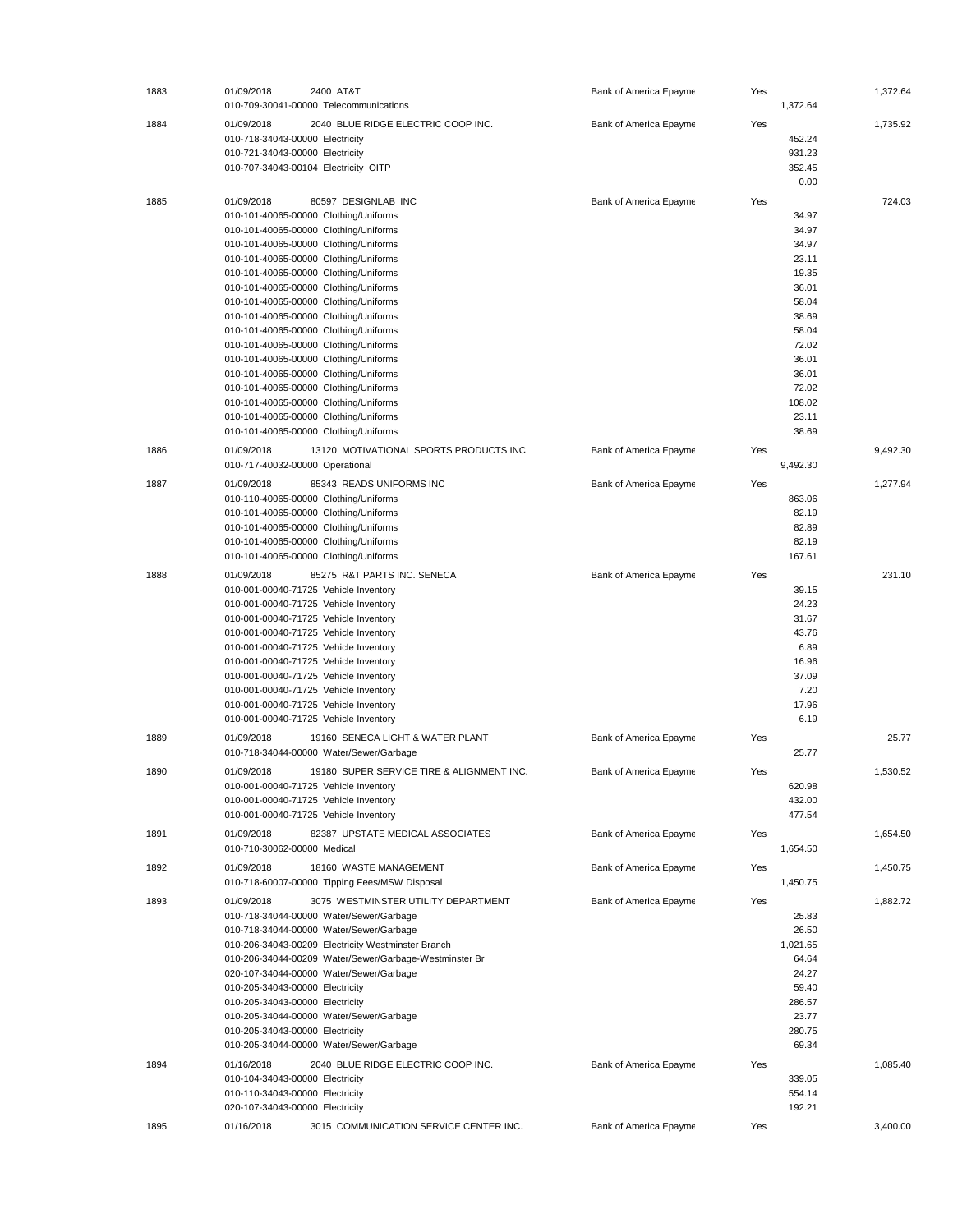|      | 010-104-30024-00000 Maintenance on Equipment                                                                                                                                                                                                                                                                                                                                                                                                                                                                                                                                                                                                                                                                                                                                                                                                                                                                                                                                                                                                            |                        | 3,400.00                                                                                                                                                                                                                |           |
|------|---------------------------------------------------------------------------------------------------------------------------------------------------------------------------------------------------------------------------------------------------------------------------------------------------------------------------------------------------------------------------------------------------------------------------------------------------------------------------------------------------------------------------------------------------------------------------------------------------------------------------------------------------------------------------------------------------------------------------------------------------------------------------------------------------------------------------------------------------------------------------------------------------------------------------------------------------------------------------------------------------------------------------------------------------------|------------------------|-------------------------------------------------------------------------------------------------------------------------------------------------------------------------------------------------------------------------|-----------|
| 1896 | 01/16/2018<br>19090 QS1 DATA SYSTEMS<br>010-302-30056-00000 Data Processing<br>010-306-30025-00000 Professional<br>010-306-30056-00000 DATA PROCESSING<br>010-306-40032-00000 Operational                                                                                                                                                                                                                                                                                                                                                                                                                                                                                                                                                                                                                                                                                                                                                                                                                                                               | Bank of America Epayme | Yes<br>836.90<br>912.90<br>0.00<br>0.00                                                                                                                                                                                 | 1.749.80  |
| 1897 | 01/16/2018<br>19160 SENECA LIGHT & WATER PLANT<br>010-601-34044-00000 Water/Sewer/Garbage<br>010-601-34044-00000 Water/Sewer/Garbage<br>010-718-34044-00000 Water/Sewer/Garbage<br>010-718-34044-00000 Water/Sewer/Garbage<br>010-718-34044-00000 Water/Sewer/Garbage<br>010-720-34044-00000 Water/Sewer/Garbage<br>020-107-34044-00000 Water/Sewer/Garbage                                                                                                                                                                                                                                                                                                                                                                                                                                                                                                                                                                                                                                                                                             | Bank of America Epayme | Yes<br>72.24<br>45.12<br>100.86<br>68.10<br>24.50<br>69.68<br>19.45                                                                                                                                                     | 399.95    |
| 1898 | 82387 UPSTATE MEDICAL ASSOCIATES<br>01/16/2018<br>010-710-30062-00000 Medical                                                                                                                                                                                                                                                                                                                                                                                                                                                                                                                                                                                                                                                                                                                                                                                                                                                                                                                                                                           | Bank of America Epayme | Yes<br>250.00                                                                                                                                                                                                           | 250.00    |
| 1899 | 82387 UPSTATE MEDICAL ASSOCIATES<br>01/16/2018<br>010-107-30062-00000 Medical                                                                                                                                                                                                                                                                                                                                                                                                                                                                                                                                                                                                                                                                                                                                                                                                                                                                                                                                                                           | Bank of America Epayme | Yes<br>6,739.00                                                                                                                                                                                                         | 6,739.00  |
| 1900 | 01/16/2018<br>82387 UPSTATE MEDICAL ASSOCIATES<br>010-107-30062-00000 Medical                                                                                                                                                                                                                                                                                                                                                                                                                                                                                                                                                                                                                                                                                                                                                                                                                                                                                                                                                                           | Bank of America Epayme | Yes<br>502.50                                                                                                                                                                                                           | 502.50    |
| 1901 | 01/16/2018<br>2035 VERIZON WIRELESS<br>010-104-30041-00000 Telecommunications                                                                                                                                                                                                                                                                                                                                                                                                                                                                                                                                                                                                                                                                                                                                                                                                                                                                                                                                                                           | Bank of America Epayme | Yes<br>7.379.49                                                                                                                                                                                                         | 7,379.49  |
| 1901 | 01/19/2018<br>19150 SC DEPT OF REVENUE-SALES & USE TAX RETUR                                                                                                                                                                                                                                                                                                                                                                                                                                                                                                                                                                                                                                                                                                                                                                                                                                                                                                                                                                                            | Bank of America Epayme | Yes<br>0.00                                                                                                                                                                                                             | 0.00      |
| 1902 | 19150 SC DEPT OF REVENUE-SALES & USE TAX RETUR<br>01/19/2018<br>010-101-40032-00000 Operational<br>010-204-40031-00000 Non-Capital Equipment<br>010-202-40027-00000 Safety Equipment<br>010-001-00040-71725 Vehicle Inventory<br>010-101-40031-00000 Non-Capital Equipment<br>010-101-40032-00000 Operational<br>010-101-40045-00000 IT Replacement Eq./Softwr<br>010-101-40065-00000 Clothing/Uniforms<br>010-101-50870-00000 Capital Vehicle<br>010-103-40032-00000 Operational<br>010-104-30024-00000 Maintenance on Equipment<br>010-104-40032-00000 Operational<br>010-106-33022-00000 Maintenance Buildings/Grounds<br>010-106-40032-00000 Operational<br>010-107-30062-00000 Medical<br>010-107-40032-00000 Operational<br>010-107-99999-00000 Miscellaneous Grant Match<br>010-206-40032-00000 Operational<br>010-501-40032-00000 Operational<br>010-714-40032-00000 Operational<br>013-107-40032-92027 Operational - FY15-16 HMGP<br>017-719-40032-00000 Operational<br>225-104-30084-31010 Training - CLEC<br>240-206-40032-00255 Operational | Bank of America Epayme | Yes<br>28.73<br>26.61<br>8.39<br>127.92<br>149.80<br>26.45<br>2.40<br>54.24<br>64.08<br>42.55<br>186.68<br>4.27<br>118.73<br>44.82<br>5.40<br>4.14<br>23.00<br>3.60<br>2.58<br>94.35<br>69.01<br>6.06<br>95.79<br>21.83 | 1.211.43  |
| 1903 | 19150 SC DEPT OF REVENUE-SALES & USE TAX RETUR<br>01/19/2018<br>017-080-00805-15401 Outside Sales                                                                                                                                                                                                                                                                                                                                                                                                                                                                                                                                                                                                                                                                                                                                                                                                                                                                                                                                                       | Bank of America Epayme | Yes<br>14,471.40                                                                                                                                                                                                        | 14,471.40 |
| 1904 | 01/19/2018<br>19150 SC DEPT OF REVENUE-SALES & USE TAX RETUR<br>010-080-49807-14910 CS SWC Sale of Mulch                                                                                                                                                                                                                                                                                                                                                                                                                                                                                                                                                                                                                                                                                                                                                                                                                                                                                                                                                | Bank of America Epayme | Yes<br>108.60                                                                                                                                                                                                           | 108.60    |
| 1905 | 01/19/2018<br>19150 SC DEPT OF REVENUE-SALES & USE TAX RETUR<br>010-080-00805-10906 CS Airport Miscellaneous<br>010-080-00805-10980 CS Aviation Fuel<br>010-080-00805-10990 CS Jet Fuel                                                                                                                                                                                                                                                                                                                                                                                                                                                                                                                                                                                                                                                                                                                                                                                                                                                                 | Bank of America Epayme | Yes<br>0.74<br>734.46<br>1,206.58                                                                                                                                                                                       | 1.941.78  |
| 1906 | 01/19/2018<br>19150 SC DEPT OF REVENUE-SALES & USE TAX RETUR<br>010-080-00805-00204 CS South Cove Park                                                                                                                                                                                                                                                                                                                                                                                                                                                                                                                                                                                                                                                                                                                                                                                                                                                                                                                                                  | Bank of America Epayme | Yes<br>2,767.74                                                                                                                                                                                                         | 2,767.74  |
| 1907 | 19150 SC DEPT OF REVENUE-SALES & USE TAX RETUR<br>01/19/2018<br>010-080-00805-00205 CS Chau Ram Park                                                                                                                                                                                                                                                                                                                                                                                                                                                                                                                                                                                                                                                                                                                                                                                                                                                                                                                                                    | Bank of America Epayme | Yes<br>265.77                                                                                                                                                                                                           | 265.77    |
| 1908 | 19150 SC DEPT OF REVENUE-SALES & USE TAX RETUR<br>01/19/2018<br>010-080-00805-00203 CS High Falls Park                                                                                                                                                                                                                                                                                                                                                                                                                                                                                                                                                                                                                                                                                                                                                                                                                                                                                                                                                  | Bank of America Epayme | Yes<br>1,082.08                                                                                                                                                                                                         | 1,082.08  |
| 1909 | 01/22/2018<br>2400 AT&T<br>010-709-30041-00000 Telecommunications                                                                                                                                                                                                                                                                                                                                                                                                                                                                                                                                                                                                                                                                                                                                                                                                                                                                                                                                                                                       | Bank of America Epayme | Yes<br>85.10                                                                                                                                                                                                            | 85.10     |
| 1910 | 80597 DESIGNLAB INC<br>01/22/2018<br>010-106-40065-00000 Clothing/Uniforms<br>010-106-40065-00000 Clothing/Uniforms                                                                                                                                                                                                                                                                                                                                                                                                                                                                                                                                                                                                                                                                                                                                                                                                                                                                                                                                     | Bank of America Epayme | Yes<br>36.57<br>91.43                                                                                                                                                                                                   | 347.43    |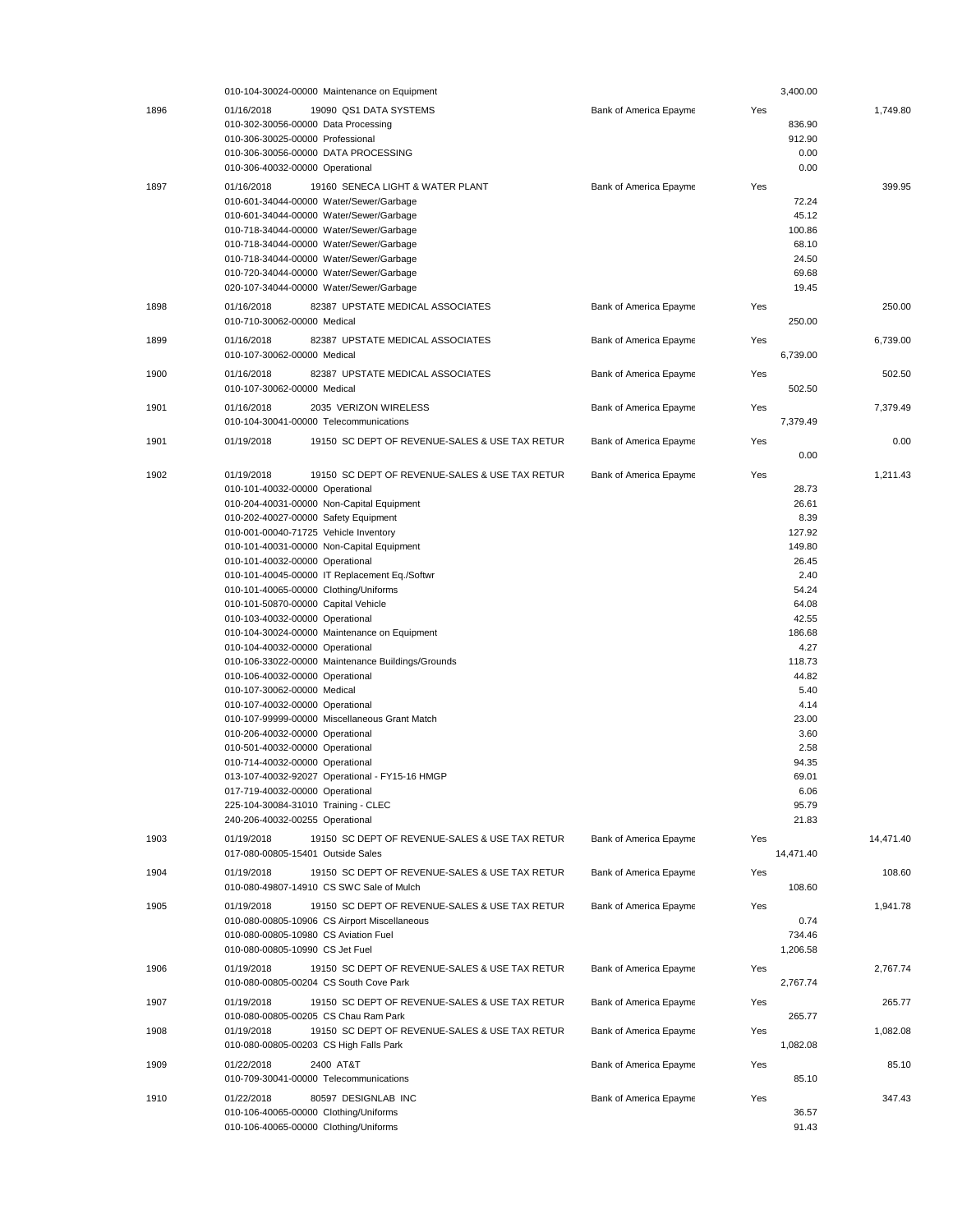|      | 010-106-40065-00000 Clothing/Uniforms                                              |                        | 36.57                |            |
|------|------------------------------------------------------------------------------------|------------------------|----------------------|------------|
|      | 010-106-40065-00000 Clothing/Uniforms                                              |                        | 91.43                |            |
|      | 010-106-40065-00000 Clothing/Uniforms                                              |                        | 91.43                |            |
|      |                                                                                    |                        | 0.00                 |            |
| 1911 | 01/22/2018<br>19090 QS1 DATA SYSTEMS                                               | Bank of America Epayme | Yes                  | 60.00      |
|      | 010-501-60901-00155 DSS Child Support Title IV-D                                   |                        | 60.00                |            |
|      |                                                                                    |                        | 0.00                 |            |
| 1912 | 01/22/2018<br>85275 R&T PARTS INC. SENECA                                          | Bank of America Epayme | Yes                  | 3,338.10   |
|      | 017-719-80719-00000 Rock Quarry Vehicle Maintenance                                |                        | 720.39               |            |
|      | 017-719-80719-00000 Rock Quarry Vehicle Maintenance                                |                        | 7.95                 |            |
|      | 010-001-00040-71725 Vehicle Inventory                                              |                        | 463.86               |            |
|      | 010-001-00040-71725 Vehicle Inventory                                              |                        | 97.46                |            |
|      | 010-001-00040-71725 Vehicle Inventory                                              |                        | 72.63                |            |
|      | 010-001-00040-71725 Vehicle Inventory                                              |                        | 21.69                |            |
|      | 010-001-00040-71725 Vehicle Inventory                                              |                        | 29.43                |            |
|      | 010-001-00040-71725 Vehicle Inventory                                              |                        | 60.67                |            |
|      | 010-001-00040-71725 Vehicle Inventory                                              |                        | 21.69                |            |
|      | 010-001-00040-71725 Vehicle Inventory                                              |                        | 7.20                 |            |
|      | 010-001-00040-71725 Vehicle Inventory                                              |                        | 26.65                |            |
|      | 010-001-00040-71725 Vehicle Inventory                                              |                        | 24.90                |            |
|      | 010-001-00040-71725 Vehicle Inventory                                              |                        | 197.15               |            |
|      | 010-001-00040-71725 Vehicle Inventory                                              |                        | 10.59                |            |
|      | 010-001-00040-71725 Vehicle Inventory<br>010-001-00040-71725 Vehicle Inventory     |                        | 106.18<br>231.07     |            |
|      | 010-001-00040-71725 Vehicle Inventory                                              |                        | 2.85                 |            |
|      | 010-001-00040-71725 Vehicle Inventory                                              |                        | 19.78                |            |
|      | 010-001-00040-71725 Vehicle Inventory                                              |                        | 45.22                |            |
|      | 010-001-00040-71725 Vehicle Inventory                                              |                        | 25.44                |            |
|      | 010-001-00040-71725 Vehicle Inventory                                              |                        | 2.85                 |            |
|      | 010-001-00040-71725 Vehicle Inventory                                              |                        | 27.27                |            |
|      | 010-001-00040-71725 Vehicle Inventory                                              |                        | 4.01                 |            |
|      | 010-001-00040-71725 Vehicle Inventory                                              |                        | 136.72               |            |
|      | 010-001-00040-71725 Vehicle Inventory                                              |                        | 319.61               |            |
|      | 010-001-00040-71725 Vehicle Inventory                                              |                        | 16.42                |            |
|      | 010-001-00040-71725 Vehicle Inventory                                              |                        | 257.77               |            |
|      | 010-001-00040-71725 Vehicle Inventory                                              |                        | 33.90                |            |
|      | 010-001-00040-71725 Vehicle Inventory                                              |                        | 23.83                |            |
|      | 010-001-00040-71725 Vehicle Inventory                                              |                        | 118.99               |            |
|      | 010-001-00040-71725 Vehicle Inventory                                              |                        | 60.70                |            |
|      | 010-001-00040-71725 Vehicle Inventory                                              |                        | 3.75                 |            |
|      | 010-001-00040-71725 Vehicle Inventory                                              |                        | 56.53                |            |
|      | 010-001-00040-71725 Vehicle Inventory<br>010-001-00040-71725 Vehicle Inventory     |                        | 21.13<br>5.29        |            |
|      | 010-001-00040-71725 Vehicle Inventory                                              |                        | 102.54               |            |
|      | 010-001-00040-71725 Vehicle Inventory                                              |                        | $-102.54$            |            |
|      | 010-001-00040-71725 Vehicle Inventory                                              |                        | 56.53                |            |
|      |                                                                                    |                        |                      |            |
| 1913 | 19160 SENECA LIGHT & WATER PLANT<br>01/22/2018                                     | Bank of America Epayme | Yes                  | 133.12     |
|      | 010-718-34044-00000 Water/Sewer/Garbage<br>010-721-34044-00000 Water/Sewer/Garbage |                        | 29.13<br>103.99      |            |
|      |                                                                                    |                        |                      |            |
| 1914 | 01/22/2018<br>19180 SUPER SERVICE TIRE & ALIGNMENT INC.                            | Bank of America Epayme | Yes                  | 6,027.18   |
|      | 010-001-00040-71725 Vehicle Inventory                                              |                        | 285.96               |            |
|      | 010-001-00040-71725 Vehicle Inventory                                              |                        | 1,684.74             |            |
|      | 010-001-00040-71725 Vehicle Inventory                                              |                        | 1,402.20<br>1,309.38 |            |
|      | 010-001-00040-71725 Vehicle Inventory<br>010-001-00040-71725 Vehicle Inventory     |                        | 863.55               |            |
|      | 010-001-00040-71725 Vehicle Inventory                                              |                        | 481.35               |            |
|      |                                                                                    |                        |                      |            |
| 1915 | 01/22/2018<br>18160 WASTE MANAGEMENT                                               | Bank of America Epayme | Yes                  | 107,648.04 |
|      | 010-718-60007-00000 Tipping Fees/MSW Disposal                                      |                        | 107,648.04           |            |
| 1915 | 01/24/2018<br>2040 BLUE RIDGE ELECTRIC COOP INC.                                   | Bank of America Epayme | Yes                  | 0.00       |
|      |                                                                                    |                        | 0.00                 |            |
| 1916 | 01/24/2018<br>2040 BLUE RIDGE ELECTRIC COOP INC.                                   | Bank of America Epayme | Yes                  | 9,099.95   |
|      | 010-107-34043-00000 Electricity                                                    |                        | 808.59               |            |
|      | 010-107-34043-00000 Electricity                                                    |                        | 57.19                |            |
|      | 010-107-34043-00000 Electricity                                                    |                        | 35.36                |            |
|      | 010-107-34043-00000 Electricity                                                    |                        | 334.24               |            |
|      | 020-107-34043-00000 Electricity                                                    |                        | 117.84               |            |
|      | 010-107-34043-00000 Electricity                                                    |                        | 15.64                |            |
|      | 010-104-34043-00000 Electricity                                                    |                        | 49.85                |            |
|      | 020-107-34043-00000 Electricity                                                    |                        | 75.23                |            |
|      | 010-718-34043-00000 Electricity<br>010-104-34043-00000 Electricity                 |                        | 4,325.88<br>46.74    |            |
|      |                                                                                    |                        |                      |            |